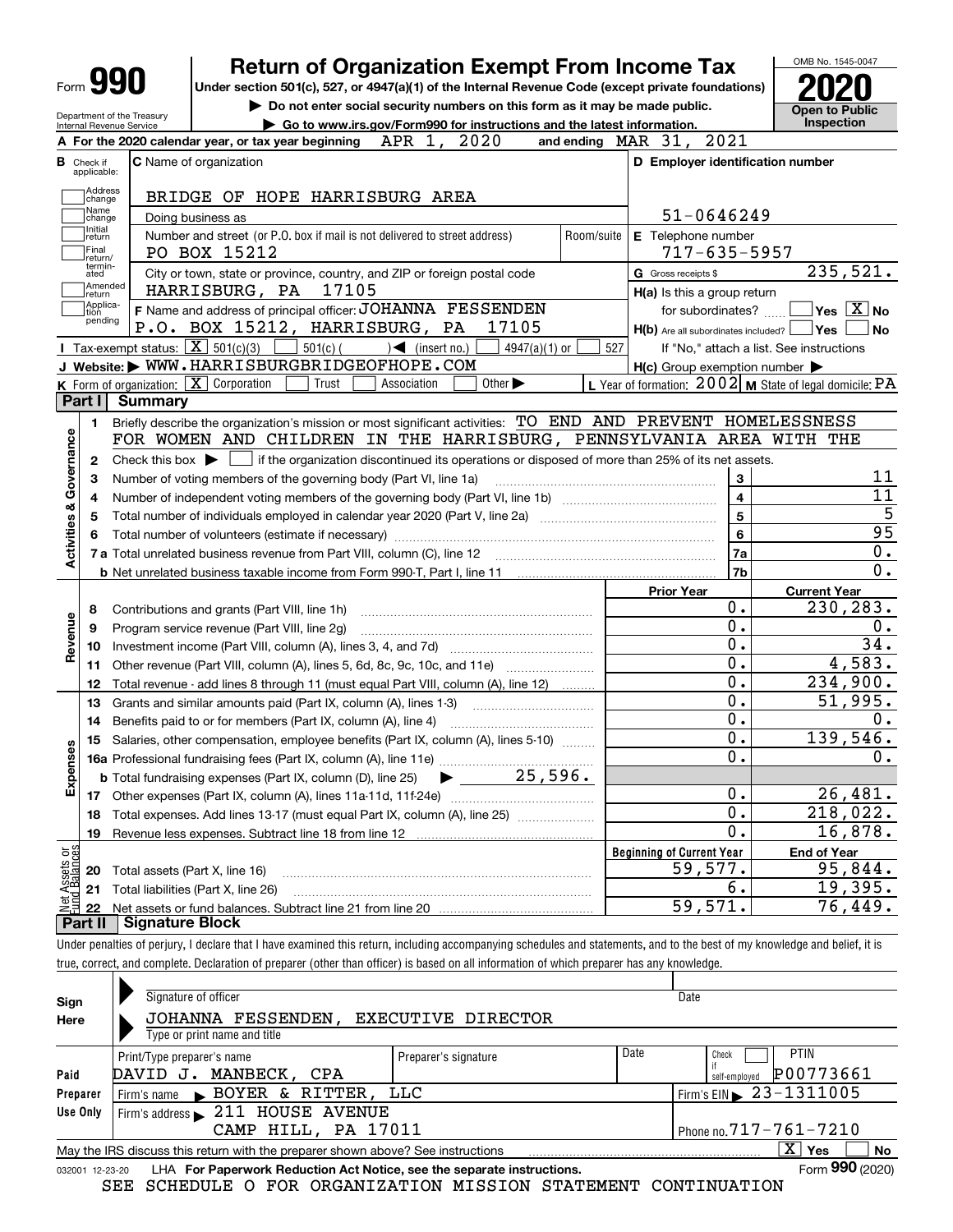|              | 51-0646249<br>BRIDGE OF HOPE HARRISBURG AREA<br>Form 990 (2020)                                                                              | Page 2                                                 |
|--------------|----------------------------------------------------------------------------------------------------------------------------------------------|--------------------------------------------------------|
|              | Part III   Statement of Program Service Accomplishments                                                                                      |                                                        |
|              |                                                                                                                                              |                                                        |
| 1            | Briefly describe the organization's mission:                                                                                                 |                                                        |
|              | TO END AND PREVENT HOMELESSNESS FOR WOMEN AND CHILDREN IN THE                                                                                |                                                        |
|              | HARRISBURG, PENNSYLVANIA AREA WITH THE HELP OF TRAINED MENTORING                                                                             |                                                        |
|              | GROUPS WITHIN LOCAL CONGREGATIONS.                                                                                                           |                                                        |
|              |                                                                                                                                              |                                                        |
| $\mathbf{2}$ | Did the organization undertake any significant program services during the year which were not listed on the                                 |                                                        |
|              | prior Form 990 or 990-EZ?                                                                                                                    | $\overline{\mathsf{Yes} \mathrel{\;\; X} \mathsf{No}}$ |
|              | If "Yes," describe these new services on Schedule O.                                                                                         |                                                        |
| 3            | Did the organization cease conducting, or make significant changes in how it conducts, any program services?                                 | $\overline{\mathsf{Yes} \mathrel{\overline{X}}$ No     |
|              | If "Yes," describe these changes on Schedule O.                                                                                              |                                                        |
| 4            | Describe the organization's program service accomplishments for each of its three largest program services, as measured by expenses.         |                                                        |
|              | Section 501(c)(3) and 501(c)(4) organizations are required to report the amount of grants and allocations to others, the total expenses, and |                                                        |
|              | revenue, if any, for each program service reported.                                                                                          |                                                        |
| 4a l         | (Expenses \$<br>(Code:<br>BRIDGE OF HOPE HARRISBURG AREA PROVIDES HELP TO HOMELESS AND AT RISK                                               |                                                        |
|              |                                                                                                                                              |                                                        |
|              | MOTHERS AND CHILDREN IN THE FORM OF RENTAL ASSISTANCE, OTHER MONETARY<br>ASSISTANCE, AND SUPPORT FROM TRAINED MENTOR GROUPS WITH THE GOAL OF |                                                        |
|              | HAVING THEM ESTABLISH A STABLE HOME AND BECOME SELF SUFFICIENT WITHIN                                                                        |                                                        |
|              | - 24 MONTHS. DURING THE FISCAL PERIOD COVERED BY THIS RETURN, NINE<br>18                                                                     |                                                        |
|              | FAMILIES WERE SERVED BY BRIDGE OF HOPE HARRISBURG AREA.                                                                                      |                                                        |
|              |                                                                                                                                              |                                                        |
|              |                                                                                                                                              |                                                        |
|              |                                                                                                                                              |                                                        |
|              |                                                                                                                                              |                                                        |
|              |                                                                                                                                              |                                                        |
|              |                                                                                                                                              |                                                        |
| 4b           |                                                                                                                                              |                                                        |
|              |                                                                                                                                              |                                                        |
|              |                                                                                                                                              |                                                        |
|              |                                                                                                                                              |                                                        |
|              |                                                                                                                                              |                                                        |
|              |                                                                                                                                              |                                                        |
|              |                                                                                                                                              |                                                        |
|              |                                                                                                                                              |                                                        |
|              |                                                                                                                                              |                                                        |
|              |                                                                                                                                              |                                                        |
|              |                                                                                                                                              |                                                        |
|              |                                                                                                                                              |                                                        |
|              |                                                                                                                                              |                                                        |
| 4с           |                                                                                                                                              |                                                        |
|              |                                                                                                                                              |                                                        |
|              |                                                                                                                                              |                                                        |
|              |                                                                                                                                              |                                                        |
|              |                                                                                                                                              |                                                        |
|              |                                                                                                                                              |                                                        |
|              |                                                                                                                                              |                                                        |
|              |                                                                                                                                              |                                                        |
|              |                                                                                                                                              |                                                        |
|              |                                                                                                                                              |                                                        |
|              |                                                                                                                                              |                                                        |
|              |                                                                                                                                              |                                                        |
|              |                                                                                                                                              |                                                        |
| 4d           | Other program services (Describe on Schedule O.)                                                                                             |                                                        |
|              | (Expenses \$<br>Revenue \$<br>including grants of \$                                                                                         |                                                        |
|              | 148,008.<br>4e Total program service expenses                                                                                                |                                                        |
|              |                                                                                                                                              | $F_{\text{arm}}$ 990 (2020)                            |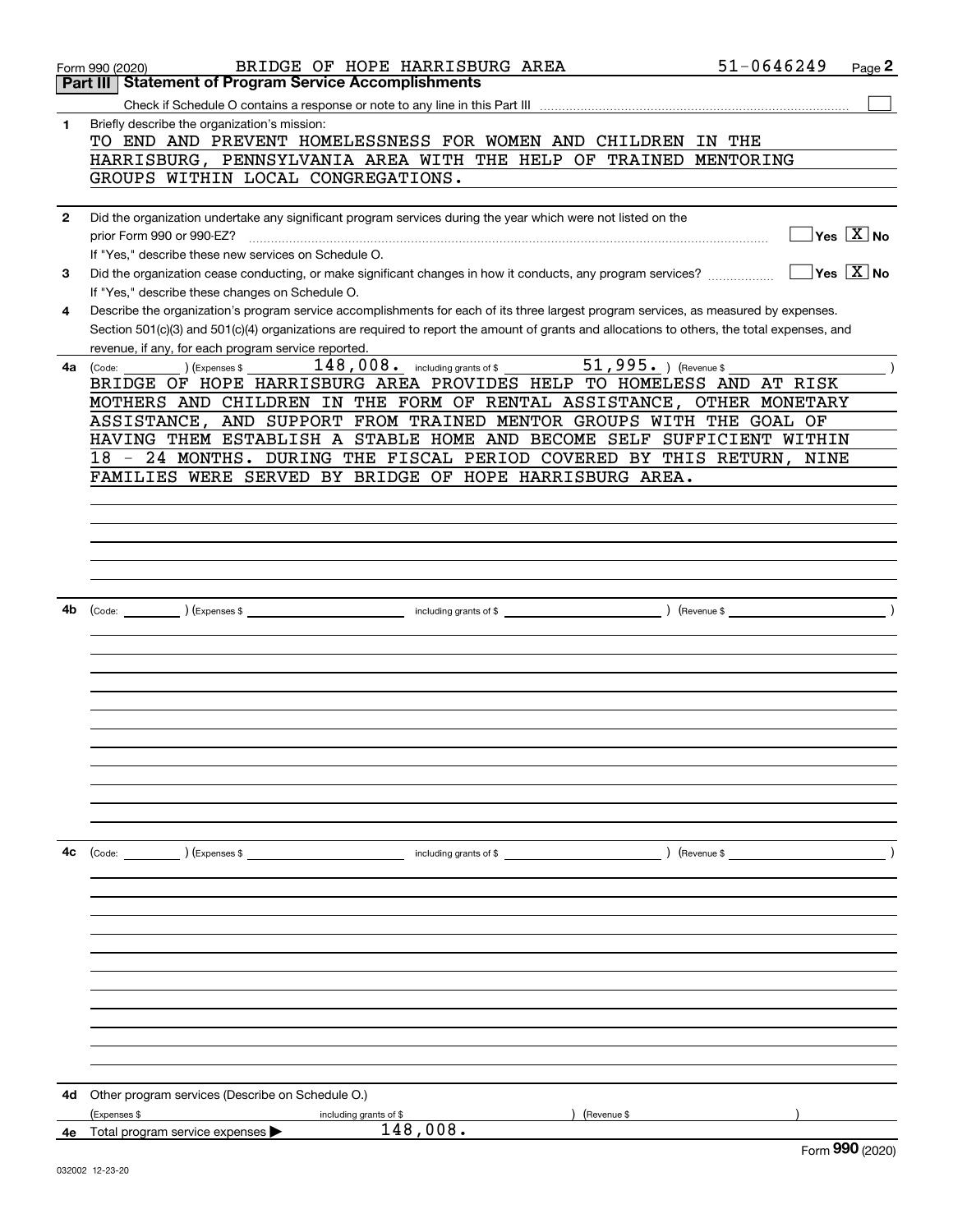|  | Form 990 (2020) |
|--|-----------------|

# Form 990 (2020) BRIDGE OF HOPE HARRISBURG AREA 51-0646249 <sub>Page</sub> 3<br>**Part IV | Checklist of Required Schedules**

|     |                                                                                                                                               |                 | Yes $ $                 | No |
|-----|-----------------------------------------------------------------------------------------------------------------------------------------------|-----------------|-------------------------|----|
| 1   | Is the organization described in section $501(c)(3)$ or $4947(a)(1)$ (other than a private foundation)?                                       |                 |                         |    |
|     |                                                                                                                                               | 1.              | х                       |    |
| 2   |                                                                                                                                               | $\mathbf{2}$    | $\overline{\mathbf{x}}$ |    |
| 3   | Did the organization engage in direct or indirect political campaign activities on behalf of or in opposition to candidates for               |                 |                         |    |
|     |                                                                                                                                               | 3               |                         | x  |
| 4   | Section 501(c)(3) organizations. Did the organization engage in lobbying activities, or have a section 501(h) election in effect              |                 |                         |    |
|     |                                                                                                                                               | 4               |                         | x  |
| 5   | Is the organization a section 501(c)(4), 501(c)(5), or 501(c)(6) organization that receives membership dues, assessments, or                  |                 |                         |    |
|     |                                                                                                                                               | 5               |                         | x  |
| 6   | Did the organization maintain any donor advised funds or any similar funds or accounts for which donors have the right to                     |                 |                         |    |
|     | provide advice on the distribution or investment of amounts in such funds or accounts? If "Yes," complete Schedule D, Part I                  | 6               |                         | x  |
| 7   | Did the organization receive or hold a conservation easement, including easements to preserve open space,                                     |                 |                         |    |
|     |                                                                                                                                               | $\overline{7}$  |                         | x  |
| 8   | Did the organization maintain collections of works of art, historical treasures, or other similar assets? If "Yes," complete                  |                 |                         |    |
|     |                                                                                                                                               | 8               |                         | x  |
| 9   | Did the organization report an amount in Part X, line 21, for escrow or custodial account liability, serve as a custodian for                 |                 |                         |    |
|     | amounts not listed in Part X; or provide credit counseling, debt management, credit repair, or debt negotiation services?                     |                 |                         |    |
|     |                                                                                                                                               | 9               |                         | x  |
| 10  | Did the organization, directly or through a related organization, hold assets in donor-restricted endowments                                  |                 |                         |    |
|     |                                                                                                                                               | 10              |                         | x  |
| 11  | If the organization's answer to any of the following questions is "Yes," then complete Schedule D, Parts VI, VII, VIII, IX, or X              |                 |                         |    |
|     | as applicable.<br>Did the organization report an amount for land, buildings, and equipment in Part X, line 10? If "Yes," complete Schedule D. |                 |                         |    |
| а   |                                                                                                                                               | 11a             |                         | x  |
|     | Did the organization report an amount for investments - other securities in Part X, line 12, that is 5% or more of its total                  |                 |                         |    |
|     |                                                                                                                                               | 11 <sub>b</sub> |                         | x  |
| c   | Did the organization report an amount for investments - program related in Part X, line 13, that is 5% or more of its total                   |                 |                         |    |
|     |                                                                                                                                               | 11c             |                         | x  |
|     | d Did the organization report an amount for other assets in Part X, line 15, that is 5% or more of its total assets reported in               |                 |                         |    |
|     |                                                                                                                                               | 11d             |                         | x  |
|     |                                                                                                                                               | 11e             | X                       |    |
| f   | Did the organization's separate or consolidated financial statements for the tax year include a footnote that addresses                       |                 |                         |    |
|     | the organization's liability for uncertain tax positions under FIN 48 (ASC 740)? If "Yes," complete Schedule D, Part X                        | 11f             | X                       |    |
|     | 12a Did the organization obtain separate, independent audited financial statements for the tax year? If "Yes," complete                       |                 |                         |    |
|     |                                                                                                                                               | 12a             |                         | X. |
|     | <b>b</b> Was the organization included in consolidated, independent audited financial statements for the tax year?                            |                 |                         |    |
|     | If "Yes," and if the organization answered "No" to line 12a, then completing Schedule D, Parts XI and XII is optional                         | 12 <sub>b</sub> |                         | х  |
| 13  |                                                                                                                                               | 13              |                         | X  |
| 14a | Did the organization maintain an office, employees, or agents outside of the United States?                                                   | 14a             |                         | X  |
| b   | Did the organization have aggregate revenues or expenses of more than \$10,000 from grantmaking, fundraising, business,                       |                 |                         |    |
|     | investment, and program service activities outside the United States, or aggregate foreign investments valued at \$100,000                    |                 |                         |    |
|     |                                                                                                                                               | 14b             |                         | x  |
| 15  | Did the organization report on Part IX, column (A), line 3, more than \$5,000 of grants or other assistance to or for any                     |                 |                         |    |
|     |                                                                                                                                               | 15              |                         | x  |
| 16  | Did the organization report on Part IX, column (A), line 3, more than \$5,000 of aggregate grants or other assistance to                      | 16              |                         | x  |
| 17  | Did the organization report a total of more than \$15,000 of expenses for professional fundraising services on Part IX,                       |                 |                         |    |
|     |                                                                                                                                               | 17              |                         | x  |
| 18  | Did the organization report more than \$15,000 total of fundraising event gross income and contributions on Part VIII, lines                  |                 |                         |    |
|     |                                                                                                                                               | 18              |                         | x  |
| 19  | Did the organization report more than \$15,000 of gross income from gaming activities on Part VIII, line 9a? If "Yes."                        |                 |                         |    |
|     |                                                                                                                                               | 19              |                         | X  |
| 20a |                                                                                                                                               | 20a             |                         | X  |
| b   | If "Yes" to line 20a, did the organization attach a copy of its audited financial statements to this return?                                  | 20b             |                         |    |
| 21  | Did the organization report more than \$5,000 of grants or other assistance to any domestic organization or                                   |                 |                         |    |
|     |                                                                                                                                               | 21              |                         | X. |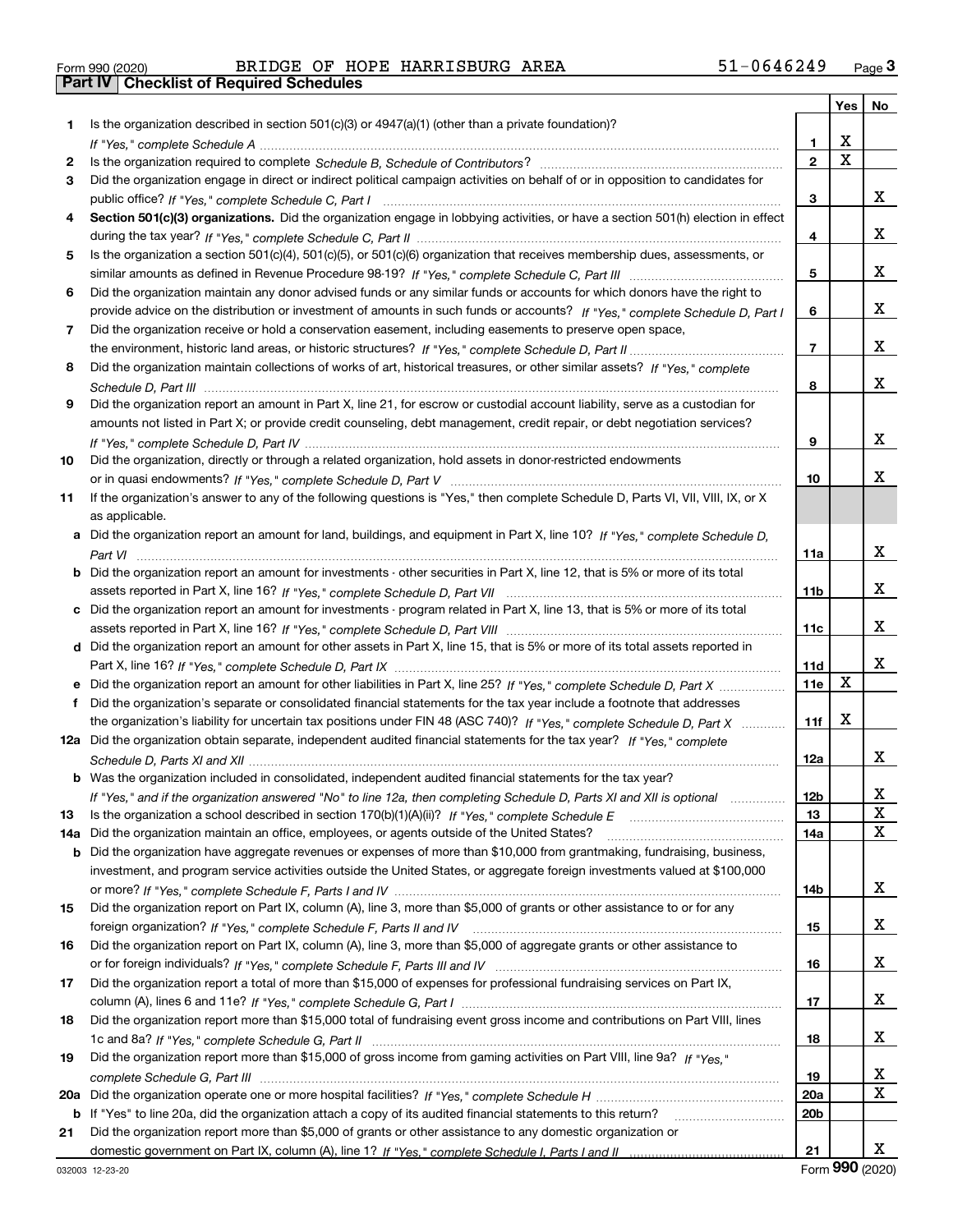|  | Form 990 (2020) |
|--|-----------------|
|  |                 |

Form 990 (2020) Page **4Part IV Checklist of Required Schedules** BRIDGE OF HOPE HARRISBURG AREA 51-0646249

*(continued)*

|               |                                                                                                                              |                 | Yes | No          |
|---------------|------------------------------------------------------------------------------------------------------------------------------|-----------------|-----|-------------|
| 22            | Did the organization report more than \$5,000 of grants or other assistance to or for domestic individuals on                |                 |     |             |
|               |                                                                                                                              | 22              | x   |             |
| 23            | Did the organization answer "Yes" to Part VII, Section A, line 3, 4, or 5 about compensation of the organization's current   |                 |     |             |
|               | and former officers, directors, trustees, key employees, and highest compensated employees? If "Yes," complete               |                 |     |             |
|               |                                                                                                                              | 23              |     | x           |
|               | 24a Did the organization have a tax-exempt bond issue with an outstanding principal amount of more than \$100,000 as of the  |                 |     |             |
|               | last day of the year, that was issued after December 31, 2002? If "Yes," answer lines 24b through 24d and complete           |                 |     |             |
|               |                                                                                                                              | 24a             |     | x.          |
|               | <b>b</b> Did the organization invest any proceeds of tax-exempt bonds beyond a temporary period exception?                   | 24b             |     |             |
|               | c Did the organization maintain an escrow account other than a refunding escrow at any time during the year to defease       |                 |     |             |
|               |                                                                                                                              | 24c             |     |             |
|               |                                                                                                                              | 24d             |     |             |
|               | 25a Section 501(c)(3), 501(c)(4), and 501(c)(29) organizations. Did the organization engage in an excess benefit             |                 |     |             |
|               |                                                                                                                              | 25a             |     | x           |
|               | b Is the organization aware that it engaged in an excess benefit transaction with a disqualified person in a prior year, and |                 |     |             |
|               | that the transaction has not been reported on any of the organization's prior Forms 990 or 990-EZ? If "Yes," complete        |                 |     |             |
|               | Schedule L, Part I                                                                                                           | 25b             |     | x           |
| 26            | Did the organization report any amount on Part X, line 5 or 22, for receivables from or payables to any current              |                 |     |             |
|               | or former officer, director, trustee, key employee, creator or founder, substantial contributor, or 35%                      |                 |     |             |
|               | controlled entity or family member of any of these persons? If "Yes," complete Schedule L, Part II                           | 26              |     | x           |
| 27            | Did the organization provide a grant or other assistance to any current or former officer, director, trustee, key employee,  |                 |     |             |
|               | creator or founder, substantial contributor or employee thereof, a grant selection committee member, or to a 35% controlled  |                 |     |             |
|               | entity (including an employee thereof) or family member of any of these persons? If "Yes," complete Schedule L, Part III     | 27              |     | x           |
| 28            | Was the organization a party to a business transaction with one of the following parties (see Schedule L, Part IV            |                 |     |             |
|               | instructions, for applicable filing thresholds, conditions, and exceptions):                                                 |                 |     |             |
|               | a A current or former officer, director, trustee, key employee, creator or founder, or substantial contributor? If           |                 |     |             |
|               |                                                                                                                              | 28a             |     | x           |
|               |                                                                                                                              | 28 <sub>b</sub> |     | $\mathbf X$ |
|               | c A 35% controlled entity of one or more individuals and/or organizations described in lines 28a or 28b? If                  |                 |     |             |
|               |                                                                                                                              | 28c             |     | х           |
| 29            |                                                                                                                              | 29              |     | X           |
| 30            | Did the organization receive contributions of art, historical treasures, or other similar assets, or qualified conservation  |                 |     |             |
|               |                                                                                                                              | 30              |     | x           |
| 31            | Did the organization liquidate, terminate, or dissolve and cease operations? If "Yes," complete Schedule N, Part I           | 31              |     | X           |
| 32            | Did the organization sell, exchange, dispose of, or transfer more than 25% of its net assets? If "Yes," complete             |                 |     |             |
|               |                                                                                                                              | 32              |     | x.          |
| 33            | Did the organization own 100% of an entity disregarded as separate from the organization under Regulations                   |                 |     |             |
|               |                                                                                                                              | 33              |     | x           |
| 34            | Was the organization related to any tax-exempt or taxable entity? If "Yes," complete Schedule R, Part II, III, or IV, and    |                 |     |             |
|               |                                                                                                                              | 34              |     | X           |
|               | 35a Did the organization have a controlled entity within the meaning of section 512(b)(13)?                                  | <b>35a</b>      |     | X           |
|               | b If "Yes" to line 35a, did the organization receive any payment from or engage in any transaction with a controlled entity  |                 |     |             |
|               |                                                                                                                              | 35b             |     |             |
| 36            | Section 501(c)(3) organizations. Did the organization make any transfers to an exempt non-charitable related organization?   |                 |     |             |
|               |                                                                                                                              | 36              |     | X.          |
| 37            | Did the organization conduct more than 5% of its activities through an entity that is not a related organization             |                 |     |             |
|               | and that is treated as a partnership for federal income tax purposes? If "Yes," complete Schedule R, Part VI                 | 37              |     | X.          |
| 38            | Did the organization complete Schedule O and provide explanations in Schedule O for Part VI, lines 11b and 19?               |                 |     |             |
|               | Note: All Form 990 filers are required to complete Schedule O                                                                | 38              | х   |             |
| <b>Part V</b> | <b>Statements Regarding Other IRS Filings and Tax Compliance</b>                                                             |                 |     |             |
|               | Check if Schedule O contains a response or note to any line in this Part V                                                   |                 |     |             |
|               |                                                                                                                              |                 | Yes | No          |
|               | 1a                                                                                                                           |                 |     |             |
|               | 0<br><b>b</b> Enter the number of Forms W-2G included in line 1a. Enter -0- if not applicable<br>1b                          |                 |     |             |
| c             | Did the organization comply with backup withholding rules for reportable payments to vendors and reportable gaming           |                 |     |             |
|               |                                                                                                                              | 1c              | х   |             |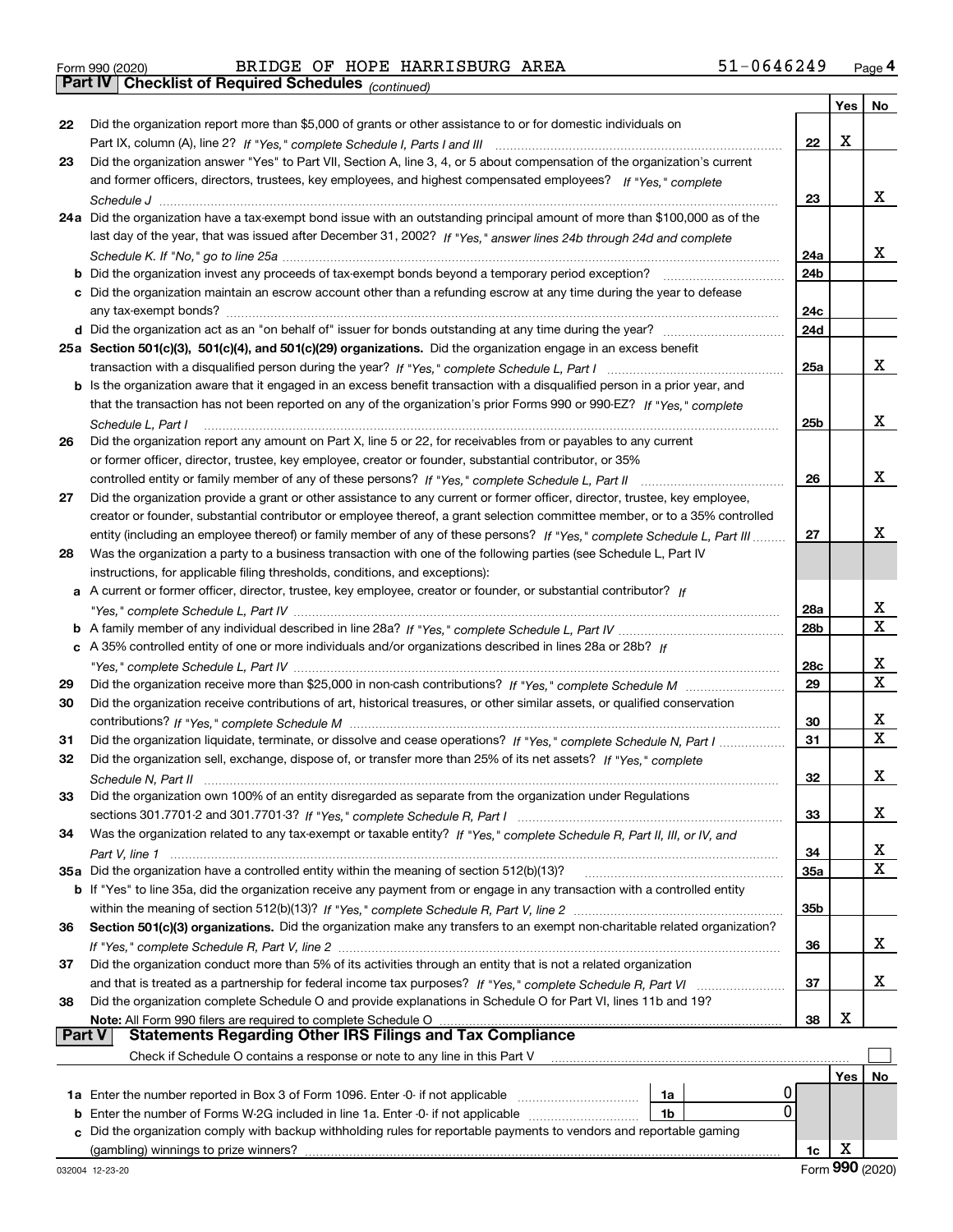|        | $51 - 0646249$<br>BRIDGE OF HOPE HARRISBURG AREA<br>Form 990 (2020)                                                                                                                                           |   |                      |     | $_{\text{Page}}$ 5          |
|--------|---------------------------------------------------------------------------------------------------------------------------------------------------------------------------------------------------------------|---|----------------------|-----|-----------------------------|
| Part V | Statements Regarding Other IRS Filings and Tax Compliance (continued)                                                                                                                                         |   |                      |     |                             |
|        |                                                                                                                                                                                                               |   |                      | Yes | No                          |
|        | 2a Enter the number of employees reported on Form W-3, Transmittal of Wage and Tax Statements,                                                                                                                |   |                      |     |                             |
|        | filed for the calendar year ending with or within the year covered by this return<br>2a                                                                                                                       | 5 |                      |     |                             |
|        |                                                                                                                                                                                                               |   | 2 <sub>b</sub>       | X   |                             |
|        |                                                                                                                                                                                                               |   |                      |     |                             |
|        | 3a Did the organization have unrelated business gross income of \$1,000 or more during the year?                                                                                                              |   | 3a                   |     | x                           |
| b      |                                                                                                                                                                                                               |   | 3 <sub>b</sub>       |     |                             |
|        | 4a At any time during the calendar year, did the organization have an interest in, or a signature or other authority over, a                                                                                  |   |                      |     |                             |
|        |                                                                                                                                                                                                               |   | 4a                   |     | x                           |
|        | <b>b</b> If "Yes," enter the name of the foreign country $\blacktriangleright$                                                                                                                                |   |                      |     |                             |
|        | See instructions for filing requirements for FinCEN Form 114, Report of Foreign Bank and Financial Accounts (FBAR).                                                                                           |   |                      |     | x                           |
| 5a     | Was the organization a party to a prohibited tax shelter transaction at any time during the tax year?                                                                                                         |   | 5a<br>5 <sub>b</sub> |     | X                           |
| b      |                                                                                                                                                                                                               |   |                      |     |                             |
| c      |                                                                                                                                                                                                               |   | 5c                   |     |                             |
|        | 6a Does the organization have annual gross receipts that are normally greater than \$100,000, and did the organization solicit<br>any contributions that were not tax deductible as charitable contributions? |   | 6a                   |     | x                           |
|        | b If "Yes," did the organization include with every solicitation an express statement that such contributions or gifts                                                                                        |   |                      |     |                             |
|        | were not tax deductible?                                                                                                                                                                                      |   | 6b                   |     |                             |
| 7      | Organizations that may receive deductible contributions under section 170(c).                                                                                                                                 |   |                      |     |                             |
| a      | Did the organization receive a payment in excess of \$75 made partly as a contribution and partly for goods and services provided to the payor?                                                               |   | 7a                   | x   |                             |
| b      | If "Yes," did the organization notify the donor of the value of the goods or services provided?                                                                                                               |   | 7b                   | X   |                             |
|        | Did the organization sell, exchange, or otherwise dispose of tangible personal property for which it was required                                                                                             |   |                      |     |                             |
|        |                                                                                                                                                                                                               |   | 7c                   |     | x                           |
| d      | 7d                                                                                                                                                                                                            |   |                      |     |                             |
| е      | Did the organization receive any funds, directly or indirectly, to pay premiums on a personal benefit contract?                                                                                               |   | 7e                   |     | х                           |
| f      | Did the organization, during the year, pay premiums, directly or indirectly, on a personal benefit contract?                                                                                                  |   | 7f                   |     | x                           |
| g      | If the organization received a contribution of qualified intellectual property, did the organization file Form 8899 as required?                                                                              |   | 7g                   |     |                             |
| h      | If the organization received a contribution of cars, boats, airplanes, or other vehicles, did the organization file a Form 1098-C?                                                                            |   | 7h                   |     |                             |
| 8      | Sponsoring organizations maintaining donor advised funds. Did a donor advised fund maintained by the                                                                                                          |   |                      |     |                             |
|        | sponsoring organization have excess business holdings at any time during the year?                                                                                                                            |   | 8                    |     |                             |
| 9      | Sponsoring organizations maintaining donor advised funds.                                                                                                                                                     |   |                      |     |                             |
| a      | Did the sponsoring organization make any taxable distributions under section 4966?                                                                                                                            |   | 9а                   |     |                             |
| b      | Did the sponsoring organization make a distribution to a donor, donor advisor, or related person?                                                                                                             |   | 9b                   |     |                             |
| 10     | Section 501(c)(7) organizations. Enter:                                                                                                                                                                       |   |                      |     |                             |
|        | 10a                                                                                                                                                                                                           |   |                      |     |                             |
|        | 10b<br>Gross receipts, included on Form 990, Part VIII, line 12, for public use of club facilities                                                                                                            |   |                      |     |                             |
| 11     | Section 501(c)(12) organizations. Enter:                                                                                                                                                                      |   |                      |     |                             |
| a      | 11a<br>Gross income from members or shareholders                                                                                                                                                              |   |                      |     |                             |
| b      | Gross income from other sources (Do not net amounts due or paid to other sources against                                                                                                                      |   |                      |     |                             |
|        | 11 <sub>b</sub>                                                                                                                                                                                               |   |                      |     |                             |
|        | 12a Section 4947(a)(1) non-exempt charitable trusts. Is the organization filing Form 990 in lieu of Form 1041?                                                                                                |   | 12a                  |     |                             |
|        | <b>b</b> If "Yes," enter the amount of tax-exempt interest received or accrued during the year<br>12b                                                                                                         |   |                      |     |                             |
| 13     | Section 501(c)(29) qualified nonprofit health insurance issuers.                                                                                                                                              |   |                      |     |                             |
|        | a Is the organization licensed to issue qualified health plans in more than one state?                                                                                                                        |   | 13a                  |     |                             |
|        | Note: See the instructions for additional information the organization must report on Schedule O.                                                                                                             |   |                      |     |                             |
|        | <b>b</b> Enter the amount of reserves the organization is required to maintain by the states in which the                                                                                                     |   |                      |     |                             |
|        | 13 <sub>b</sub>                                                                                                                                                                                               |   |                      |     |                             |
| c      | 13 <sub>c</sub>                                                                                                                                                                                               |   |                      |     | X                           |
| 14a    | Did the organization receive any payments for indoor tanning services during the tax year?                                                                                                                    |   | 14a                  |     |                             |
|        | <b>b</b> If "Yes," has it filed a Form 720 to report these payments? If "No," provide an explanation on Schedule O                                                                                            |   | 14b                  |     |                             |
| 15     | Is the organization subject to the section 4960 tax on payment(s) of more than \$1,000,000 in remuneration or                                                                                                 |   |                      |     | x                           |
|        |                                                                                                                                                                                                               |   | 15                   |     |                             |
| 16     | If "Yes," see instructions and file Form 4720, Schedule N.<br>Is the organization an educational institution subject to the section 4968 excise tax on net investment income?                                 |   | 16                   |     | х                           |
|        | If "Yes," complete Form 4720, Schedule O.                                                                                                                                                                     |   |                      |     |                             |
|        |                                                                                                                                                                                                               |   |                      |     | $F_{\text{arm}}$ 990 (2020) |

Form (2020) **990**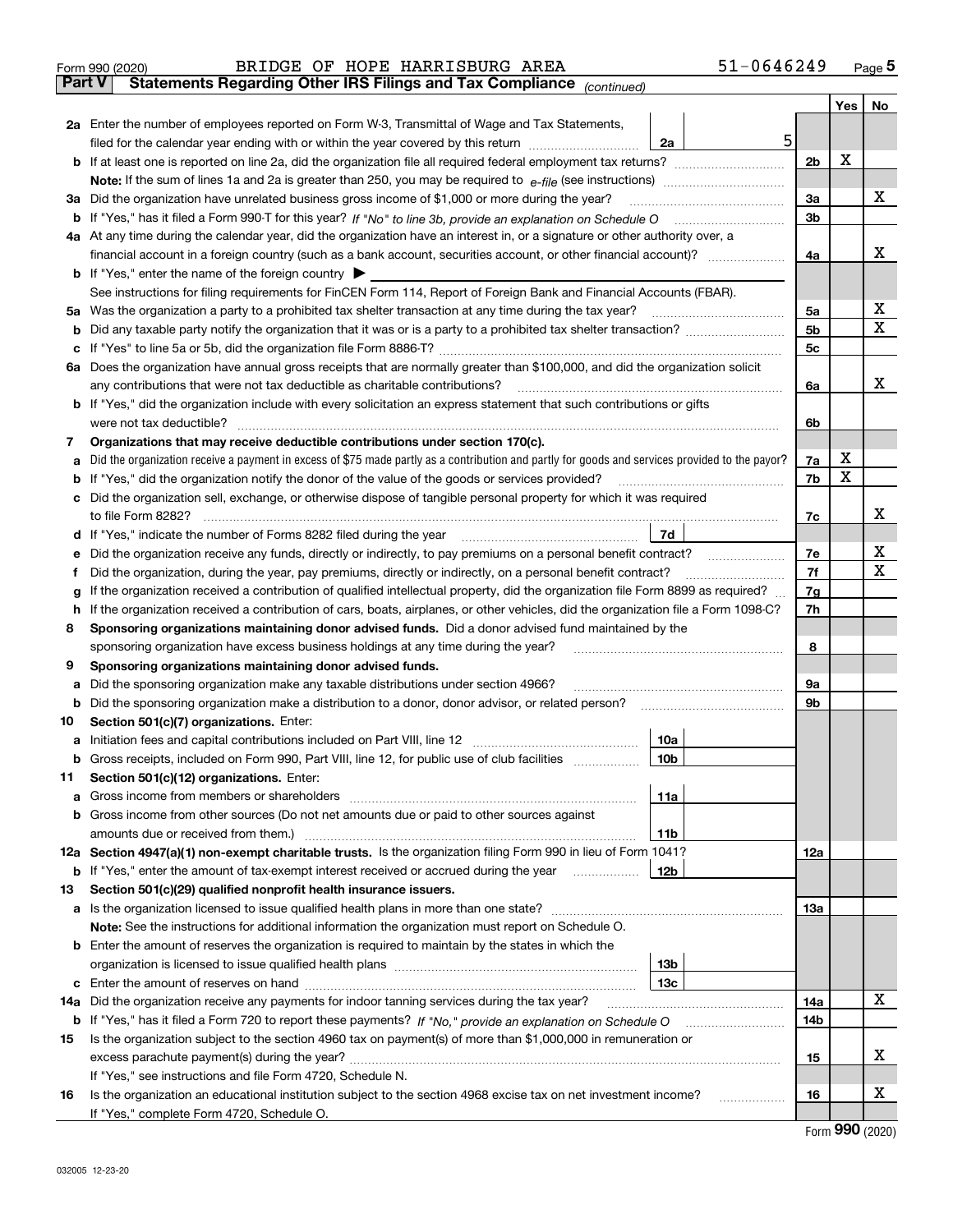|  | Form 990 (2020) |
|--|-----------------|
|  |                 |

| Form 990 (2020) |                                                                                                                             | BRIDGE OF HOPE HARRISBURG AREA | 51-0646249 | $P_{\text{aqe}}$ 6 |
|-----------------|-----------------------------------------------------------------------------------------------------------------------------|--------------------------------|------------|--------------------|
|                 | Part VI Governance, Management, and Disclosure For each "Yes" response to lines 2 through 7b below, and for a "No" response |                                |            |                    |
|                 | to line 8a, 8b, or 10b below, describe the circumstances, processes, or changes on Schedule O. See instructions.            |                                |            |                    |

|          | Check if Schedule O contains a response or note to any line in this Part VI                                                                                                                                                                             |                         |             | $\overline{\mathbf{x}}$ |
|----------|---------------------------------------------------------------------------------------------------------------------------------------------------------------------------------------------------------------------------------------------------------|-------------------------|-------------|-------------------------|
|          | Section A. Governing Body and Management                                                                                                                                                                                                                |                         |             |                         |
|          |                                                                                                                                                                                                                                                         |                         | Yes         | No                      |
|          | 11<br>1a<br><b>1a</b> Enter the number of voting members of the governing body at the end of the tax year<br>.                                                                                                                                          |                         |             |                         |
|          | If there are material differences in voting rights among members of the governing body, or if the governing                                                                                                                                             |                         |             |                         |
|          | body delegated broad authority to an executive committee or similar committee, explain on Schedule O.                                                                                                                                                   |                         |             |                         |
| b        | 11<br>Enter the number of voting members included on line 1a, above, who are independent<br>1b                                                                                                                                                          |                         |             |                         |
| 2        | Did any officer, director, trustee, or key employee have a family relationship or a business relationship with any other                                                                                                                                |                         |             |                         |
|          | officer, director, trustee, or key employee?                                                                                                                                                                                                            | 2                       |             | X                       |
| 3        | Did the organization delegate control over management duties customarily performed by or under the direct supervision                                                                                                                                   |                         |             |                         |
|          | of officers, directors, trustees, or key employees to a management company or other person?                                                                                                                                                             | 3                       |             | х                       |
| 4        | Did the organization make any significant changes to its governing documents since the prior Form 990 was filed?                                                                                                                                        | $\overline{\mathbf{4}}$ |             | $\mathbf X$             |
| 5        | Did the organization become aware during the year of a significant diversion of the organization's assets?                                                                                                                                              | 5                       |             | $\overline{\mathbf{x}}$ |
| 6        | Did the organization have members or stockholders?                                                                                                                                                                                                      | 6                       |             | $\mathbf X$             |
| 7a       | Did the organization have members, stockholders, or other persons who had the power to elect or appoint one or                                                                                                                                          |                         |             |                         |
|          | more members of the governing body?                                                                                                                                                                                                                     | 7a                      |             | X                       |
|          | <b>b</b> Are any governance decisions of the organization reserved to (or subject to approval by) members, stockholders, or                                                                                                                             |                         |             |                         |
|          | persons other than the governing body?                                                                                                                                                                                                                  | 7b                      |             | x                       |
| 8        | Did the organization contemporaneously document the meetings held or written actions undertaken during the year by the following:                                                                                                                       |                         |             |                         |
| a        | The governing body?                                                                                                                                                                                                                                     | 8a                      | х           |                         |
| b        | Each committee with authority to act on behalf of the governing body?                                                                                                                                                                                   | 8b                      | $\mathbf X$ |                         |
| 9        | Is there any officer, director, trustee, or key employee listed in Part VII, Section A, who cannot be reached at the                                                                                                                                    |                         |             |                         |
|          |                                                                                                                                                                                                                                                         | 9                       |             | x                       |
|          | Section B. Policies <sub>(This Section B requests information about policies not required by the Internal Revenue Code.)</sub>                                                                                                                          |                         |             |                         |
|          |                                                                                                                                                                                                                                                         |                         | Yes         | No                      |
|          |                                                                                                                                                                                                                                                         | 10a                     |             | x                       |
|          | <b>b</b> If "Yes," did the organization have written policies and procedures governing the activities of such chapters, affiliates,                                                                                                                     |                         |             |                         |
|          | and branches to ensure their operations are consistent with the organization's exempt purposes?                                                                                                                                                         | 10 <sub>b</sub>         |             |                         |
|          | 11a Has the organization provided a complete copy of this Form 990 to all members of its governing body before filing the form?                                                                                                                         | 11a                     | X           |                         |
|          | <b>b</b> Describe in Schedule O the process, if any, used by the organization to review this Form 990.                                                                                                                                                  |                         |             |                         |
|          |                                                                                                                                                                                                                                                         | 12a                     | х           |                         |
|          | <b>b</b> Were officers, directors, or trustees, and key employees required to disclose annually interests that could give rise to conflicts?                                                                                                            | 12 <sub>b</sub>         | X           |                         |
|          | c Did the organization regularly and consistently monitor and enforce compliance with the policy? If "Yes," describe                                                                                                                                    |                         |             |                         |
|          |                                                                                                                                                                                                                                                         | 12c                     | х           |                         |
| 13       | Did the organization have a written whistleblower policy?                                                                                                                                                                                               | 13                      | X           |                         |
| 14       | Did the organization have a written document retention and destruction policy?                                                                                                                                                                          | 14                      | X           |                         |
| 15       | Did the process for determining compensation of the following persons include a review and approval by independent                                                                                                                                      |                         |             |                         |
|          | persons, comparability data, and contemporaneous substantiation of the deliberation and decision?                                                                                                                                                       |                         |             |                         |
|          | a The organization's CEO, Executive Director, or top management official manufactured content content of the organization's CEO, Executive Director, or top management official manufactured content of the state of the state                          | 15a                     |             | х                       |
|          | b Other officers or key employees of the organization manufactured content to the organization manufactured content of the organization manufactured content of the organization manufactured content of the organization manu                          | 15b                     |             | $\mathbf X$             |
|          | If "Yes" to line 15a or 15b, describe the process in Schedule O (see instructions).                                                                                                                                                                     |                         |             |                         |
|          | 16a Did the organization invest in, contribute assets to, or participate in a joint venture or similar arrangement with a                                                                                                                               |                         |             | х                       |
|          | taxable entity during the year?                                                                                                                                                                                                                         | 16a                     |             |                         |
|          | <b>b</b> If "Yes," did the organization follow a written policy or procedure requiring the organization to evaluate its participation                                                                                                                   |                         |             |                         |
|          | in joint venture arrangements under applicable federal tax law, and take steps to safeguard the organization's                                                                                                                                          |                         |             |                         |
|          | exempt status with respect to such arrangements?<br><b>Section C. Disclosure</b>                                                                                                                                                                        | 16b                     |             |                         |
|          |                                                                                                                                                                                                                                                         |                         |             |                         |
| 17<br>18 | List the states with which a copy of this Form 990 is required to be filed $\blacktriangleright$ PA<br>Section 6104 requires an organization to make its Forms 1023 (1024 or 1024-A, if applicable), 990, and 990-T (Section 501(c)(3)s only) available |                         |             |                         |
|          | for public inspection. Indicate how you made these available. Check all that apply.                                                                                                                                                                     |                         |             |                         |
|          | $X$ Upon request<br>Own website<br>Another's website<br>Other (explain on Schedule O)                                                                                                                                                                   |                         |             |                         |
| 19       | Describe on Schedule O whether (and if so, how) the organization made its governing documents, conflict of interest policy, and financial                                                                                                               |                         |             |                         |
|          | statements available to the public during the tax year.                                                                                                                                                                                                 |                         |             |                         |
| 20       | State the name, address, and telephone number of the person who possesses the organization's books and records                                                                                                                                          |                         |             |                         |
|          | JOHANNA FESSENDEN - 717-635-5957                                                                                                                                                                                                                        |                         |             |                         |
|          | PO BOX 15212, HARRISBURG, PA<br>17105                                                                                                                                                                                                                   |                         |             |                         |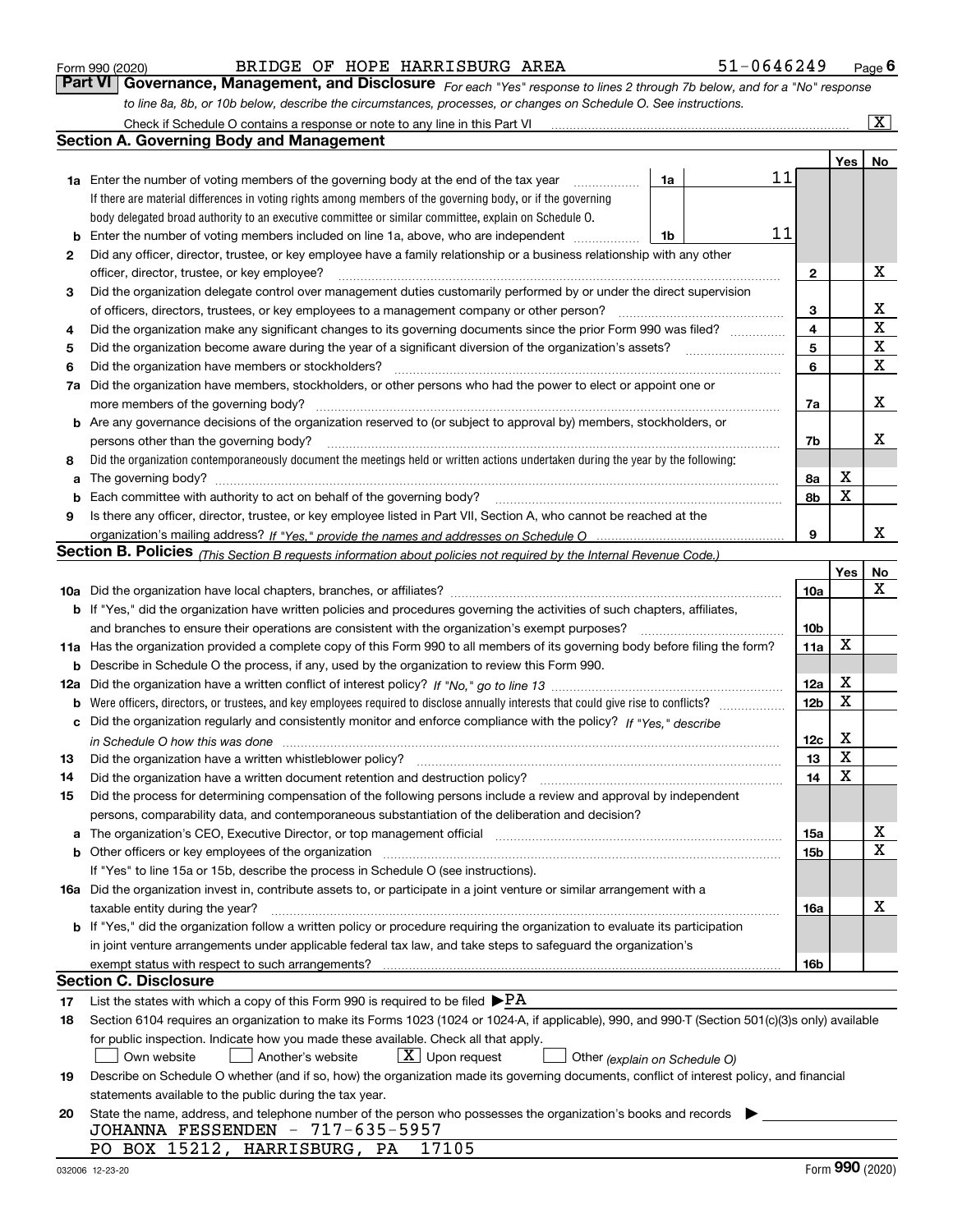Form 990 (2020) BRIDGE OF HOPE HARRISBURG AREA 51-0646249 <sub>Page</sub>

 $\mathcal{L}^{\text{max}}$ 

## **7Part VII Compensation of Officers, Directors, Trustees, Key Employees, Highest Compensated Employees, and Independent Contractors**

Check if Schedule O contains a response or note to any line in this Part VII

**Section A. Officers, Directors, Trustees, Key Employees, and Highest Compensated Employees**

**1a**  Complete this table for all persons required to be listed. Report compensation for the calendar year ending with or within the organization's tax year. **•** List all of the organization's current officers, directors, trustees (whether individuals or organizations), regardless of amount of compensation.

Enter -0- in columns (D), (E), and (F) if no compensation was paid.

 $\bullet$  List all of the organization's  $\,$ current key employees, if any. See instructions for definition of "key employee."

**•** List the organization's five current highest compensated employees (other than an officer, director, trustee, or key employee) who received reportable compensation (Box 5 of Form W-2 and/or Box 7 of Form 1099-MISC) of more than \$100,000 from the organization and any related organizations.

**•** List all of the organization's former officers, key employees, and highest compensated employees who received more than \$100,000 of reportable compensation from the organization and any related organizations.

**former directors or trustees**  ¥ List all of the organization's that received, in the capacity as a former director or trustee of the organization, more than \$10,000 of reportable compensation from the organization and any related organizations.

See instructions for the order in which to list the persons above.

Check this box if neither the organization nor any related organization compensated any current officer, director, or trustee.  $\mathcal{L}^{\text{max}}$ 

| (A)                        | (B)                      | (C)                           |                                                                                                             |                         |              |                                  |        | (D)             | (E)             |                             |  |  |
|----------------------------|--------------------------|-------------------------------|-------------------------------------------------------------------------------------------------------------|-------------------------|--------------|----------------------------------|--------|-----------------|-----------------|-----------------------------|--|--|
| Name and title             | Average                  |                               | Position<br>(do not check more than one<br>box, unless person is both an<br>officer and a director/trustee) |                         |              |                                  |        | Reportable      | Reportable      | Estimated                   |  |  |
|                            | hours per                |                               |                                                                                                             |                         |              |                                  |        | compensation    | compensation    | amount of                   |  |  |
|                            | week                     |                               |                                                                                                             |                         |              |                                  |        | from            | from related    | other                       |  |  |
|                            | (list any                |                               |                                                                                                             |                         |              |                                  |        | the             | organizations   | compensation                |  |  |
|                            | hours for                |                               |                                                                                                             |                         |              |                                  |        | organization    | (W-2/1099-MISC) | from the                    |  |  |
|                            | related<br>organizations |                               |                                                                                                             |                         |              |                                  |        | (W-2/1099-MISC) |                 | organization<br>and related |  |  |
|                            | below                    |                               |                                                                                                             |                         |              |                                  |        |                 |                 | organizations               |  |  |
|                            | line)                    | ndividual trustee or director | Institutional trustee                                                                                       | Officer                 | Key employee | Highest compensated<br> employee | Former |                 |                 |                             |  |  |
| (1)<br>JOHANNA FESSENDEN   | 40.00                    |                               |                                                                                                             |                         |              |                                  |        |                 |                 |                             |  |  |
| EXECUTIVE DIRECTOR         |                          |                               |                                                                                                             | $\overline{\mathbf{X}}$ |              |                                  |        | 54,104.         | 0.              | 0.                          |  |  |
| (2)<br>DENISE ACKROYD      | 15.00                    |                               |                                                                                                             |                         |              |                                  |        |                 |                 |                             |  |  |
| <b>CHAIR</b>               |                          | $\overline{\textbf{X}}$       |                                                                                                             | $\overline{\textbf{X}}$ |              |                                  |        | 0.              | 0.              | $0 \cdot$                   |  |  |
| DAVID WARREN<br>(3)        | 1.00                     |                               |                                                                                                             |                         |              |                                  |        |                 |                 |                             |  |  |
| VICE CHAIR                 |                          | $\mathbf X$                   |                                                                                                             | $\rm X$                 |              |                                  |        | 0.              | $\mathbf 0$ .   | $\mathbf 0$ .               |  |  |
| <b>JOHN PACKER</b><br>(4)  | 1.00                     |                               |                                                                                                             |                         |              |                                  |        |                 |                 |                             |  |  |
| <b>TREASURER</b>           |                          | $\overline{\textbf{X}}$       |                                                                                                             | $\overline{\mathbf{X}}$ |              |                                  |        | 0.              | $\mathbf 0$ .   | $\mathbf 0$ .               |  |  |
| TODD CRESSLER<br>(5)       | 1.00                     |                               |                                                                                                             |                         |              |                                  |        |                 |                 |                             |  |  |
| SECRETARY                  |                          | $\mathbf x$                   |                                                                                                             | $\mathbf X$             |              |                                  |        | 0.              | $\mathbf 0$ .   | $\mathbf 0$ .               |  |  |
| (6)<br>DAVID REED          | 1.00                     |                               |                                                                                                             |                         |              |                                  |        |                 |                 |                             |  |  |
| <b>DIRECTOR</b>            |                          | X                             |                                                                                                             |                         |              |                                  |        | 0.              | 0.              | 0.                          |  |  |
| <b>JUSTIN WEBER</b><br>(7) | 1.00                     |                               |                                                                                                             |                         |              |                                  |        |                 |                 |                             |  |  |
| <b>DIRECTOR</b>            |                          | $\mathbf x$                   |                                                                                                             | $\rm X$                 |              |                                  |        | 0.              | $\mathbf 0$ .   | $\mathbf 0$ .               |  |  |
| TIM HENDERSON<br>(8)       | 1.00                     |                               |                                                                                                             |                         |              |                                  |        |                 |                 |                             |  |  |
| <b>DIRECTOR</b>            |                          | $\rm X$                       |                                                                                                             | $\overline{\textbf{X}}$ |              |                                  |        | 0.              | $\mathbf 0$ .   | $\mathbf 0$ .               |  |  |
| (9)<br><b>BEN KREPS</b>    | 1.00                     |                               |                                                                                                             |                         |              |                                  |        |                 |                 |                             |  |  |
| <b>DIRECTOR</b>            |                          | $\mathbf x$                   |                                                                                                             | $\rm X$                 |              |                                  |        | 0.              | $\mathbf 0$ .   | 0.                          |  |  |
| (10) CHAD NAUGLE           | 1.00                     |                               |                                                                                                             |                         |              |                                  |        |                 |                 |                             |  |  |
| <b>DIRECTOR</b>            |                          | $\mathbf X$                   |                                                                                                             |                         |              |                                  |        | 0.              | 0.              | $\mathbf 0$ .               |  |  |
| (11) JANIS CREASON         | 1.00                     |                               |                                                                                                             |                         |              |                                  |        |                 |                 |                             |  |  |
| <b>DIRECTOR</b>            |                          | $\mathbf X$                   |                                                                                                             |                         |              |                                  |        | $\mathbf 0$ .   | $\mathbf 0$ .   | $\mathbf 0$ .               |  |  |
| (12) ZACK KLIEN            | 1.00                     |                               |                                                                                                             |                         |              |                                  |        |                 |                 |                             |  |  |
| <b>DIRECTOR</b>            |                          | $\rm X$                       |                                                                                                             |                         |              |                                  |        | 0.              | 0.              | $0_{.}$                     |  |  |
| (13) BERLESHA PALMER       | 1.00                     |                               |                                                                                                             |                         |              |                                  |        |                 |                 |                             |  |  |
| <b>DIRECTOR</b>            |                          | $\mathbf x$                   |                                                                                                             |                         |              |                                  |        | 0.              | 0.              | $\mathbf 0$ .               |  |  |
| (14) KRISTEN SIMS          | 1.00                     |                               |                                                                                                             |                         |              |                                  |        |                 |                 |                             |  |  |
| <b>DIRECTOR</b>            |                          | $\mathbf X$                   |                                                                                                             |                         |              |                                  |        | 0.              | 0.              | $0_{.}$                     |  |  |
|                            |                          |                               |                                                                                                             |                         |              |                                  |        |                 |                 |                             |  |  |
|                            |                          |                               |                                                                                                             |                         |              |                                  |        |                 |                 |                             |  |  |
|                            |                          |                               |                                                                                                             |                         |              |                                  |        |                 |                 |                             |  |  |
|                            |                          |                               |                                                                                                             |                         |              |                                  |        |                 |                 |                             |  |  |
|                            |                          |                               |                                                                                                             |                         |              |                                  |        |                 |                 |                             |  |  |
|                            |                          |                               |                                                                                                             |                         |              |                                  |        |                 |                 |                             |  |  |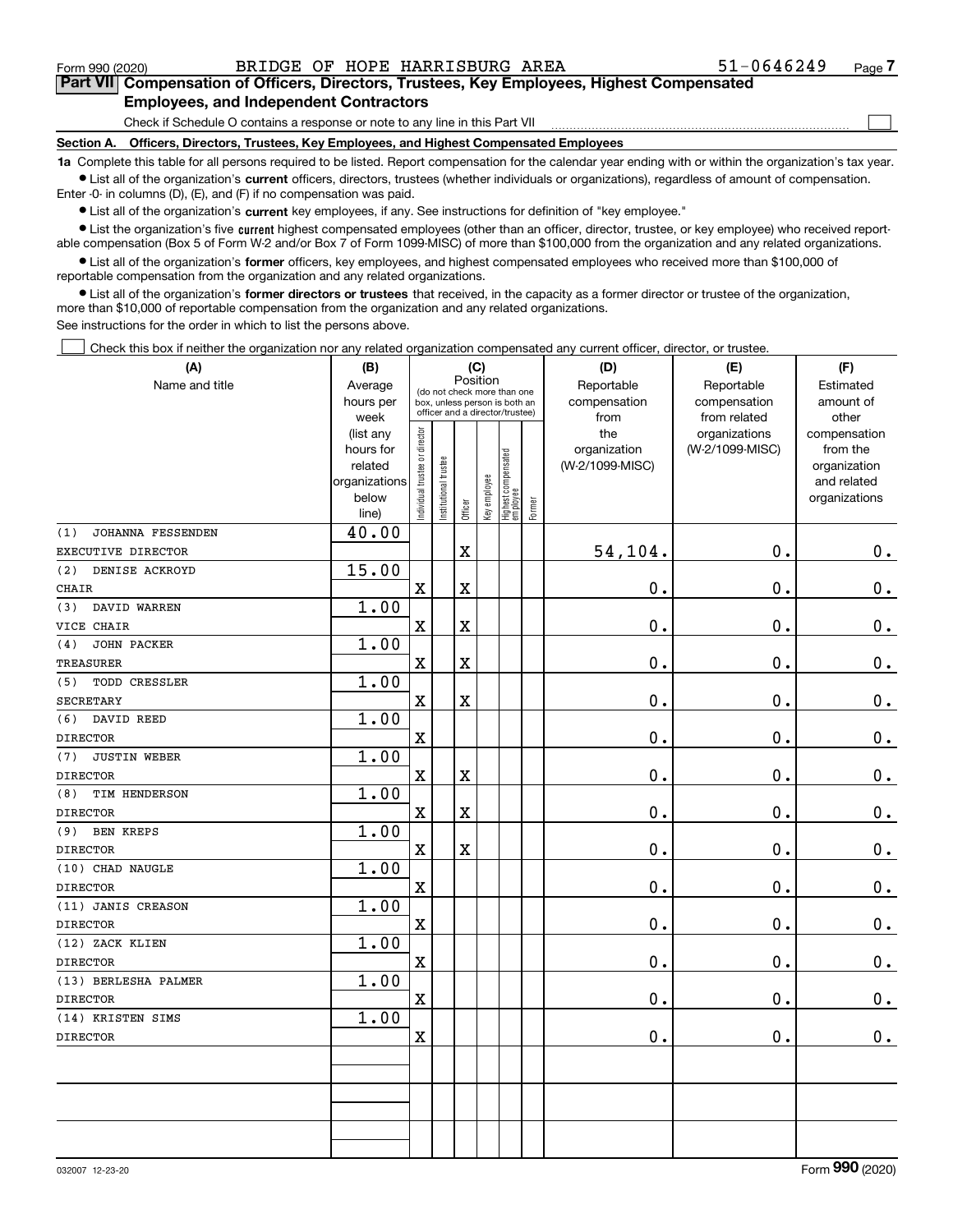|   | 51-0646249<br>BRIDGE OF HOPE HARRISBURG AREA<br>Form 990 (2020)                                                                                                                                                                                              |                                                                                                                                                                                                                                                                                       |                                                                                                                                                          |             |  |   |  |     |                                                   |  |                                                                          |                                        |              | Page 8                               |
|---|--------------------------------------------------------------------------------------------------------------------------------------------------------------------------------------------------------------------------------------------------------------|---------------------------------------------------------------------------------------------------------------------------------------------------------------------------------------------------------------------------------------------------------------------------------------|----------------------------------------------------------------------------------------------------------------------------------------------------------|-------------|--|---|--|-----|---------------------------------------------------|--|--------------------------------------------------------------------------|----------------------------------------|--------------|--------------------------------------|
|   | <b>Part VII</b><br>Section A. Officers, Directors, Trustees, Key Employees, and Highest Compensated Employees (continued)                                                                                                                                    |                                                                                                                                                                                                                                                                                       |                                                                                                                                                          |             |  |   |  |     |                                                   |  |                                                                          |                                        |              |                                      |
|   | (A)<br>Name and title                                                                                                                                                                                                                                        | (B)<br>Average<br>hours per<br>week                                                                                                                                                                                                                                                   | (C)<br>Position<br>Reportable<br>(do not check more than one<br>compensation<br>box, unless person is both an<br>officer and a director/trustee)<br>from |             |  |   |  | (D) | (E)<br>Reportable<br>compensation<br>from related |  |                                                                          | (F)<br>Estimated<br>amount of<br>other |              |                                      |
|   |                                                                                                                                                                                                                                                              | (list any<br>Individual trustee or director<br>the<br>organizations<br>hours for<br>organization<br>(W-2/1099-MISC)<br>Highest compensated<br>employee<br>Institutional trustee<br>related<br>(W-2/1099-MISC)<br>organizations<br>key employee<br>below<br>Former<br>Officer<br>line) |                                                                                                                                                          |             |  |   |  |     |                                                   |  | compensation<br>from the<br>organization<br>and related<br>organizations |                                        |              |                                      |
|   |                                                                                                                                                                                                                                                              |                                                                                                                                                                                                                                                                                       |                                                                                                                                                          |             |  |   |  |     |                                                   |  |                                                                          |                                        |              |                                      |
|   |                                                                                                                                                                                                                                                              |                                                                                                                                                                                                                                                                                       |                                                                                                                                                          |             |  |   |  |     |                                                   |  |                                                                          |                                        |              |                                      |
|   |                                                                                                                                                                                                                                                              |                                                                                                                                                                                                                                                                                       |                                                                                                                                                          |             |  |   |  |     |                                                   |  |                                                                          |                                        |              |                                      |
|   |                                                                                                                                                                                                                                                              |                                                                                                                                                                                                                                                                                       |                                                                                                                                                          |             |  |   |  |     |                                                   |  |                                                                          |                                        |              |                                      |
|   |                                                                                                                                                                                                                                                              |                                                                                                                                                                                                                                                                                       |                                                                                                                                                          |             |  |   |  |     |                                                   |  |                                                                          |                                        |              |                                      |
|   |                                                                                                                                                                                                                                                              |                                                                                                                                                                                                                                                                                       |                                                                                                                                                          |             |  |   |  |     |                                                   |  |                                                                          |                                        |              |                                      |
|   |                                                                                                                                                                                                                                                              |                                                                                                                                                                                                                                                                                       |                                                                                                                                                          |             |  |   |  |     |                                                   |  |                                                                          |                                        |              |                                      |
|   | 1b Subtotal<br>$\blacksquare$                                                                                                                                                                                                                                |                                                                                                                                                                                                                                                                                       |                                                                                                                                                          |             |  |   |  |     | 54, 104.                                          |  | 0.                                                                       |                                        |              | $0$ .                                |
| c | Total from continuation sheets to Part VII, Section A                                                                                                                                                                                                        |                                                                                                                                                                                                                                                                                       |                                                                                                                                                          |             |  |   |  |     | 0.<br>54, 104.                                    |  | 0.<br>$\overline{0}$ .                                                   |                                        |              | $\overline{0}$ .<br>$\overline{0}$ . |
| 2 | Total number of individuals (including but not limited to those listed above) who received more than \$100,000 of reportable<br>compensation from the organization $\blacktriangleright$                                                                     |                                                                                                                                                                                                                                                                                       |                                                                                                                                                          |             |  |   |  |     |                                                   |  |                                                                          |                                        |              | 0<br>No                              |
| з | Did the organization list any former officer, director, trustee, key employee, or highest compensated employee on<br>line 1a? If "Yes," complete Schedule J for such individual manufactured contained and the Ves," complete Schedule J for such individual |                                                                                                                                                                                                                                                                                       |                                                                                                                                                          |             |  |   |  |     |                                                   |  |                                                                          | 3                                      | Yes          | x                                    |
| 4 | For any individual listed on line 1a, is the sum of reportable compensation and other compensation from the organization                                                                                                                                     |                                                                                                                                                                                                                                                                                       |                                                                                                                                                          |             |  |   |  |     |                                                   |  |                                                                          | 4                                      |              | x                                    |
| 5 | Did any person listed on line 1a receive or accrue compensation from any unrelated organization or individual for services                                                                                                                                   |                                                                                                                                                                                                                                                                                       |                                                                                                                                                          |             |  |   |  |     |                                                   |  |                                                                          | 5                                      |              | x                                    |
| 1 | <b>Section B. Independent Contractors</b><br>Complete this table for your five highest compensated independent contractors that received more than \$100,000 of compensation from                                                                            |                                                                                                                                                                                                                                                                                       |                                                                                                                                                          |             |  |   |  |     |                                                   |  |                                                                          |                                        |              |                                      |
|   | the organization. Report compensation for the calendar year ending with or within the organization's tax year.<br>(A)                                                                                                                                        |                                                                                                                                                                                                                                                                                       |                                                                                                                                                          |             |  |   |  |     | (B)                                               |  |                                                                          | (C)                                    |              |                                      |
|   | Name and business address                                                                                                                                                                                                                                    |                                                                                                                                                                                                                                                                                       |                                                                                                                                                          | <b>NONE</b> |  |   |  |     | Description of services                           |  |                                                                          |                                        | Compensation |                                      |
|   |                                                                                                                                                                                                                                                              |                                                                                                                                                                                                                                                                                       |                                                                                                                                                          |             |  |   |  |     |                                                   |  |                                                                          |                                        |              |                                      |
|   |                                                                                                                                                                                                                                                              |                                                                                                                                                                                                                                                                                       |                                                                                                                                                          |             |  |   |  |     |                                                   |  |                                                                          |                                        |              |                                      |
|   |                                                                                                                                                                                                                                                              |                                                                                                                                                                                                                                                                                       |                                                                                                                                                          |             |  |   |  |     |                                                   |  |                                                                          |                                        |              |                                      |
| 2 | Total number of independent contractors (including but not limited to those listed above) who received more than                                                                                                                                             |                                                                                                                                                                                                                                                                                       |                                                                                                                                                          |             |  |   |  |     |                                                   |  |                                                                          |                                        |              |                                      |
|   | \$100,000 of compensation from the organization                                                                                                                                                                                                              |                                                                                                                                                                                                                                                                                       |                                                                                                                                                          |             |  | 0 |  |     |                                                   |  |                                                                          |                                        |              |                                      |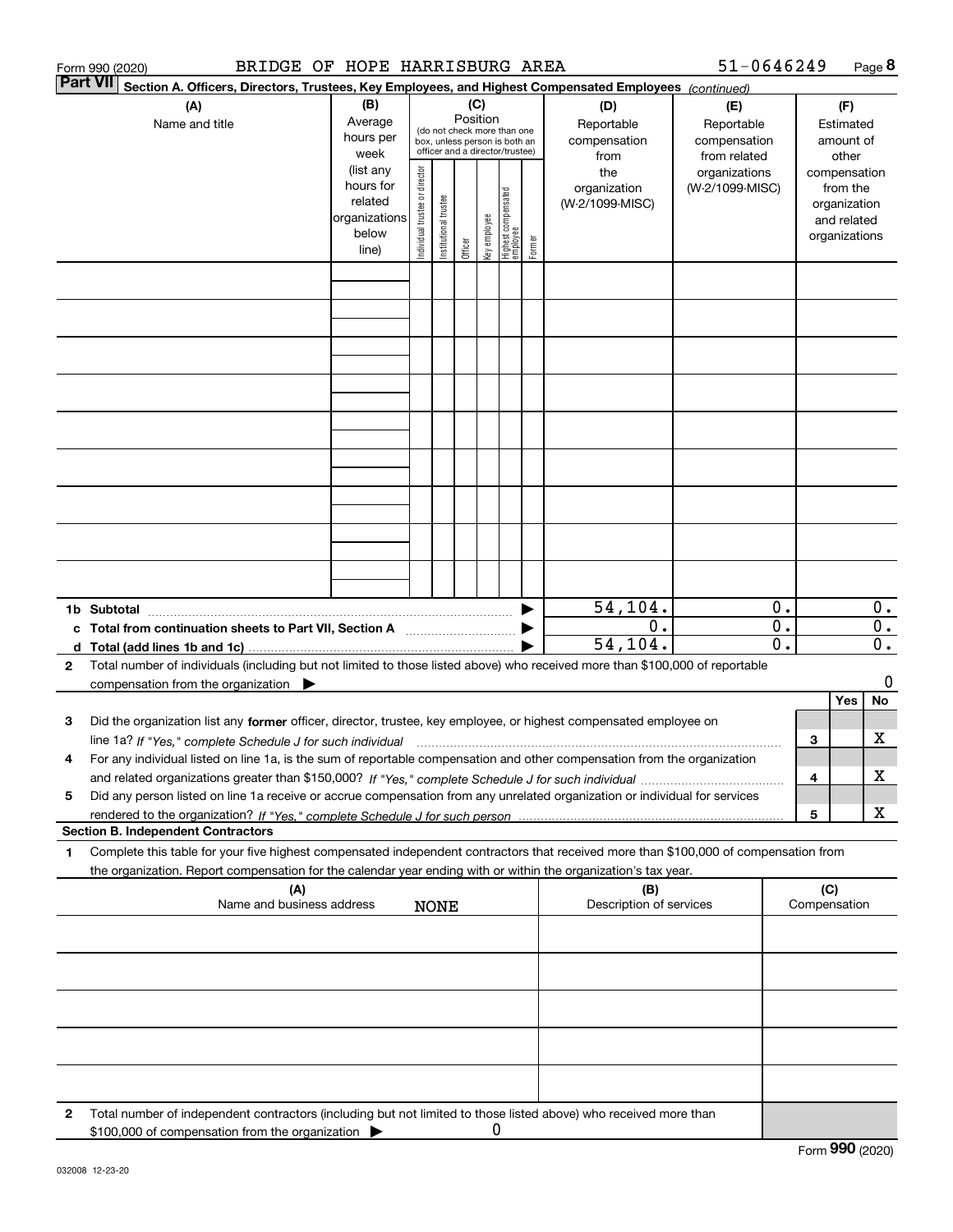|                                                           |                  |                                                    | Form 990 (2020)                                                                                                        |    |                |                 |                       | BRIDGE OF HOPE HARRISBURG AREA |                          | 51-0646249                    | Page 9                  |
|-----------------------------------------------------------|------------------|----------------------------------------------------|------------------------------------------------------------------------------------------------------------------------|----|----------------|-----------------|-----------------------|--------------------------------|--------------------------|-------------------------------|-------------------------|
|                                                           | <b>Part VIII</b> |                                                    | <b>Statement of Revenue</b>                                                                                            |    |                |                 |                       |                                |                          |                               |                         |
|                                                           |                  |                                                    | Check if Schedule O contains a response or note to any line in this Part VIII                                          |    |                |                 |                       |                                |                          |                               |                         |
|                                                           |                  |                                                    |                                                                                                                        |    |                |                 |                       | (A)<br>Total revenue           | (B)<br>Related or exempt | $\overline{(C)}$<br>Unrelated | (D)<br>Revenue excluded |
|                                                           |                  |                                                    |                                                                                                                        |    |                |                 |                       |                                | function revenue         | lbusiness revenue             | from tax under          |
|                                                           |                  |                                                    |                                                                                                                        |    |                |                 |                       |                                |                          |                               | sections 512 - 514      |
|                                                           |                  |                                                    | <b>1 a</b> Federated campaigns                                                                                         |    | 1a             |                 |                       |                                |                          |                               |                         |
|                                                           |                  |                                                    | <b>b</b> Membership dues                                                                                               |    | 1 <sub>b</sub> |                 |                       |                                |                          |                               |                         |
| Contributions, Gifts, Grants<br>and Other Similar Amounts |                  |                                                    | c Fundraising events                                                                                                   |    | 1 <sub>c</sub> |                 |                       |                                |                          |                               |                         |
|                                                           |                  |                                                    | d Related organizations                                                                                                |    | 1 <sub>d</sub> |                 |                       |                                |                          |                               |                         |
|                                                           |                  |                                                    | e Government grants (contributions)                                                                                    |    | 1e             |                 |                       |                                |                          |                               |                         |
|                                                           |                  |                                                    | f All other contributions, gifts, grants, and                                                                          |    |                |                 |                       |                                |                          |                               |                         |
|                                                           |                  |                                                    | similar amounts not included above                                                                                     |    | 1f             |                 | 230,283.              |                                |                          |                               |                         |
|                                                           |                  |                                                    | g Noncash contributions included in lines 1a-1f                                                                        |    | $1g$ \$        |                 |                       |                                |                          |                               |                         |
|                                                           |                  |                                                    |                                                                                                                        |    |                |                 |                       | 230,283.                       |                          |                               |                         |
|                                                           |                  |                                                    |                                                                                                                        |    |                |                 | <b>Business Code</b>  |                                |                          |                               |                         |
|                                                           |                  | 2a                                                 | <u> 1989 - Johann Barn, mars ann an t-Amhain ann an t-Amhain an t-Amhain an t-Amhain an t-Amhain an t-Amhain an t-</u> |    |                |                 |                       |                                |                          |                               |                         |
|                                                           |                  | b                                                  | <u> 1989 - Johann Stein, mars an deutscher Stein († 1958)</u>                                                          |    |                |                 |                       |                                |                          |                               |                         |
|                                                           |                  | c                                                  | <u> 1989 - Johann Harry Harry Harry Harry Harry Harry Harry Harry Harry Harry Harry Harry Harry Harry Harry Harry</u>  |    |                |                 |                       |                                |                          |                               |                         |
|                                                           |                  | d                                                  |                                                                                                                        |    |                |                 |                       |                                |                          |                               |                         |
| Program Service<br>Revenue                                |                  |                                                    |                                                                                                                        |    |                |                 |                       |                                |                          |                               |                         |
|                                                           |                  |                                                    |                                                                                                                        |    |                |                 |                       |                                |                          |                               |                         |
|                                                           |                  | a                                                  |                                                                                                                        |    |                |                 |                       |                                |                          |                               |                         |
|                                                           | 3                |                                                    | Investment income (including dividends, interest, and                                                                  |    |                |                 |                       |                                |                          |                               |                         |
|                                                           |                  |                                                    |                                                                                                                        |    |                |                 |                       | 34.                            |                          |                               | 34.                     |
|                                                           | 4                | Income from investment of tax-exempt bond proceeds |                                                                                                                        |    |                |                 |                       |                                |                          |                               |                         |
|                                                           | 5                |                                                    |                                                                                                                        |    |                |                 |                       |                                |                          |                               |                         |
|                                                           |                  |                                                    |                                                                                                                        |    | (i) Real       |                 | (ii) Personal         |                                |                          |                               |                         |
|                                                           |                  | 6а                                                 | Gross rents                                                                                                            | 6a |                |                 |                       |                                |                          |                               |                         |
|                                                           |                  | b                                                  | Less: rental expenses                                                                                                  | 6b |                |                 |                       |                                |                          |                               |                         |
|                                                           |                  | с                                                  | Rental income or (loss)                                                                                                | 6c |                |                 |                       |                                |                          |                               |                         |
|                                                           |                  |                                                    | d Net rental income or (loss)                                                                                          |    |                |                 |                       |                                |                          |                               |                         |
|                                                           |                  |                                                    | 7 a Gross amount from sales of                                                                                         |    | (i) Securities |                 | (ii) Other            |                                |                          |                               |                         |
|                                                           |                  |                                                    | assets other than inventory                                                                                            | 7a |                |                 |                       |                                |                          |                               |                         |
|                                                           |                  |                                                    | <b>b</b> Less: cost or other basis                                                                                     |    |                |                 |                       |                                |                          |                               |                         |
|                                                           |                  |                                                    | and sales expenses                                                                                                     | 7b |                |                 |                       |                                |                          |                               |                         |
| anueve                                                    |                  |                                                    | c Gain or (loss)                                                                                                       | 7c |                |                 |                       |                                |                          |                               |                         |
|                                                           |                  |                                                    |                                                                                                                        |    |                |                 |                       |                                |                          |                               |                         |
| Other R                                                   |                  |                                                    | 8 a Gross income from fundraising events (not                                                                          |    |                |                 |                       |                                |                          |                               |                         |
|                                                           |                  |                                                    |                                                                                                                        |    |                |                 |                       |                                |                          |                               |                         |
|                                                           |                  |                                                    | contributions reported on line 1c). See                                                                                |    |                |                 |                       |                                |                          |                               |                         |
|                                                           |                  |                                                    |                                                                                                                        |    |                | 8a              | 5,204.                |                                |                          |                               |                         |
|                                                           |                  |                                                    | <b>b</b> Less: direct expenses <b>contained b</b> Less: direct expenses                                                |    |                | 8b              | 621.                  |                                |                          |                               |                         |
|                                                           |                  |                                                    | c Net income or (loss) from fundraising events                                                                         |    |                |                 |                       | 4,583.                         |                          |                               | 4,583.                  |
|                                                           |                  |                                                    | 9 a Gross income from gaming activities. See                                                                           |    |                |                 |                       |                                |                          |                               |                         |
|                                                           |                  |                                                    |                                                                                                                        |    |                | 9a              |                       |                                |                          |                               |                         |
|                                                           |                  |                                                    |                                                                                                                        |    |                | 9 <sub>b</sub>  |                       |                                |                          |                               |                         |
|                                                           |                  |                                                    | c Net income or (loss) from gaming activities                                                                          |    |                |                 | $\blacktriangleright$ |                                |                          |                               |                         |
|                                                           |                  |                                                    | 10 a Gross sales of inventory, less returns                                                                            |    |                |                 |                       |                                |                          |                               |                         |
|                                                           |                  |                                                    |                                                                                                                        |    |                | 10a             |                       |                                |                          |                               |                         |
|                                                           |                  |                                                    | <b>b</b> Less: cost of goods sold                                                                                      |    |                | 10 <sub>b</sub> |                       |                                |                          |                               |                         |
|                                                           |                  |                                                    | c Net income or (loss) from sales of inventory                                                                         |    |                |                 |                       |                                |                          |                               |                         |
|                                                           |                  |                                                    |                                                                                                                        |    |                |                 | <b>Business Code</b>  |                                |                          |                               |                         |
|                                                           | 11a              |                                                    |                                                                                                                        |    |                |                 |                       |                                |                          |                               |                         |
| Miscellaneous<br>Revenue                                  |                  | b                                                  |                                                                                                                        |    |                |                 |                       |                                |                          |                               |                         |
|                                                           |                  |                                                    |                                                                                                                        |    |                |                 |                       |                                |                          |                               |                         |
|                                                           |                  | c                                                  |                                                                                                                        |    |                |                 |                       |                                |                          |                               |                         |
|                                                           |                  |                                                    |                                                                                                                        |    |                |                 | ▶                     |                                |                          |                               |                         |
|                                                           | 12               |                                                    |                                                                                                                        |    |                |                 | ▶                     | 234,900.                       | 0.                       | 0.                            | 4,617.                  |
|                                                           |                  |                                                    |                                                                                                                        |    |                |                 |                       |                                |                          |                               |                         |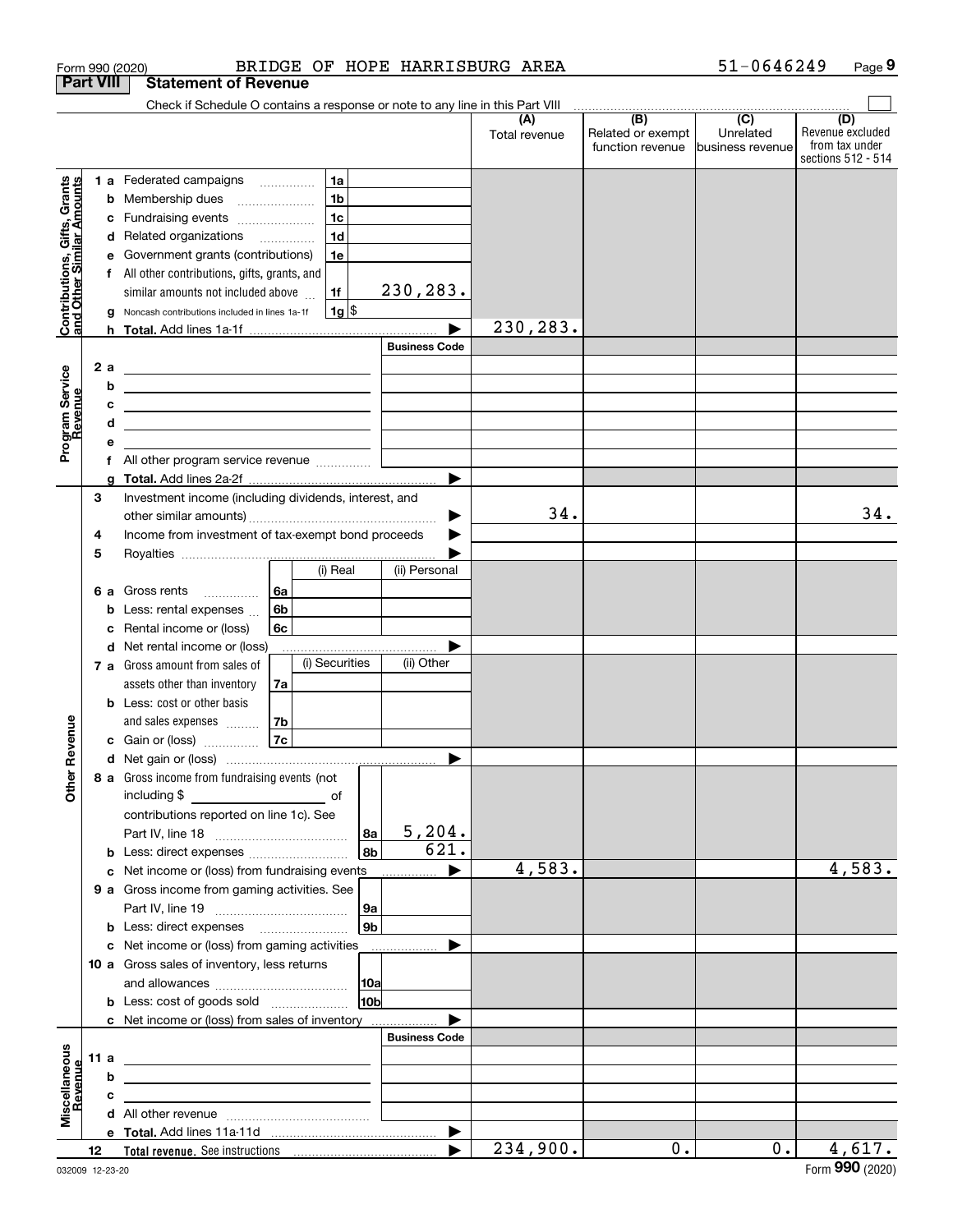Form 990 (2020) Page **Part IX Statement of Functional Expenses** BRIDGE OF HOPE HARRISBURG AREA 51-0646249

*Section 501(c)(3) and 501(c)(4) organizations must complete all columns. All other organizations must complete column (A).*

|              | Do not include amounts reported on lines 6b,<br>7b, 8b, 9b, and 10b of Part VIII.                                                                        | (A)<br>Total expenses | (B)<br>Program service<br>expenses | $\overline{(C)}$<br>Management and<br>general expenses | (D)<br>Fundraising<br>expenses |
|--------------|----------------------------------------------------------------------------------------------------------------------------------------------------------|-----------------------|------------------------------------|--------------------------------------------------------|--------------------------------|
| 1            | Grants and other assistance to domestic organizations                                                                                                    |                       |                                    |                                                        |                                |
|              | and domestic governments. See Part IV, line 21                                                                                                           |                       |                                    |                                                        |                                |
| $\mathbf{2}$ | Grants and other assistance to domestic                                                                                                                  |                       |                                    |                                                        |                                |
|              | individuals. See Part IV, line 22                                                                                                                        | 51,995.               | 51,995.                            |                                                        |                                |
| 3            | Grants and other assistance to foreign                                                                                                                   |                       |                                    |                                                        |                                |
|              | organizations, foreign governments, and foreign                                                                                                          |                       |                                    |                                                        |                                |
|              | individuals. See Part IV, lines 15 and 16                                                                                                                |                       |                                    |                                                        |                                |
| 4            | Benefits paid to or for members                                                                                                                          |                       |                                    |                                                        |                                |
| 5            | Compensation of current officers, directors,                                                                                                             |                       |                                    |                                                        |                                |
|              | trustees, and key employees                                                                                                                              | 54,789.               | 38,352.                            | 8,218.                                                 | 8,219.                         |
| 6            | Compensation not included above to disqualified                                                                                                          |                       |                                    |                                                        |                                |
|              | persons (as defined under section 4958(f)(1)) and                                                                                                        |                       |                                    |                                                        |                                |
|              | persons described in section 4958(c)(3)(B)                                                                                                               |                       |                                    |                                                        |                                |
| 7            |                                                                                                                                                          | 73,497.               | 43,613.                            | 17,468.                                                | 12,416.                        |
| 8            | Pension plan accruals and contributions (include                                                                                                         |                       |                                    |                                                        |                                |
|              | section 401(k) and 403(b) employer contributions)                                                                                                        |                       |                                    |                                                        |                                |
| 9            |                                                                                                                                                          |                       |                                    |                                                        |                                |
| 10           |                                                                                                                                                          | 11,260.               | 7,206.                             | 2, 252.                                                | 1,802.                         |
| 11           | Fees for services (nonemployees):                                                                                                                        |                       |                                    |                                                        |                                |
| a            |                                                                                                                                                          |                       |                                    |                                                        |                                |
| b            |                                                                                                                                                          |                       |                                    |                                                        |                                |
| c            |                                                                                                                                                          | 4,812.                |                                    | 4,812.                                                 |                                |
| d            |                                                                                                                                                          |                       |                                    |                                                        |                                |
| е            | Professional fundraising services. See Part IV, line 17                                                                                                  |                       |                                    |                                                        |                                |
| f            | Investment management fees                                                                                                                               |                       |                                    |                                                        |                                |
| $\mathbf{q}$ | Other. (If line 11g amount exceeds 10% of line 25,                                                                                                       |                       |                                    |                                                        |                                |
|              | column (A) amount, list line 11g expenses on Sch 0.)                                                                                                     |                       |                                    |                                                        |                                |
| 12           |                                                                                                                                                          | 116.                  |                                    | 116.                                                   |                                |
| 13           |                                                                                                                                                          | 7,193.                | 4,169.                             | $\overline{2,078}$ .                                   | 946.                           |
| 14           |                                                                                                                                                          |                       |                                    |                                                        |                                |
| 15           |                                                                                                                                                          |                       |                                    |                                                        |                                |
| 16           |                                                                                                                                                          |                       |                                    |                                                        |                                |
| 17           | Travel                                                                                                                                                   | 1,469.                | 1,175.                             | 147.                                                   | 147.                           |
| 18           | Payments of travel or entertainment expenses                                                                                                             |                       |                                    |                                                        |                                |
|              | for any federal, state, or local public officials                                                                                                        |                       |                                    |                                                        |                                |
| 19           | Conferences, conventions, and meetings                                                                                                                   |                       |                                    |                                                        |                                |
| 20           | Interest                                                                                                                                                 |                       |                                    |                                                        |                                |
| 21           |                                                                                                                                                          |                       |                                    |                                                        |                                |
| 22           | Depreciation, depletion, and amortization                                                                                                                |                       |                                    |                                                        |                                |
| 23           | Insurance                                                                                                                                                | 4,603.                | 675.                               | 3,759.                                                 | 169.                           |
| 24           | Other expenses. Itemize expenses not covered<br>above (List miscellaneous expenses on line 24e. If<br>line 24e amount exceeds 10% of line 25, column (A) |                       |                                    |                                                        |                                |
|              | amount, list line 24e expenses on Schedule O.)<br>a MEMBERSHIPS                                                                                          | 3,299.                |                                    | 3,299.                                                 |                                |
|              | <b>MISCELLANEOUS</b>                                                                                                                                     | 2,053.                |                                    | 2,053.                                                 |                                |
| b            | ANNUAL APPEAL                                                                                                                                            | 1,173.                |                                    |                                                        | 1,173.                         |
| C.           |                                                                                                                                                          | 670.                  |                                    |                                                        | 670.                           |
| d            | DONOR CULTIVATION                                                                                                                                        |                       |                                    | 216.                                                   | 54.                            |
|              | e All other expenses                                                                                                                                     | 1,093.<br>218,022.    | 823.<br>148,008.                   | 44, 418.                                               | 25,596.                        |
| 25           | Total functional expenses. Add lines 1 through 24e                                                                                                       |                       |                                    |                                                        |                                |
| 26           | <b>Joint costs.</b> Complete this line only if the organization                                                                                          |                       |                                    |                                                        |                                |
|              | reported in column (B) joint costs from a combined                                                                                                       |                       |                                    |                                                        |                                |
|              | educational campaign and fundraising solicitation.                                                                                                       |                       |                                    |                                                        |                                |
|              | Check here $\blacktriangleright$<br>if following SOP 98-2 (ASC 958-720)                                                                                  |                       |                                    |                                                        |                                |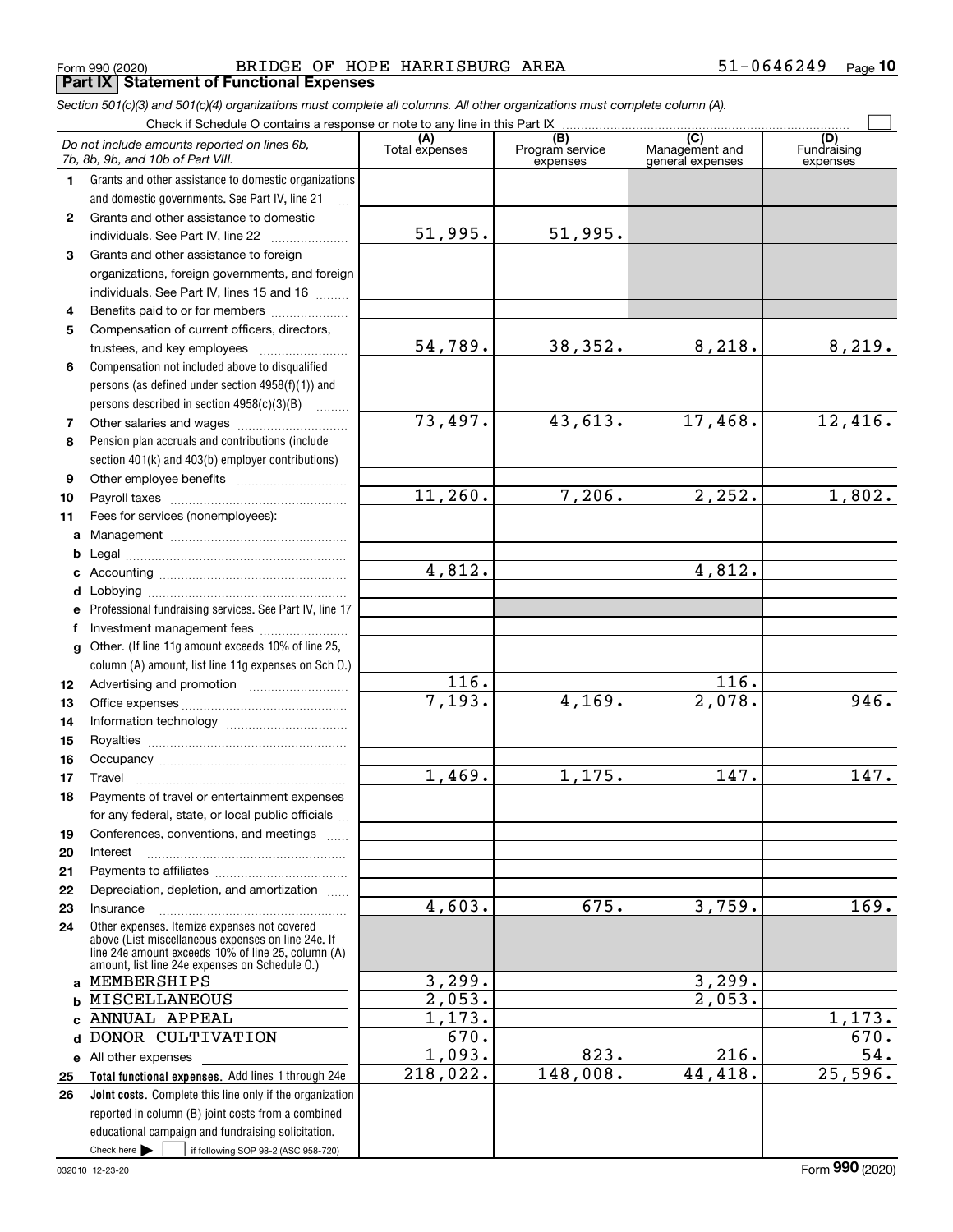| BRIDGE OF HOPE HARRISBURG AREA |  |
|--------------------------------|--|
|--------------------------------|--|

| Form 990 (2020) |                               |  | BRIDGE OF HOPE HARRISBURG AREA | $51 - 0646249$ | Page |
|-----------------|-------------------------------|--|--------------------------------|----------------|------|
|                 | <b>Part X   Balance Sheet</b> |  |                                |                |      |

|                             |              |                                                                                    |                   | (A)<br>Beginning of year |                         | (B)<br>End of year        |
|-----------------------------|--------------|------------------------------------------------------------------------------------|-------------------|--------------------------|-------------------------|---------------------------|
|                             | 1            |                                                                                    |                   | 56,357.                  | $\mathbf{1}$            | 92,516.                   |
|                             | $\mathbf{2}$ |                                                                                    |                   |                          | $\mathbf{2}$            |                           |
|                             | 3            |                                                                                    |                   |                          | 3                       |                           |
|                             | 4            |                                                                                    |                   | 125.                     | $\overline{\mathbf{4}}$ | 0.                        |
|                             | 5            | Loans and other receivables from any current or former officer, director,          |                   |                          |                         |                           |
|                             |              | trustee, key employee, creator or founder, substantial contributor, or 35%         |                   |                          |                         |                           |
|                             |              | controlled entity or family member of any of these persons                         |                   |                          | 5                       |                           |
|                             | 6            | Loans and other receivables from other disqualified persons (as defined            |                   |                          |                         |                           |
|                             |              | under section 4958(f)(1)), and persons described in section 4958(c)(3)(B)          | $\ldots$          |                          | 6                       |                           |
|                             | 7            |                                                                                    |                   |                          | $\overline{7}$          |                           |
| Assets                      | 8            |                                                                                    |                   |                          | 8                       |                           |
|                             | 9            | Prepaid expenses and deferred charges                                              |                   | 3,095.                   | $\mathbf{9}$            | 3,328.                    |
|                             |              | <b>10a</b> Land, buildings, and equipment: cost or other                           |                   |                          |                         |                           |
|                             |              | basis. Complete Part VI of Schedule D  10a                                         |                   |                          |                         |                           |
|                             |              | <u>10b</u><br><b>b</b> Less: accumulated depreciation                              |                   |                          | 10 <sub>c</sub>         |                           |
|                             | 11           |                                                                                    |                   |                          | 11                      |                           |
|                             | 12           |                                                                                    |                   |                          | 12                      |                           |
|                             | 13           |                                                                                    |                   |                          | 13                      |                           |
|                             | 14           |                                                                                    |                   |                          | 14                      |                           |
|                             | 15           |                                                                                    |                   |                          | 15                      |                           |
|                             | 16           |                                                                                    |                   | 59,577.                  | 16                      | 95,844.                   |
|                             | 17           |                                                                                    |                   | $\overline{6}$ .         | 17                      | 1,095.                    |
|                             | 18           |                                                                                    |                   |                          | 18                      |                           |
|                             | 19           |                                                                                    |                   | 19                       |                         |                           |
|                             | 20           |                                                                                    |                   | 20                       |                         |                           |
|                             | 21           | Escrow or custodial account liability. Complete Part IV of Schedule D              | 1.1.1.1.1.1.1.1.1 |                          | 21                      |                           |
|                             | 22           | Loans and other payables to any current or former officer, director,               |                   |                          |                         |                           |
| Liabilities                 |              | trustee, key employee, creator or founder, substantial contributor, or 35%         |                   |                          |                         |                           |
|                             |              |                                                                                    |                   |                          | 22                      |                           |
|                             | 23           |                                                                                    |                   |                          | 23                      |                           |
|                             | 24           |                                                                                    |                   |                          | 24                      |                           |
|                             | 25           | Other liabilities (including federal income tax, payables to related third         |                   |                          |                         |                           |
|                             |              | parties, and other liabilities not included on lines 17-24). Complete Part X       |                   |                          |                         |                           |
|                             |              | of Schedule D                                                                      |                   | 0.1                      | 25                      | 18,300.                   |
|                             | 26           | Total liabilities. Add lines 17 through 25                                         |                   | $\overline{6}$ .         | 26                      | 19,395.                   |
|                             |              | Organizations that follow FASB ASC 958, check here $\blacktriangleright \boxed{X}$ |                   |                          |                         |                           |
|                             |              | and complete lines 27, 28, 32, and 33.                                             |                   |                          |                         |                           |
|                             | 27           | Net assets without donor restrictions                                              |                   | 33,845.                  | 27                      | 76,449.                   |
|                             | 28           |                                                                                    |                   | 25,726.                  | 28                      | О.                        |
|                             |              | Organizations that do not follow FASB ASC 958, check here $\blacktriangleright$    |                   |                          |                         |                           |
|                             |              | and complete lines 29 through 33.                                                  |                   |                          |                         |                           |
|                             | 29           |                                                                                    |                   |                          | 29                      |                           |
|                             | 30           | Paid-in or capital surplus, or land, building, or equipment fund                   |                   |                          | 30                      |                           |
| Net Assets or Fund Balances | 31           | Retained earnings, endowment, accumulated income, or other funds                   |                   |                          | 31                      |                           |
|                             | 32           |                                                                                    |                   | 59,571.                  | 32                      | $\frac{76,449.}{95,844.}$ |
|                             | 33           |                                                                                    |                   | 59,577.                  | 33                      |                           |

Form (2020) **990**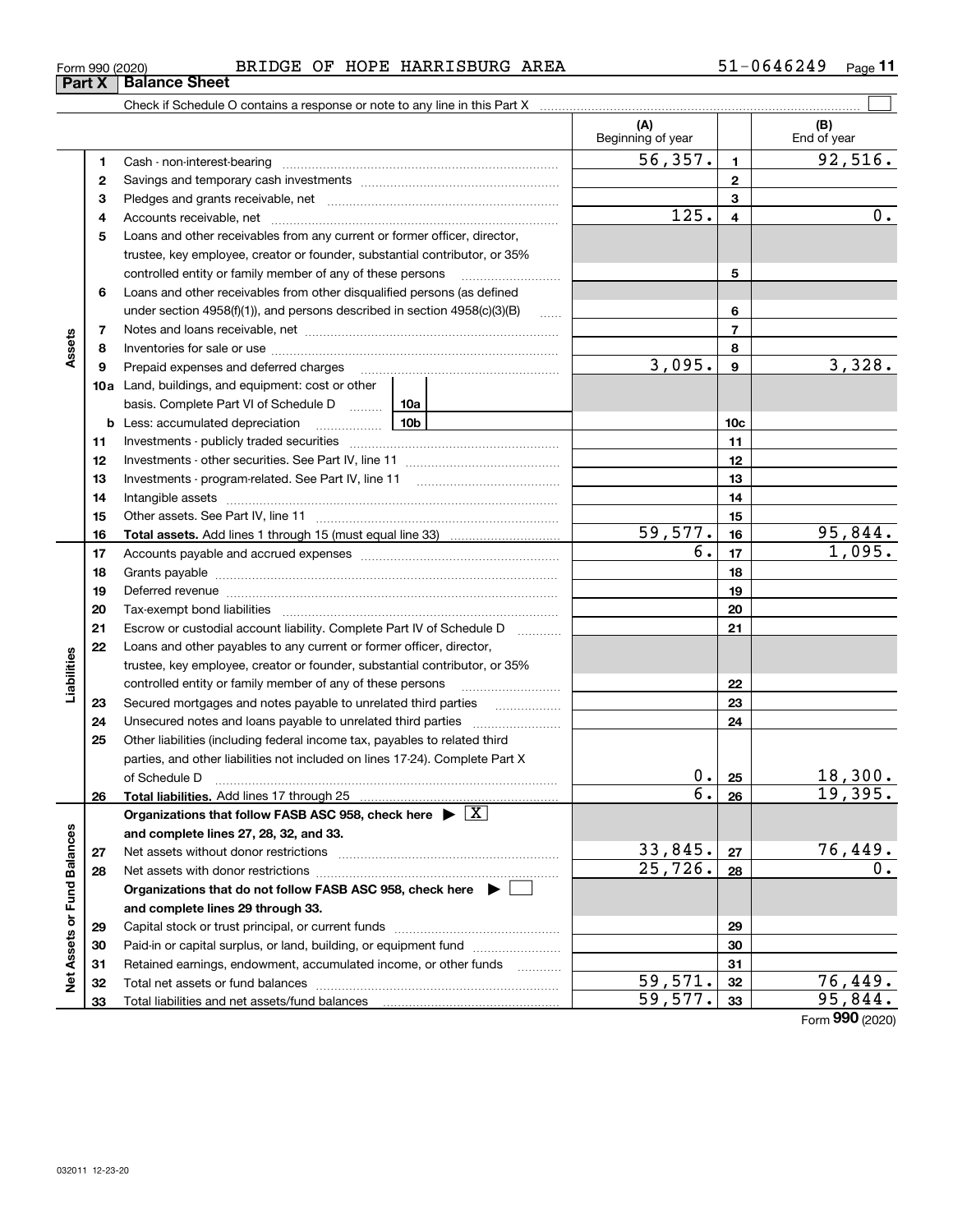|    | BRIDGE OF HOPE HARRISBURG AREA<br>Form 990 (2020)                                                                               | 51-0646249              |                |             | Page $12$ |
|----|---------------------------------------------------------------------------------------------------------------------------------|-------------------------|----------------|-------------|-----------|
|    | Part XI<br><b>Reconciliation of Net Assets</b>                                                                                  |                         |                |             |           |
|    |                                                                                                                                 |                         |                |             |           |
|    |                                                                                                                                 |                         |                |             |           |
| 1  |                                                                                                                                 | $\mathbf{1}$            |                | 234,900.    |           |
| 2  |                                                                                                                                 | $\overline{2}$          |                | 218,022.    |           |
| 3  | Revenue less expenses. Subtract line 2 from line 1                                                                              | 3                       |                | 16,878.     |           |
| 4  |                                                                                                                                 | $\overline{\mathbf{4}}$ |                | 59,571.     |           |
| 5  |                                                                                                                                 | 5                       |                |             |           |
| 6  |                                                                                                                                 | 6                       |                |             |           |
| 7  | Investment expenses www.communication.com/www.communication.com/www.communication.com/www.com                                   | $\overline{7}$          |                |             |           |
| 8  |                                                                                                                                 | 8                       |                |             |           |
| 9  | Other changes in net assets or fund balances (explain on Schedule O)                                                            | 9                       |                |             | 0.        |
| 10 | Net assets or fund balances at end of year. Combine lines 3 through 9 (must equal Part X, line 32,                              |                         |                |             |           |
|    | column (B))                                                                                                                     | 10                      |                | 76,449.     |           |
|    | Part XII Financial Statements and Reporting                                                                                     |                         |                |             |           |
|    |                                                                                                                                 |                         |                |             | X         |
|    |                                                                                                                                 |                         |                | <b>Yes</b>  | No        |
| 1  | Accounting method used to prepare the Form 990: $\boxed{\textbf{X}}$ Cash<br>$\vert$ Accrual<br>Other                           |                         |                |             |           |
|    | If the organization changed its method of accounting from a prior year or checked "Other," explain in Schedule O.               |                         |                |             |           |
|    | 2a Were the organization's financial statements compiled or reviewed by an independent accountant?                              |                         | 2a             | $\mathbf X$ |           |
|    | If "Yes," check a box below to indicate whether the financial statements for the year were compiled or reviewed on a            |                         |                |             |           |
|    | separate basis, consolidated basis, or both:                                                                                    |                         |                |             |           |
|    | $X$ Separate basis<br>Consolidated basis<br>Both consolidated and separate basis                                                |                         |                |             |           |
| b  | Were the organization's financial statements audited by an independent accountant?                                              |                         | 2 <sub>b</sub> |             | х         |
|    | If "Yes," check a box below to indicate whether the financial statements for the year were audited on a separate basis,         |                         |                |             |           |
|    | consolidated basis, or both:                                                                                                    |                         |                |             |           |
|    | Consolidated basis<br>Separate basis<br>Both consolidated and separate basis                                                    |                         |                |             |           |
|    | c If "Yes" to line 2a or 2b, does the organization have a committee that assumes responsibility for oversight of the audit,     |                         |                |             |           |
|    |                                                                                                                                 |                         | 2c             | x           |           |
|    | If the organization changed either its oversight process or selection process during the tax year, explain on Schedule O.       |                         |                |             |           |
|    | 3a As a result of a federal award, was the organization required to undergo an audit or audits as set forth in the Single Audit |                         |                |             |           |
|    |                                                                                                                                 |                         | За             |             | х         |
|    | If "Yes," did the organization undergo the required audit or audits? If the organization did not undergo the required audit     |                         |                |             |           |
|    |                                                                                                                                 |                         | 3b             | <b>000</b>  |           |

Form (2020) **990**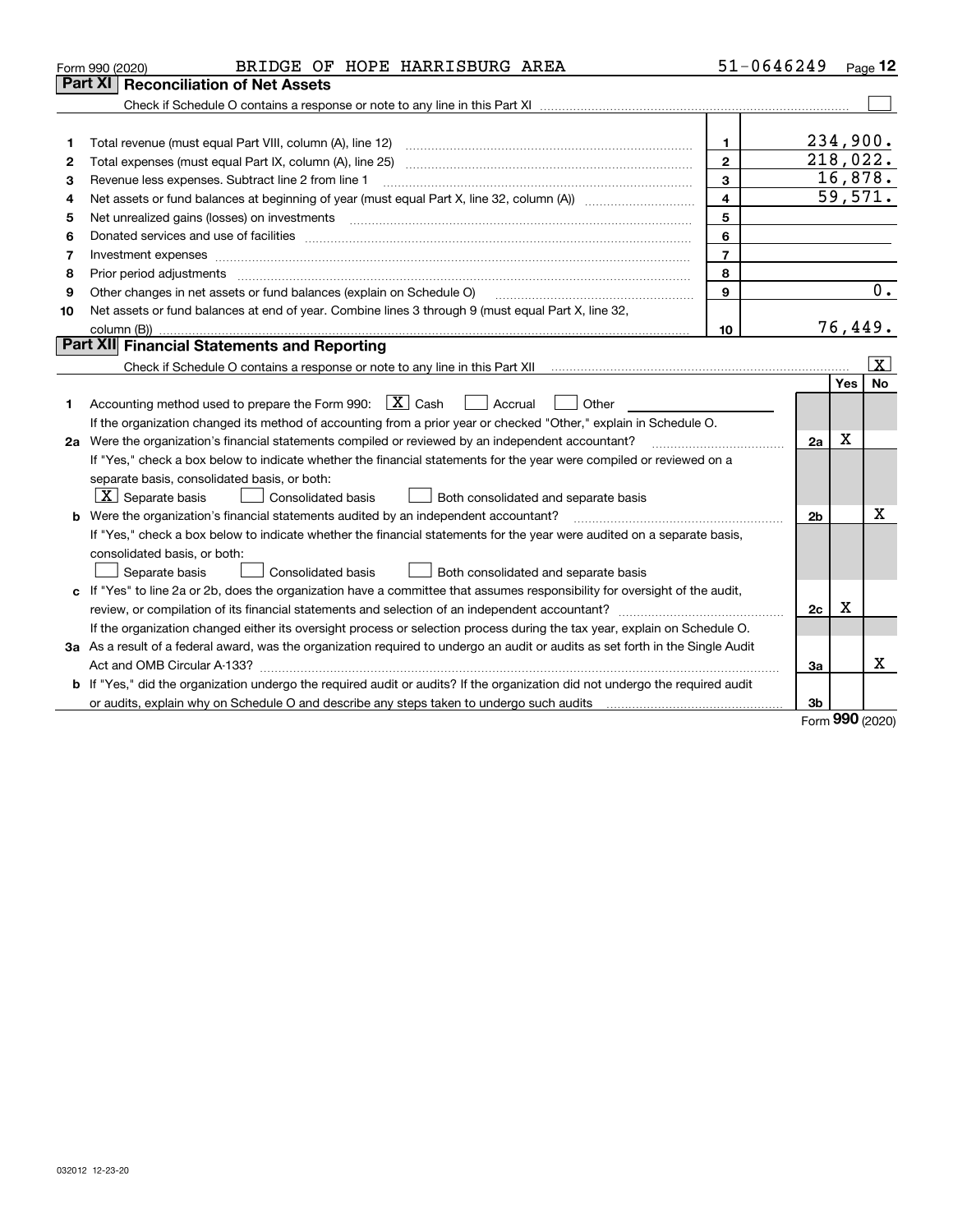| <b>SCHEDULE A</b> |  |
|-------------------|--|
|-------------------|--|

Department of the Treasury Internal Revenue Service

**(Form 990 or 990-EZ)**

## **Public Charity Status and Public Support**

**Complete if the organization is a section 501(c)(3) organization or a section 4947(a)(1) nonexempt charitable trust. | Attach to Form 990 or Form 990-EZ.** 

| <b>P</b> Allach to Form 330 or Form 330-LZ.                              |  |
|--------------------------------------------------------------------------|--|
| ► Go to www.irs.gov/Form990 for instructions and the latest information. |  |
|                                                                          |  |

| <b>Open to Public</b><br>Inspection |
|-------------------------------------|

OMB No. 1545-0047

|               |                                                                                                                                                                                                                                                    | Name of the organization                                                                                                                     |          |                                |     |                                 |                            |  | <b>Employer identification number</b> |  |  |  |  |
|---------------|----------------------------------------------------------------------------------------------------------------------------------------------------------------------------------------------------------------------------------------------------|----------------------------------------------------------------------------------------------------------------------------------------------|----------|--------------------------------|-----|---------------------------------|----------------------------|--|---------------------------------------|--|--|--|--|
|               |                                                                                                                                                                                                                                                    |                                                                                                                                              |          | BRIDGE OF HOPE HARRISBURG AREA |     |                                 |                            |  | 51-0646249                            |  |  |  |  |
| <b>Part I</b> |                                                                                                                                                                                                                                                    | Reason for Public Charity Status. (All organizations must complete this part.) See instructions.                                             |          |                                |     |                                 |                            |  |                                       |  |  |  |  |
|               |                                                                                                                                                                                                                                                    | The organization is not a private foundation because it is: (For lines 1 through 12, check only one box.)                                    |          |                                |     |                                 |                            |  |                                       |  |  |  |  |
| 1             |                                                                                                                                                                                                                                                    | A church, convention of churches, or association of churches described in section 170(b)(1)(A)(i).                                           |          |                                |     |                                 |                            |  |                                       |  |  |  |  |
| 2             |                                                                                                                                                                                                                                                    | A school described in section 170(b)(1)(A)(ii). (Attach Schedule E (Form 990 or 990-EZ).)                                                    |          |                                |     |                                 |                            |  |                                       |  |  |  |  |
| з             |                                                                                                                                                                                                                                                    | A hospital or a cooperative hospital service organization described in section 170(b)(1)(A)(iii).                                            |          |                                |     |                                 |                            |  |                                       |  |  |  |  |
| 4             |                                                                                                                                                                                                                                                    | A medical research organization operated in conjunction with a hospital described in section 170(b)(1)(A)(iii). Enter the hospital's name,   |          |                                |     |                                 |                            |  |                                       |  |  |  |  |
|               |                                                                                                                                                                                                                                                    | city, and state:                                                                                                                             |          |                                |     |                                 |                            |  |                                       |  |  |  |  |
| 5             |                                                                                                                                                                                                                                                    | An organization operated for the benefit of a college or university owned or operated by a governmental unit described in                    |          |                                |     |                                 |                            |  |                                       |  |  |  |  |
|               |                                                                                                                                                                                                                                                    | section 170(b)(1)(A)(iv). (Complete Part II.)                                                                                                |          |                                |     |                                 |                            |  |                                       |  |  |  |  |
| 6             | A federal, state, or local government or governmental unit described in section 170(b)(1)(A)(v).                                                                                                                                                   |                                                                                                                                              |          |                                |     |                                 |                            |  |                                       |  |  |  |  |
| 7             | $\lfloor x \rfloor$<br>An organization that normally receives a substantial part of its support from a governmental unit or from the general public described in                                                                                   |                                                                                                                                              |          |                                |     |                                 |                            |  |                                       |  |  |  |  |
|               |                                                                                                                                                                                                                                                    | section 170(b)(1)(A)(vi). (Complete Part II.)                                                                                                |          |                                |     |                                 |                            |  |                                       |  |  |  |  |
| 8             |                                                                                                                                                                                                                                                    | A community trust described in section 170(b)(1)(A)(vi). (Complete Part II.)                                                                 |          |                                |     |                                 |                            |  |                                       |  |  |  |  |
| 9             |                                                                                                                                                                                                                                                    | An agricultural research organization described in section 170(b)(1)(A)(ix) operated in conjunction with a land-grant college                |          |                                |     |                                 |                            |  |                                       |  |  |  |  |
|               |                                                                                                                                                                                                                                                    | or university or a non-land-grant college of agriculture (see instructions). Enter the name, city, and state of the college or               |          |                                |     |                                 |                            |  |                                       |  |  |  |  |
|               |                                                                                                                                                                                                                                                    | university:                                                                                                                                  |          |                                |     |                                 |                            |  |                                       |  |  |  |  |
| 10            |                                                                                                                                                                                                                                                    | An organization that normally receives (1) more than 33 1/3% of its support from contributions, membership fees, and gross receipts from     |          |                                |     |                                 |                            |  |                                       |  |  |  |  |
|               |                                                                                                                                                                                                                                                    | activities related to its exempt functions, subject to certain exceptions; and (2) no more than 33 1/3% of its support from gross investment |          |                                |     |                                 |                            |  |                                       |  |  |  |  |
|               |                                                                                                                                                                                                                                                    | income and unrelated business taxable income (less section 511 tax) from businesses acquired by the organization after June 30, 1975.        |          |                                |     |                                 |                            |  |                                       |  |  |  |  |
| 11            | See section 509(a)(2). (Complete Part III.)                                                                                                                                                                                                        |                                                                                                                                              |          |                                |     |                                 |                            |  |                                       |  |  |  |  |
| 12            | An organization organized and operated exclusively to test for public safety. See section 509(a)(4).<br>An organization organized and operated exclusively for the benefit of, to perform the functions of, or to carry out the purposes of one or |                                                                                                                                              |          |                                |     |                                 |                            |  |                                       |  |  |  |  |
|               |                                                                                                                                                                                                                                                    | more publicly supported organizations described in section 509(a)(1) or section 509(a)(2). See section 509(a)(3). Check the box in           |          |                                |     |                                 |                            |  |                                       |  |  |  |  |
|               |                                                                                                                                                                                                                                                    | lines 12a through 12d that describes the type of supporting organization and complete lines 12e, 12f, and 12g.                               |          |                                |     |                                 |                            |  |                                       |  |  |  |  |
| а             |                                                                                                                                                                                                                                                    | Type I. A supporting organization operated, supervised, or controlled by its supported organization(s), typically by giving                  |          |                                |     |                                 |                            |  |                                       |  |  |  |  |
|               |                                                                                                                                                                                                                                                    | the supported organization(s) the power to regularly appoint or elect a majority of the directors or trustees of the supporting              |          |                                |     |                                 |                            |  |                                       |  |  |  |  |
|               |                                                                                                                                                                                                                                                    | organization. You must complete Part IV, Sections A and B.                                                                                   |          |                                |     |                                 |                            |  |                                       |  |  |  |  |
| b             |                                                                                                                                                                                                                                                    | Type II. A supporting organization supervised or controlled in connection with its supported organization(s), by having                      |          |                                |     |                                 |                            |  |                                       |  |  |  |  |
|               |                                                                                                                                                                                                                                                    | control or management of the supporting organization vested in the same persons that control or manage the supported                         |          |                                |     |                                 |                            |  |                                       |  |  |  |  |
|               |                                                                                                                                                                                                                                                    | organization(s). You must complete Part IV, Sections A and C.                                                                                |          |                                |     |                                 |                            |  |                                       |  |  |  |  |
| c             |                                                                                                                                                                                                                                                    | Type III functionally integrated. A supporting organization operated in connection with, and functionally integrated with,                   |          |                                |     |                                 |                            |  |                                       |  |  |  |  |
|               |                                                                                                                                                                                                                                                    | its supported organization(s) (see instructions). You must complete Part IV, Sections A, D, and E.                                           |          |                                |     |                                 |                            |  |                                       |  |  |  |  |
| d             |                                                                                                                                                                                                                                                    | Type III non-functionally integrated. A supporting organization operated in connection with its supported organization(s)                    |          |                                |     |                                 |                            |  |                                       |  |  |  |  |
|               |                                                                                                                                                                                                                                                    | that is not functionally integrated. The organization generally must satisfy a distribution requirement and an attentiveness                 |          |                                |     |                                 |                            |  |                                       |  |  |  |  |
|               |                                                                                                                                                                                                                                                    | requirement (see instructions). You must complete Part IV, Sections A and D, and Part V.                                                     |          |                                |     |                                 |                            |  |                                       |  |  |  |  |
| е             |                                                                                                                                                                                                                                                    | Check this box if the organization received a written determination from the IRS that it is a Type I, Type II, Type III                      |          |                                |     |                                 |                            |  |                                       |  |  |  |  |
|               |                                                                                                                                                                                                                                                    | functionally integrated, or Type III non-functionally integrated supporting organization.                                                    |          |                                |     |                                 |                            |  |                                       |  |  |  |  |
|               |                                                                                                                                                                                                                                                    | f Enter the number of supported organizations                                                                                                |          |                                |     |                                 |                            |  |                                       |  |  |  |  |
|               |                                                                                                                                                                                                                                                    | Provide the following information about the supported organization(s).<br>(i) Name of supported                                              | (ii) EIN | (iii) Type of organization     |     | (iv) Is the organization listed | (v) Amount of monetary     |  | (vi) Amount of other                  |  |  |  |  |
|               |                                                                                                                                                                                                                                                    | organization                                                                                                                                 |          | (described on lines 1-10       | Yes | in your governing document?     | support (see instructions) |  | support (see instructions)            |  |  |  |  |
|               |                                                                                                                                                                                                                                                    |                                                                                                                                              |          | above (see instructions))      |     | No.                             |                            |  |                                       |  |  |  |  |
|               |                                                                                                                                                                                                                                                    |                                                                                                                                              |          |                                |     |                                 |                            |  |                                       |  |  |  |  |
|               |                                                                                                                                                                                                                                                    |                                                                                                                                              |          |                                |     |                                 |                            |  |                                       |  |  |  |  |
|               |                                                                                                                                                                                                                                                    |                                                                                                                                              |          |                                |     |                                 |                            |  |                                       |  |  |  |  |
|               |                                                                                                                                                                                                                                                    |                                                                                                                                              |          |                                |     |                                 |                            |  |                                       |  |  |  |  |
|               |                                                                                                                                                                                                                                                    |                                                                                                                                              |          |                                |     |                                 |                            |  |                                       |  |  |  |  |
|               |                                                                                                                                                                                                                                                    |                                                                                                                                              |          |                                |     |                                 |                            |  |                                       |  |  |  |  |
|               |                                                                                                                                                                                                                                                    |                                                                                                                                              |          |                                |     |                                 |                            |  |                                       |  |  |  |  |
|               |                                                                                                                                                                                                                                                    |                                                                                                                                              |          |                                |     |                                 |                            |  |                                       |  |  |  |  |
|               |                                                                                                                                                                                                                                                    |                                                                                                                                              |          |                                |     |                                 |                            |  |                                       |  |  |  |  |
| Total         |                                                                                                                                                                                                                                                    |                                                                                                                                              |          |                                |     |                                 |                            |  |                                       |  |  |  |  |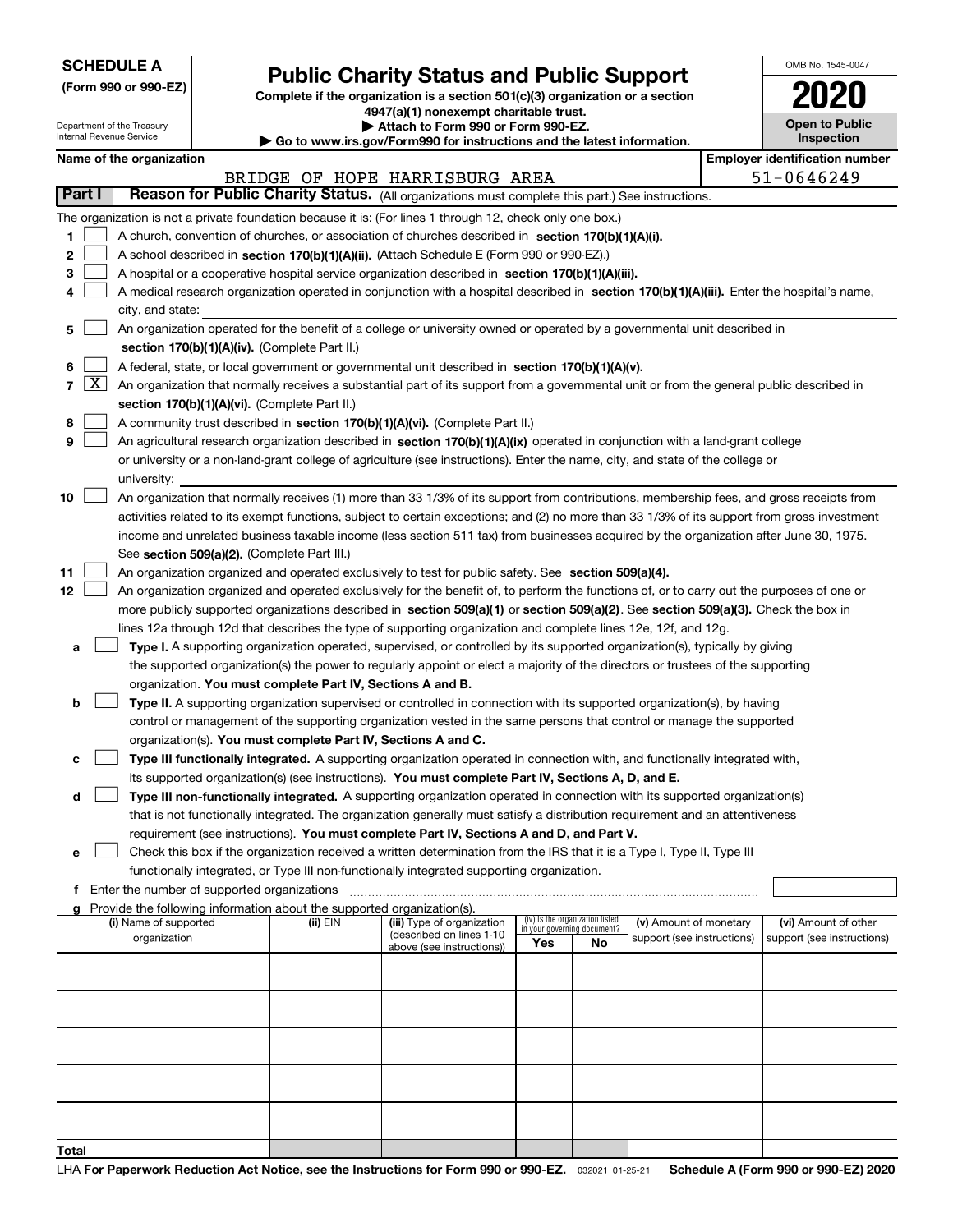#### Schedule A (Form 990 or 990-EZ) 2020 Page BRIDGE OF HOPE HARRISBURG AREA 51-0646249**Part II Support Schedule for Organizations Described in Sections 170(b)(1)(A)(iv) and 170(b)(1)(A)(vi)**

**2**

(Complete only if you checked the box on line 5, 7, or 8 of Part I or if the organization failed to qualify under Part III. If the organization fails to qualify under the tests listed below, please complete Part III.)

| Calendar year (or fiscal year beginning in)<br>(a) 2016<br>(b) 2017<br>$(c)$ 2018<br>$(d)$ 2019<br>(e) 2020<br>(f) Total<br>1 Gifts, grants, contributions, and<br>membership fees received. (Do not<br>$148, 282.$ 149, 492.<br>245,643.<br>158,708.<br>230, 283.<br>932,408.<br>include any "unusual grants.")<br>2 Tax revenues levied for the organ-<br>ization's benefit and either paid to<br>or expended on its behalf<br>3 The value of services or facilities<br>furnished by a governmental unit to<br>the organization without charge<br>148,282.<br>245,643.<br>158,708.<br>230,283.<br>932,408.<br>149,492.<br>4 Total. Add lines 1 through 3<br>5 The portion of total contributions<br>by each person (other than a<br>governmental unit or publicly<br>supported organization) included<br>on line 1 that exceeds 2% of the<br>amount shown on line 11,<br>column (f)<br>932,408.<br>6 Public support. Subtract line 5 from line 4.<br><b>Section B. Total Support</b><br>(a) 2016<br>$(d)$ 2019<br>Calendar year (or fiscal year beginning in) $\blacktriangleright$<br>(b) 2017<br>$(c)$ 2018<br>(e) 2020<br>(f) Total<br>$\overline{245,643}$ .<br>$\overline{230,283}$ .<br>$\overline{932,408}$ .<br>149,492.<br>158,708.<br>148,282.<br><b>7</b> Amounts from line 4<br>8 Gross income from interest,<br>dividends, payments received on<br>securities loans, rents, royalties,<br>300.<br>90.<br>26.<br>23.<br>34.<br>and income from similar sources |      |  |  |  |  |  |  |  |  |
|------------------------------------------------------------------------------------------------------------------------------------------------------------------------------------------------------------------------------------------------------------------------------------------------------------------------------------------------------------------------------------------------------------------------------------------------------------------------------------------------------------------------------------------------------------------------------------------------------------------------------------------------------------------------------------------------------------------------------------------------------------------------------------------------------------------------------------------------------------------------------------------------------------------------------------------------------------------------------------------------------------------------------------------------------------------------------------------------------------------------------------------------------------------------------------------------------------------------------------------------------------------------------------------------------------------------------------------------------------------------------------------------------------------------------------------------------------------------------|------|--|--|--|--|--|--|--|--|
|                                                                                                                                                                                                                                                                                                                                                                                                                                                                                                                                                                                                                                                                                                                                                                                                                                                                                                                                                                                                                                                                                                                                                                                                                                                                                                                                                                                                                                                                              |      |  |  |  |  |  |  |  |  |
|                                                                                                                                                                                                                                                                                                                                                                                                                                                                                                                                                                                                                                                                                                                                                                                                                                                                                                                                                                                                                                                                                                                                                                                                                                                                                                                                                                                                                                                                              |      |  |  |  |  |  |  |  |  |
|                                                                                                                                                                                                                                                                                                                                                                                                                                                                                                                                                                                                                                                                                                                                                                                                                                                                                                                                                                                                                                                                                                                                                                                                                                                                                                                                                                                                                                                                              |      |  |  |  |  |  |  |  |  |
|                                                                                                                                                                                                                                                                                                                                                                                                                                                                                                                                                                                                                                                                                                                                                                                                                                                                                                                                                                                                                                                                                                                                                                                                                                                                                                                                                                                                                                                                              |      |  |  |  |  |  |  |  |  |
|                                                                                                                                                                                                                                                                                                                                                                                                                                                                                                                                                                                                                                                                                                                                                                                                                                                                                                                                                                                                                                                                                                                                                                                                                                                                                                                                                                                                                                                                              |      |  |  |  |  |  |  |  |  |
|                                                                                                                                                                                                                                                                                                                                                                                                                                                                                                                                                                                                                                                                                                                                                                                                                                                                                                                                                                                                                                                                                                                                                                                                                                                                                                                                                                                                                                                                              |      |  |  |  |  |  |  |  |  |
|                                                                                                                                                                                                                                                                                                                                                                                                                                                                                                                                                                                                                                                                                                                                                                                                                                                                                                                                                                                                                                                                                                                                                                                                                                                                                                                                                                                                                                                                              |      |  |  |  |  |  |  |  |  |
|                                                                                                                                                                                                                                                                                                                                                                                                                                                                                                                                                                                                                                                                                                                                                                                                                                                                                                                                                                                                                                                                                                                                                                                                                                                                                                                                                                                                                                                                              |      |  |  |  |  |  |  |  |  |
|                                                                                                                                                                                                                                                                                                                                                                                                                                                                                                                                                                                                                                                                                                                                                                                                                                                                                                                                                                                                                                                                                                                                                                                                                                                                                                                                                                                                                                                                              |      |  |  |  |  |  |  |  |  |
|                                                                                                                                                                                                                                                                                                                                                                                                                                                                                                                                                                                                                                                                                                                                                                                                                                                                                                                                                                                                                                                                                                                                                                                                                                                                                                                                                                                                                                                                              |      |  |  |  |  |  |  |  |  |
|                                                                                                                                                                                                                                                                                                                                                                                                                                                                                                                                                                                                                                                                                                                                                                                                                                                                                                                                                                                                                                                                                                                                                                                                                                                                                                                                                                                                                                                                              |      |  |  |  |  |  |  |  |  |
|                                                                                                                                                                                                                                                                                                                                                                                                                                                                                                                                                                                                                                                                                                                                                                                                                                                                                                                                                                                                                                                                                                                                                                                                                                                                                                                                                                                                                                                                              |      |  |  |  |  |  |  |  |  |
|                                                                                                                                                                                                                                                                                                                                                                                                                                                                                                                                                                                                                                                                                                                                                                                                                                                                                                                                                                                                                                                                                                                                                                                                                                                                                                                                                                                                                                                                              |      |  |  |  |  |  |  |  |  |
|                                                                                                                                                                                                                                                                                                                                                                                                                                                                                                                                                                                                                                                                                                                                                                                                                                                                                                                                                                                                                                                                                                                                                                                                                                                                                                                                                                                                                                                                              |      |  |  |  |  |  |  |  |  |
|                                                                                                                                                                                                                                                                                                                                                                                                                                                                                                                                                                                                                                                                                                                                                                                                                                                                                                                                                                                                                                                                                                                                                                                                                                                                                                                                                                                                                                                                              |      |  |  |  |  |  |  |  |  |
|                                                                                                                                                                                                                                                                                                                                                                                                                                                                                                                                                                                                                                                                                                                                                                                                                                                                                                                                                                                                                                                                                                                                                                                                                                                                                                                                                                                                                                                                              |      |  |  |  |  |  |  |  |  |
|                                                                                                                                                                                                                                                                                                                                                                                                                                                                                                                                                                                                                                                                                                                                                                                                                                                                                                                                                                                                                                                                                                                                                                                                                                                                                                                                                                                                                                                                              |      |  |  |  |  |  |  |  |  |
|                                                                                                                                                                                                                                                                                                                                                                                                                                                                                                                                                                                                                                                                                                                                                                                                                                                                                                                                                                                                                                                                                                                                                                                                                                                                                                                                                                                                                                                                              |      |  |  |  |  |  |  |  |  |
|                                                                                                                                                                                                                                                                                                                                                                                                                                                                                                                                                                                                                                                                                                                                                                                                                                                                                                                                                                                                                                                                                                                                                                                                                                                                                                                                                                                                                                                                              |      |  |  |  |  |  |  |  |  |
|                                                                                                                                                                                                                                                                                                                                                                                                                                                                                                                                                                                                                                                                                                                                                                                                                                                                                                                                                                                                                                                                                                                                                                                                                                                                                                                                                                                                                                                                              |      |  |  |  |  |  |  |  |  |
|                                                                                                                                                                                                                                                                                                                                                                                                                                                                                                                                                                                                                                                                                                                                                                                                                                                                                                                                                                                                                                                                                                                                                                                                                                                                                                                                                                                                                                                                              |      |  |  |  |  |  |  |  |  |
|                                                                                                                                                                                                                                                                                                                                                                                                                                                                                                                                                                                                                                                                                                                                                                                                                                                                                                                                                                                                                                                                                                                                                                                                                                                                                                                                                                                                                                                                              |      |  |  |  |  |  |  |  |  |
|                                                                                                                                                                                                                                                                                                                                                                                                                                                                                                                                                                                                                                                                                                                                                                                                                                                                                                                                                                                                                                                                                                                                                                                                                                                                                                                                                                                                                                                                              |      |  |  |  |  |  |  |  |  |
|                                                                                                                                                                                                                                                                                                                                                                                                                                                                                                                                                                                                                                                                                                                                                                                                                                                                                                                                                                                                                                                                                                                                                                                                                                                                                                                                                                                                                                                                              |      |  |  |  |  |  |  |  |  |
|                                                                                                                                                                                                                                                                                                                                                                                                                                                                                                                                                                                                                                                                                                                                                                                                                                                                                                                                                                                                                                                                                                                                                                                                                                                                                                                                                                                                                                                                              |      |  |  |  |  |  |  |  |  |
|                                                                                                                                                                                                                                                                                                                                                                                                                                                                                                                                                                                                                                                                                                                                                                                                                                                                                                                                                                                                                                                                                                                                                                                                                                                                                                                                                                                                                                                                              | 473. |  |  |  |  |  |  |  |  |
|                                                                                                                                                                                                                                                                                                                                                                                                                                                                                                                                                                                                                                                                                                                                                                                                                                                                                                                                                                                                                                                                                                                                                                                                                                                                                                                                                                                                                                                                              |      |  |  |  |  |  |  |  |  |
| 9 Net income from unrelated business                                                                                                                                                                                                                                                                                                                                                                                                                                                                                                                                                                                                                                                                                                                                                                                                                                                                                                                                                                                                                                                                                                                                                                                                                                                                                                                                                                                                                                         |      |  |  |  |  |  |  |  |  |
| activities, whether or not the                                                                                                                                                                                                                                                                                                                                                                                                                                                                                                                                                                                                                                                                                                                                                                                                                                                                                                                                                                                                                                                                                                                                                                                                                                                                                                                                                                                                                                               |      |  |  |  |  |  |  |  |  |
| business is regularly carried on                                                                                                                                                                                                                                                                                                                                                                                                                                                                                                                                                                                                                                                                                                                                                                                                                                                                                                                                                                                                                                                                                                                                                                                                                                                                                                                                                                                                                                             |      |  |  |  |  |  |  |  |  |
| 10 Other income. Do not include gain                                                                                                                                                                                                                                                                                                                                                                                                                                                                                                                                                                                                                                                                                                                                                                                                                                                                                                                                                                                                                                                                                                                                                                                                                                                                                                                                                                                                                                         |      |  |  |  |  |  |  |  |  |
| or loss from the sale of capital                                                                                                                                                                                                                                                                                                                                                                                                                                                                                                                                                                                                                                                                                                                                                                                                                                                                                                                                                                                                                                                                                                                                                                                                                                                                                                                                                                                                                                             |      |  |  |  |  |  |  |  |  |
| 17,126.<br>2,480.<br>7,999.<br>7,599.<br>35, 204.<br>assets (Explain in Part VI.)                                                                                                                                                                                                                                                                                                                                                                                                                                                                                                                                                                                                                                                                                                                                                                                                                                                                                                                                                                                                                                                                                                                                                                                                                                                                                                                                                                                            |      |  |  |  |  |  |  |  |  |
| 968,085.<br>11 Total support. Add lines 7 through 10                                                                                                                                                                                                                                                                                                                                                                                                                                                                                                                                                                                                                                                                                                                                                                                                                                                                                                                                                                                                                                                                                                                                                                                                                                                                                                                                                                                                                         |      |  |  |  |  |  |  |  |  |
| 12<br><b>12</b> Gross receipts from related activities, etc. (see instructions)                                                                                                                                                                                                                                                                                                                                                                                                                                                                                                                                                                                                                                                                                                                                                                                                                                                                                                                                                                                                                                                                                                                                                                                                                                                                                                                                                                                              |      |  |  |  |  |  |  |  |  |
| 13 First 5 years. If the Form 990 is for the organization's first, second, third, fourth, or fifth tax year as a section 501(c)(3)                                                                                                                                                                                                                                                                                                                                                                                                                                                                                                                                                                                                                                                                                                                                                                                                                                                                                                                                                                                                                                                                                                                                                                                                                                                                                                                                           |      |  |  |  |  |  |  |  |  |
| organization, check this box and stop here                                                                                                                                                                                                                                                                                                                                                                                                                                                                                                                                                                                                                                                                                                                                                                                                                                                                                                                                                                                                                                                                                                                                                                                                                                                                                                                                                                                                                                   |      |  |  |  |  |  |  |  |  |
| <b>Section C. Computation of Public Support Percentage</b>                                                                                                                                                                                                                                                                                                                                                                                                                                                                                                                                                                                                                                                                                                                                                                                                                                                                                                                                                                                                                                                                                                                                                                                                                                                                                                                                                                                                                   |      |  |  |  |  |  |  |  |  |
| 96.31<br>14                                                                                                                                                                                                                                                                                                                                                                                                                                                                                                                                                                                                                                                                                                                                                                                                                                                                                                                                                                                                                                                                                                                                                                                                                                                                                                                                                                                                                                                                  | %    |  |  |  |  |  |  |  |  |
| 94.77<br>15                                                                                                                                                                                                                                                                                                                                                                                                                                                                                                                                                                                                                                                                                                                                                                                                                                                                                                                                                                                                                                                                                                                                                                                                                                                                                                                                                                                                                                                                  | $\%$ |  |  |  |  |  |  |  |  |
| 16a 33 1/3% support test - 2020. If the organization did not check the box on line 13, and line 14 is 33 1/3% or more, check this box and                                                                                                                                                                                                                                                                                                                                                                                                                                                                                                                                                                                                                                                                                                                                                                                                                                                                                                                                                                                                                                                                                                                                                                                                                                                                                                                                    |      |  |  |  |  |  |  |  |  |
| $\blacktriangleright$ $\boxed{\text{X}}$<br>stop here. The organization qualifies as a publicly supported organization                                                                                                                                                                                                                                                                                                                                                                                                                                                                                                                                                                                                                                                                                                                                                                                                                                                                                                                                                                                                                                                                                                                                                                                                                                                                                                                                                       |      |  |  |  |  |  |  |  |  |
| b 33 1/3% support test - 2019. If the organization did not check a box on line 13 or 16a, and line 15 is 33 1/3% or more, check this box                                                                                                                                                                                                                                                                                                                                                                                                                                                                                                                                                                                                                                                                                                                                                                                                                                                                                                                                                                                                                                                                                                                                                                                                                                                                                                                                     |      |  |  |  |  |  |  |  |  |
| and stop here. The organization qualifies as a publicly supported organization                                                                                                                                                                                                                                                                                                                                                                                                                                                                                                                                                                                                                                                                                                                                                                                                                                                                                                                                                                                                                                                                                                                                                                                                                                                                                                                                                                                               |      |  |  |  |  |  |  |  |  |
| 17a 10% -facts-and-circumstances test - 2020. If the organization did not check a box on line 13, 16a, or 16b, and line 14 is 10% or more,                                                                                                                                                                                                                                                                                                                                                                                                                                                                                                                                                                                                                                                                                                                                                                                                                                                                                                                                                                                                                                                                                                                                                                                                                                                                                                                                   |      |  |  |  |  |  |  |  |  |
| and if the organization meets the facts-and-circumstances test, check this box and stop here. Explain in Part VI how the organization                                                                                                                                                                                                                                                                                                                                                                                                                                                                                                                                                                                                                                                                                                                                                                                                                                                                                                                                                                                                                                                                                                                                                                                                                                                                                                                                        |      |  |  |  |  |  |  |  |  |
| meets the facts-and-circumstances test. The organization qualifies as a publicly supported organization                                                                                                                                                                                                                                                                                                                                                                                                                                                                                                                                                                                                                                                                                                                                                                                                                                                                                                                                                                                                                                                                                                                                                                                                                                                                                                                                                                      |      |  |  |  |  |  |  |  |  |
| <b>b 10% -facts-and-circumstances test - 2019.</b> If the organization did not check a box on line 13, 16a, 16b, or 17a, and line 15 is 10% or                                                                                                                                                                                                                                                                                                                                                                                                                                                                                                                                                                                                                                                                                                                                                                                                                                                                                                                                                                                                                                                                                                                                                                                                                                                                                                                               |      |  |  |  |  |  |  |  |  |
| more, and if the organization meets the facts-and-circumstances test, check this box and stop here. Explain in Part VI how the                                                                                                                                                                                                                                                                                                                                                                                                                                                                                                                                                                                                                                                                                                                                                                                                                                                                                                                                                                                                                                                                                                                                                                                                                                                                                                                                               |      |  |  |  |  |  |  |  |  |
| organization meets the facts-and-circumstances test. The organization qualifies as a publicly supported organization                                                                                                                                                                                                                                                                                                                                                                                                                                                                                                                                                                                                                                                                                                                                                                                                                                                                                                                                                                                                                                                                                                                                                                                                                                                                                                                                                         |      |  |  |  |  |  |  |  |  |
| 18 Private foundation. If the organization did not check a box on line 13, 16a, 16b, 17a, or 17b, check this box and see instructions                                                                                                                                                                                                                                                                                                                                                                                                                                                                                                                                                                                                                                                                                                                                                                                                                                                                                                                                                                                                                                                                                                                                                                                                                                                                                                                                        |      |  |  |  |  |  |  |  |  |

**Schedule A (Form 990 or 990-EZ) 2020**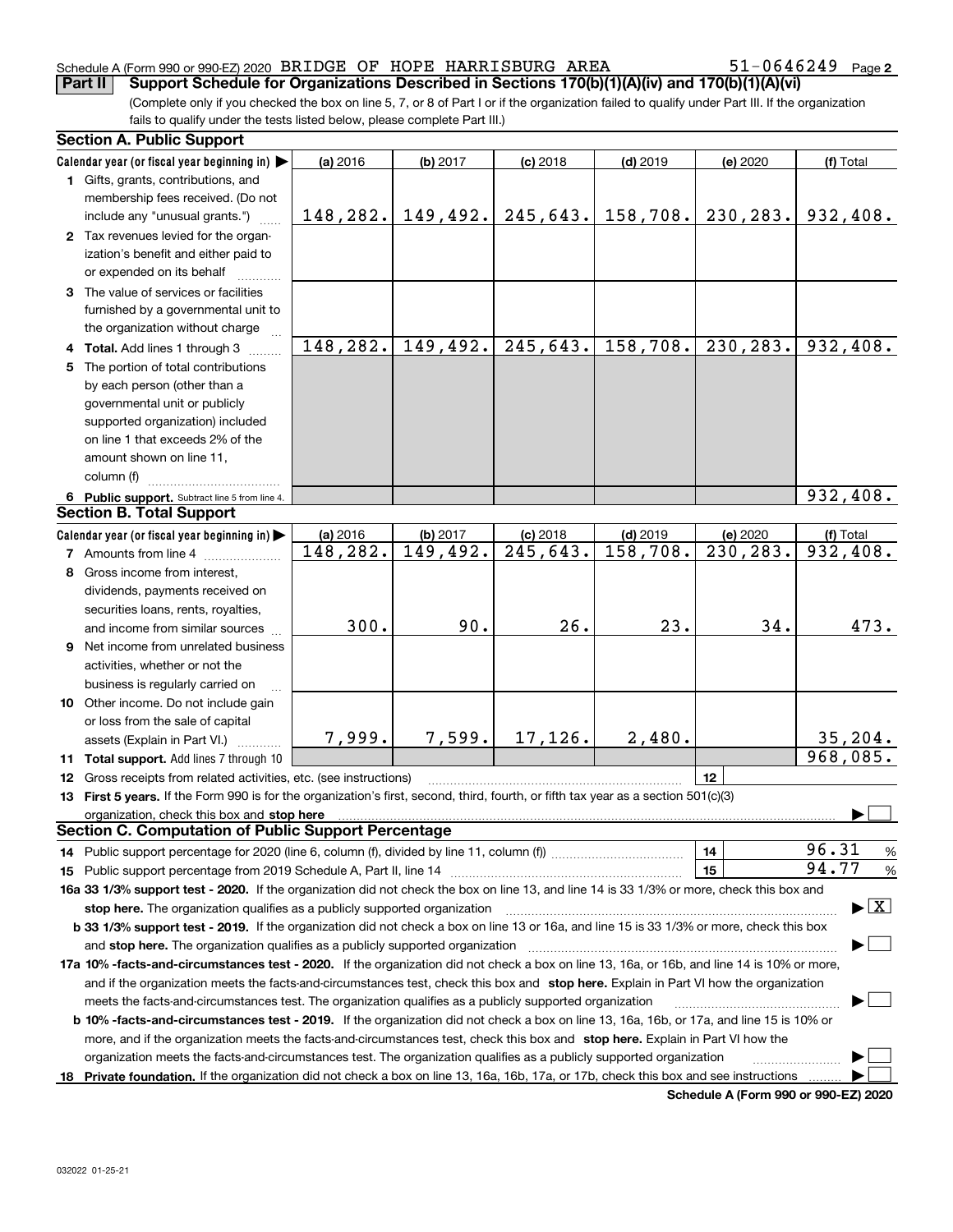#### Schedule A (Form 990 or 990-EZ) 2020 Page BRIDGE OF HOPE HARRISBURG AREA 51-0646249**Part III Support Schedule for Organizations Described in Section 509(a)(2)**

(Complete only if you checked the box on line 10 of Part I or if the organization failed to qualify under Part II. If the organization fails to qualify under the tests listed below, please complete Part II.)

|    | <b>Section A. Public Support</b>                                                                                                                                                                                                                                                                 |                 |          |                 |            |          |           |
|----|--------------------------------------------------------------------------------------------------------------------------------------------------------------------------------------------------------------------------------------------------------------------------------------------------|-----------------|----------|-----------------|------------|----------|-----------|
|    | Calendar year (or fiscal year beginning in) $\blacktriangleright$                                                                                                                                                                                                                                | <b>(a)</b> 2016 | (b) 2017 | <b>(c)</b> 2018 | $(d)$ 2019 | (e) 2020 | (f) Total |
|    | 1 Gifts, grants, contributions, and                                                                                                                                                                                                                                                              |                 |          |                 |            |          |           |
|    | membership fees received. (Do not                                                                                                                                                                                                                                                                |                 |          |                 |            |          |           |
|    | include any "unusual grants.")                                                                                                                                                                                                                                                                   |                 |          |                 |            |          |           |
|    | <b>2</b> Gross receipts from admissions,                                                                                                                                                                                                                                                         |                 |          |                 |            |          |           |
|    | merchandise sold or services per-                                                                                                                                                                                                                                                                |                 |          |                 |            |          |           |
|    | formed, or facilities furnished in                                                                                                                                                                                                                                                               |                 |          |                 |            |          |           |
|    | any activity that is related to the<br>organization's tax-exempt purpose                                                                                                                                                                                                                         |                 |          |                 |            |          |           |
|    | 3 Gross receipts from activities that                                                                                                                                                                                                                                                            |                 |          |                 |            |          |           |
|    | are not an unrelated trade or bus-                                                                                                                                                                                                                                                               |                 |          |                 |            |          |           |
|    | iness under section 513                                                                                                                                                                                                                                                                          |                 |          |                 |            |          |           |
|    | 4 Tax revenues levied for the organ-                                                                                                                                                                                                                                                             |                 |          |                 |            |          |           |
|    | ization's benefit and either paid to                                                                                                                                                                                                                                                             |                 |          |                 |            |          |           |
|    | or expended on its behalf<br>.                                                                                                                                                                                                                                                                   |                 |          |                 |            |          |           |
|    | 5 The value of services or facilities                                                                                                                                                                                                                                                            |                 |          |                 |            |          |           |
|    | furnished by a governmental unit to                                                                                                                                                                                                                                                              |                 |          |                 |            |          |           |
|    | the organization without charge                                                                                                                                                                                                                                                                  |                 |          |                 |            |          |           |
|    | <b>6 Total.</b> Add lines 1 through 5                                                                                                                                                                                                                                                            |                 |          |                 |            |          |           |
|    | 7a Amounts included on lines 1, 2, and                                                                                                                                                                                                                                                           |                 |          |                 |            |          |           |
|    | 3 received from disqualified persons                                                                                                                                                                                                                                                             |                 |          |                 |            |          |           |
|    | <b>b</b> Amounts included on lines 2 and 3 received                                                                                                                                                                                                                                              |                 |          |                 |            |          |           |
|    | from other than disqualified persons that                                                                                                                                                                                                                                                        |                 |          |                 |            |          |           |
|    | exceed the greater of \$5,000 or 1% of the<br>amount on line 13 for the year                                                                                                                                                                                                                     |                 |          |                 |            |          |           |
|    | c Add lines 7a and 7b                                                                                                                                                                                                                                                                            |                 |          |                 |            |          |           |
|    | 8 Public support. (Subtract line 7c from line 6.)                                                                                                                                                                                                                                                |                 |          |                 |            |          |           |
|    | <b>Section B. Total Support</b>                                                                                                                                                                                                                                                                  |                 |          |                 |            |          |           |
|    | Calendar year (or fiscal year beginning in)                                                                                                                                                                                                                                                      | (a) 2016        | (b) 2017 | $(c)$ 2018      | $(d)$ 2019 | (e) 2020 | (f) Total |
|    | 9 Amounts from line 6                                                                                                                                                                                                                                                                            |                 |          |                 |            |          |           |
|    | <b>10a</b> Gross income from interest,                                                                                                                                                                                                                                                           |                 |          |                 |            |          |           |
|    | dividends, payments received on                                                                                                                                                                                                                                                                  |                 |          |                 |            |          |           |
|    | securities loans, rents, royalties,<br>and income from similar sources                                                                                                                                                                                                                           |                 |          |                 |            |          |           |
|    | <b>b</b> Unrelated business taxable income                                                                                                                                                                                                                                                       |                 |          |                 |            |          |           |
|    | (less section 511 taxes) from businesses                                                                                                                                                                                                                                                         |                 |          |                 |            |          |           |
|    | acquired after June 30, 1975<br>$\overline{\phantom{a}}$                                                                                                                                                                                                                                         |                 |          |                 |            |          |           |
|    | c Add lines 10a and 10b                                                                                                                                                                                                                                                                          |                 |          |                 |            |          |           |
|    | 11 Net income from unrelated business                                                                                                                                                                                                                                                            |                 |          |                 |            |          |           |
|    | activities not included in line 10b,                                                                                                                                                                                                                                                             |                 |          |                 |            |          |           |
|    | whether or not the business is<br>regularly carried on                                                                                                                                                                                                                                           |                 |          |                 |            |          |           |
|    | <b>12</b> Other income. Do not include gain                                                                                                                                                                                                                                                      |                 |          |                 |            |          |           |
|    | or loss from the sale of capital                                                                                                                                                                                                                                                                 |                 |          |                 |            |          |           |
|    | assets (Explain in Part VI.)<br><b>13</b> Total support. (Add lines 9, 10c, 11, and 12.)                                                                                                                                                                                                         |                 |          |                 |            |          |           |
|    | 14 First 5 years. If the Form 990 is for the organization's first, second, third, fourth, or fifth tax year as a section 501(c)(3) organization,                                                                                                                                                 |                 |          |                 |            |          |           |
|    |                                                                                                                                                                                                                                                                                                  |                 |          |                 |            |          |           |
|    | check this box and stop here <b>manufacture and contain the container and stop here</b> in the character of the character of the character of the character of the character of the character of the character of the character of<br><b>Section C. Computation of Public Support Percentage</b> |                 |          |                 |            |          |           |
|    |                                                                                                                                                                                                                                                                                                  |                 |          |                 |            | 15       | %         |
|    | 16 Public support percentage from 2019 Schedule A, Part III, line 15                                                                                                                                                                                                                             |                 |          |                 |            | 16       | %         |
|    | <b>Section D. Computation of Investment Income Percentage</b>                                                                                                                                                                                                                                    |                 |          |                 |            |          |           |
|    | 17 Investment income percentage for 2020 (line 10c, column (f), divided by line 13, column (f))                                                                                                                                                                                                  |                 |          |                 |            | 17       | %         |
|    |                                                                                                                                                                                                                                                                                                  |                 |          |                 |            | 18       | %         |
|    | <b>18</b> Investment income percentage from <b>2019</b> Schedule A, Part III, line 17<br>19a 33 1/3% support tests - 2020. If the organization did not check the box on line 14, and line 15 is more than 33 1/3%, and line 17 is not                                                            |                 |          |                 |            |          |           |
|    | more than 33 1/3%, check this box and stop here. The organization qualifies as a publicly supported organization                                                                                                                                                                                 |                 |          |                 |            |          | $\sim$    |
|    |                                                                                                                                                                                                                                                                                                  |                 |          |                 |            |          |           |
|    | b 33 1/3% support tests - 2019. If the organization did not check a box on line 14 or line 19a, and line 16 is more than 33 1/3%, and                                                                                                                                                            |                 |          |                 |            |          |           |
|    | line 18 is not more than 33 1/3%, check this box and stop here. The organization qualifies as a publicly supported organization                                                                                                                                                                  |                 |          |                 |            |          |           |
| 20 |                                                                                                                                                                                                                                                                                                  |                 |          |                 |            |          |           |

**Schedule A (Form 990 or 990-EZ) 2020**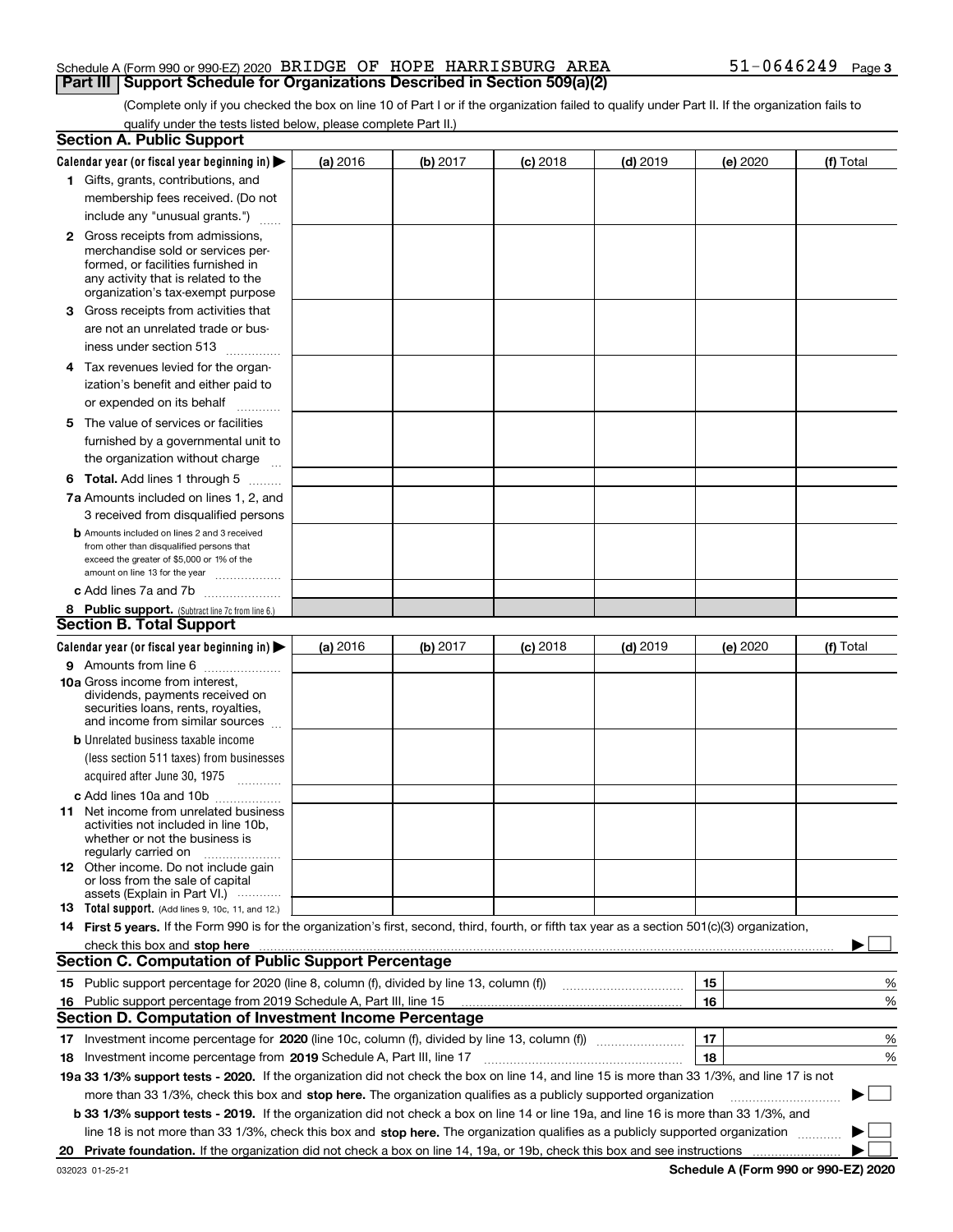#### Schedule A (Form 990 or 990-EZ) 2020 Page BRIDGE OF HOPE HARRISBURG AREA 51-0646249

#### **Part IV Supporting Organizations**

(Complete only if you checked a box in line 12 on Part I. If you checked box 12a, Part I, complete Sections A and B. If you checked box 12b, Part I, complete Sections A and C. If you checked box 12c, Part I, complete Sections A, D, and E. If you checked box 12d, Part I, complete Sections A and D, and complete Part V.)

#### **Section A. All Supporting Organizations**

- **1** Are all of the organization's supported organizations listed by name in the organization's governing documents? If "No," describe in **Part VI** how the supported organizations are designated. If designated by *class or purpose, describe the designation. If historic and continuing relationship, explain.*
- **2** Did the organization have any supported organization that does not have an IRS determination of status under section 509(a)(1) or (2)? If "Yes," explain in Part VI how the organization determined that the supported *organization was described in section 509(a)(1) or (2).*
- **3a** Did the organization have a supported organization described in section 501(c)(4), (5), or (6)? If "Yes," answer *lines 3b and 3c below.*
- **b** Did the organization confirm that each supported organization qualified under section 501(c)(4), (5), or (6) and satisfied the public support tests under section 509(a)(2)? If "Yes," describe in **Part VI** when and how the *organization made the determination.*
- **c**Did the organization ensure that all support to such organizations was used exclusively for section 170(c)(2)(B) purposes? If "Yes," explain in **Part VI** what controls the organization put in place to ensure such use.
- **4a***If* Was any supported organization not organized in the United States ("foreign supported organization")? *"Yes," and if you checked box 12a or 12b in Part I, answer lines 4b and 4c below.*
- **b** Did the organization have ultimate control and discretion in deciding whether to make grants to the foreign supported organization? If "Yes," describe in **Part VI** how the organization had such control and discretion *despite being controlled or supervised by or in connection with its supported organizations.*
- **c** Did the organization support any foreign supported organization that does not have an IRS determination under sections 501(c)(3) and 509(a)(1) or (2)? If "Yes," explain in **Part VI** what controls the organization used *to ensure that all support to the foreign supported organization was used exclusively for section 170(c)(2)(B) purposes.*
- **5a***If "Yes,"* Did the organization add, substitute, or remove any supported organizations during the tax year? answer lines 5b and 5c below (if applicable). Also, provide detail in **Part VI,** including (i) the names and EIN *numbers of the supported organizations added, substituted, or removed; (ii) the reasons for each such action; (iii) the authority under the organization's organizing document authorizing such action; and (iv) how the action was accomplished (such as by amendment to the organizing document).*
- **b** Type I or Type II only. Was any added or substituted supported organization part of a class already designated in the organization's organizing document?
- **cSubstitutions only.**  Was the substitution the result of an event beyond the organization's control?
- **6** Did the organization provide support (whether in the form of grants or the provision of services or facilities) to **Part VI.** *If "Yes," provide detail in* support or benefit one or more of the filing organization's supported organizations? anyone other than (i) its supported organizations, (ii) individuals that are part of the charitable class benefited by one or more of its supported organizations, or (iii) other supporting organizations that also
- **7**Did the organization provide a grant, loan, compensation, or other similar payment to a substantial contributor *If "Yes," complete Part I of Schedule L (Form 990 or 990-EZ).* regard to a substantial contributor? (as defined in section 4958(c)(3)(C)), a family member of a substantial contributor, or a 35% controlled entity with
- **8** Did the organization make a loan to a disqualified person (as defined in section 4958) not described in line 7? *If "Yes," complete Part I of Schedule L (Form 990 or 990-EZ).*
- **9a** Was the organization controlled directly or indirectly at any time during the tax year by one or more in section 509(a)(1) or (2))? If "Yes," *provide detail in* <code>Part VI.</code> disqualified persons, as defined in section 4946 (other than foundation managers and organizations described
- **b** Did one or more disqualified persons (as defined in line 9a) hold a controlling interest in any entity in which the supporting organization had an interest? If "Yes," provide detail in P**art VI**.
- **c**Did a disqualified person (as defined in line 9a) have an ownership interest in, or derive any personal benefit from, assets in which the supporting organization also had an interest? If "Yes," provide detail in P**art VI.**
- **10a** Was the organization subject to the excess business holdings rules of section 4943 because of section supporting organizations)? If "Yes," answer line 10b below. 4943(f) (regarding certain Type II supporting organizations, and all Type III non-functionally integrated
- **b** Did the organization have any excess business holdings in the tax year? (Use Schedule C, Form 4720, to *determine whether the organization had excess business holdings.)*

032024 01-25-21

**Schedule A (Form 990 or 990-EZ) 2020**

**1**

**2**

**3a**

**3b**

**3c**

**4a**

**4b**

**4c**

**5a**

**5b5c**

**6**

**7**

**8**

**9a**

**9b**

**9c**

**10a**

**10b**

**YesNo**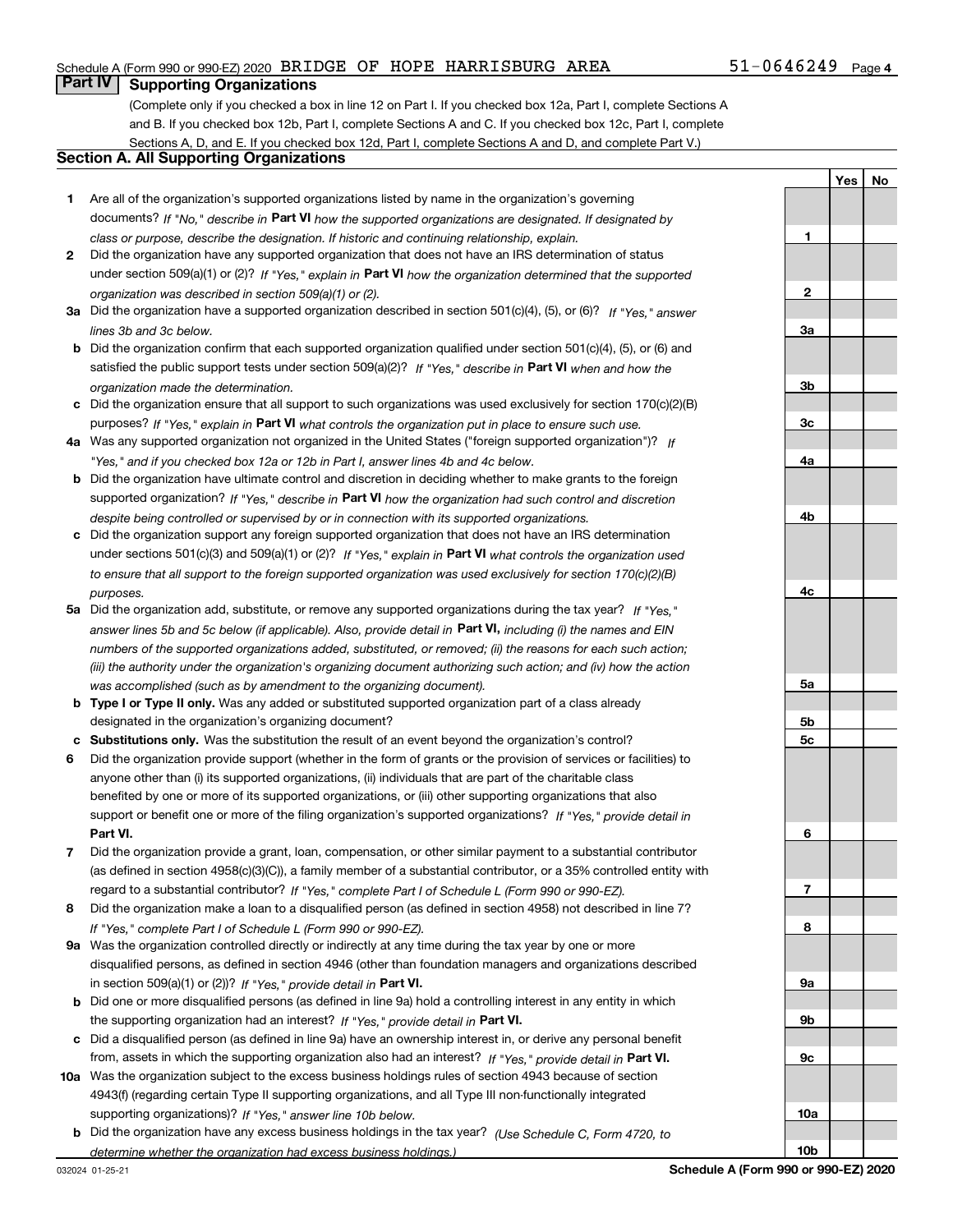#### Schedule A (Form 990 or 990-EZ) 2020 Page BRIDGE OF HOPE HARRISBURG AREA 51-0646249

|              | <b>Supporting Organizations</b> (continued)<br>Part IV                                                                                                                                                                                                     |                 |     |    |
|--------------|------------------------------------------------------------------------------------------------------------------------------------------------------------------------------------------------------------------------------------------------------------|-----------------|-----|----|
|              |                                                                                                                                                                                                                                                            |                 | Yes | No |
| 11           | Has the organization accepted a gift or contribution from any of the following persons?                                                                                                                                                                    |                 |     |    |
|              | a A person who directly or indirectly controls, either alone or together with persons described in lines 11b and                                                                                                                                           |                 |     |    |
|              | 11c below, the governing body of a supported organization?                                                                                                                                                                                                 | 11a             |     |    |
|              | <b>b</b> A family member of a person described in line 11a above?                                                                                                                                                                                          | 11 <sub>b</sub> |     |    |
|              | c A 35% controlled entity of a person described in line 11a or 11b above? If "Yes" to line 11a, 11b, or 11c, provide                                                                                                                                       |                 |     |    |
|              | detail in Part VI.                                                                                                                                                                                                                                         | 11c             |     |    |
|              | <b>Section B. Type I Supporting Organizations</b>                                                                                                                                                                                                          |                 |     |    |
|              |                                                                                                                                                                                                                                                            |                 | Yes | No |
| 1            | Did the governing body, members of the governing body, officers acting in their official capacity, or membership of one or                                                                                                                                 |                 |     |    |
|              | more supported organizations have the power to regularly appoint or elect at least a majority of the organization's officers,                                                                                                                              |                 |     |    |
|              | directors, or trustees at all times during the tax year? If "No," describe in Part VI how the supported organization(s)                                                                                                                                    |                 |     |    |
|              | effectively operated, supervised, or controlled the organization's activities. If the organization had more than one supported<br>organization, describe how the powers to appoint and/or remove officers, directors, or trustees were allocated among the |                 |     |    |
|              | supported organizations and what conditions or restrictions, if any, applied to such powers during the tax year.                                                                                                                                           | 1               |     |    |
| $\mathbf{2}$ | Did the organization operate for the benefit of any supported organization other than the supported                                                                                                                                                        |                 |     |    |
|              | organization(s) that operated, supervised, or controlled the supporting organization? If "Yes," explain in                                                                                                                                                 |                 |     |    |
|              | <b>Part VI</b> how providing such benefit carried out the purposes of the supported organization(s) that operated,                                                                                                                                         |                 |     |    |
|              | supervised, or controlled the supporting organization.                                                                                                                                                                                                     | 2               |     |    |
|              | <b>Section C. Type II Supporting Organizations</b>                                                                                                                                                                                                         |                 |     |    |
|              |                                                                                                                                                                                                                                                            |                 | Yes | No |
| 1.           | Were a majority of the organization's directors or trustees during the tax year also a majority of the directors                                                                                                                                           |                 |     |    |
|              | or trustees of each of the organization's supported organization(s)? If "No," describe in Part VI how control                                                                                                                                              |                 |     |    |
|              | or management of the supporting organization was vested in the same persons that controlled or managed                                                                                                                                                     |                 |     |    |
|              | the supported organization(s).                                                                                                                                                                                                                             | 1               |     |    |
|              | Section D. All Type III Supporting Organizations                                                                                                                                                                                                           |                 |     |    |
|              |                                                                                                                                                                                                                                                            |                 | Yes | No |
| 1            | Did the organization provide to each of its supported organizations, by the last day of the fifth month of the                                                                                                                                             |                 |     |    |
|              | organization's tax year, (i) a written notice describing the type and amount of support provided during the prior tax                                                                                                                                      |                 |     |    |
|              | year, (ii) a copy of the Form 990 that was most recently filed as of the date of notification, and (iii) copies of the                                                                                                                                     |                 |     |    |
|              | organization's governing documents in effect on the date of notification, to the extent not previously provided?                                                                                                                                           | 1               |     |    |
| 2            | Were any of the organization's officers, directors, or trustees either (i) appointed or elected by the supported                                                                                                                                           |                 |     |    |
|              | organization(s) or (ii) serving on the governing body of a supported organization? If "No," explain in Part VI how                                                                                                                                         |                 |     |    |
|              | the organization maintained a close and continuous working relationship with the supported organization(s).                                                                                                                                                | 2               |     |    |
| 3            | By reason of the relationship described in line 2, above, did the organization's supported organizations have a                                                                                                                                            |                 |     |    |
|              | significant voice in the organization's investment policies and in directing the use of the organization's                                                                                                                                                 |                 |     |    |
|              | income or assets at all times during the tax year? If "Yes," describe in Part VI the role the organization's                                                                                                                                               |                 |     |    |
|              | supported organizations played in this regard.                                                                                                                                                                                                             | 3               |     |    |
|              | Section E. Type III Functionally Integrated Supporting Organizations                                                                                                                                                                                       |                 |     |    |
| 1            | Check the box next to the method that the organization used to satisfy the Integral Part Test during the year (see instructions).                                                                                                                          |                 |     |    |
| a            | The organization satisfied the Activities Test. Complete line 2 below.                                                                                                                                                                                     |                 |     |    |
| b            | The organization is the parent of each of its supported organizations. Complete line 3 below.                                                                                                                                                              |                 |     |    |
| c            | The organization supported a governmental entity. Describe in Part VI how you supported a governmental entity (see instructions).                                                                                                                          |                 |     |    |
| 2            | Activities Test. Answer lines 2a and 2b below.                                                                                                                                                                                                             |                 | Yes | No |
| а            | Did substantially all of the organization's activities during the tax year directly further the exempt purposes of                                                                                                                                         |                 |     |    |
|              | the supported organization(s) to which the organization was responsive? If "Yes," then in Part VI identify                                                                                                                                                 |                 |     |    |
|              | those supported organizations and explain how these activities directly furthered their exempt purposes,                                                                                                                                                   |                 |     |    |
|              | how the organization was responsive to those supported organizations, and how the organization determined                                                                                                                                                  |                 |     |    |
|              | that these activities constituted substantially all of its activities.                                                                                                                                                                                     | 2a              |     |    |

- **b** Did the activities described in line 2a, above, constitute activities that, but for the organization's involvement, **Part VI**  *the reasons for the organization's position that its supported organization(s) would have engaged in* one or more of the organization's supported organization(s) would have been engaged in? If "Yes," e*xplain in these activities but for the organization's involvement.*
- **3** Parent of Supported Organizations. Answer lines 3a and 3b below.

**a** Did the organization have the power to regularly appoint or elect a majority of the officers, directors, or trustees of each of the supported organizations? If "Yes" or "No" provide details in **Part VI.** 

**b** Did the organization exercise a substantial degree of direction over the policies, programs, and activities of each of its supported organizations? If "Yes," describe in Part VI the role played by the organization in this regard.

**2b**

**3a**

**3b**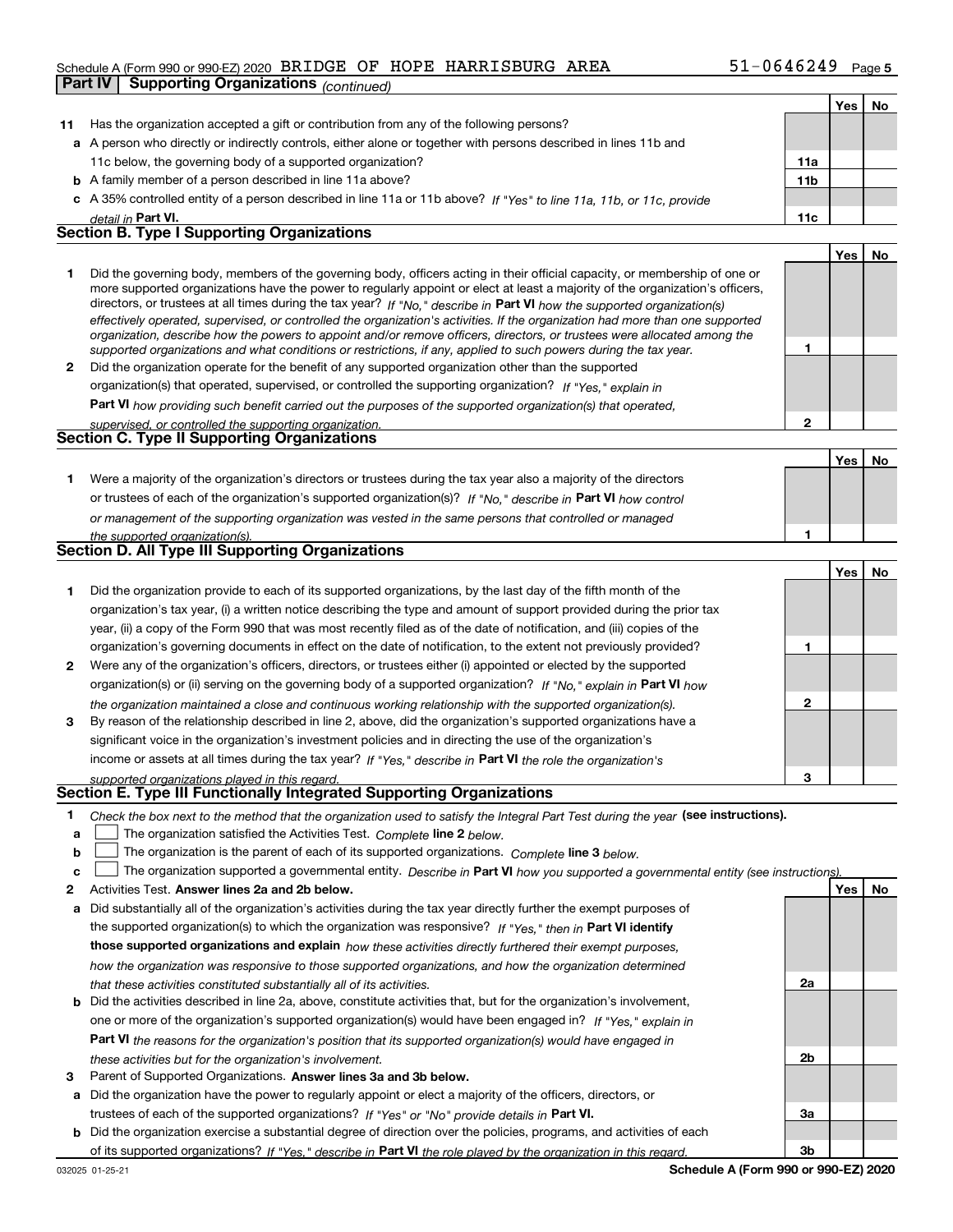|              | Section A - Adjusted Net Income                                             |                | (A) Prior Year | (B) Current Year<br>(optional) |
|--------------|-----------------------------------------------------------------------------|----------------|----------------|--------------------------------|
| 1.           | Net short-term capital gain                                                 | $\mathbf{1}$   |                |                                |
| $\mathbf{2}$ | Recoveries of prior-year distributions                                      | $\mathbf{2}$   |                |                                |
| 3            | Other gross income (see instructions)                                       | 3              |                |                                |
| 4            | Add lines 1 through 3.                                                      | 4              |                |                                |
| 5            | Depreciation and depletion                                                  | 5              |                |                                |
| 6            | Portion of operating expenses paid or incurred for production or            |                |                |                                |
|              | collection of gross income or for management, conservation, or              |                |                |                                |
|              | maintenance of property held for production of income (see instructions)    | 6              |                |                                |
| 7            | Other expenses (see instructions)                                           | $\overline{7}$ |                |                                |
| 8            | <b>Adjusted Net Income</b> (subtract lines 5, 6, and 7 from line 4)         | 8              |                |                                |
|              | <b>Section B - Minimum Asset Amount</b>                                     |                | (A) Prior Year | (B) Current Year<br>(optional) |
| 1            | Aggregate fair market value of all non-exempt-use assets (see               |                |                |                                |
|              | instructions for short tax year or assets held for part of year):           |                |                |                                |
|              | a Average monthly value of securities                                       | 1a             |                |                                |
|              | <b>b</b> Average monthly cash balances                                      | 1b             |                |                                |
|              | c Fair market value of other non-exempt-use assets                          | 1c             |                |                                |
|              | <b>d</b> Total (add lines 1a, 1b, and 1c)                                   | 1d             |                |                                |
|              | e Discount claimed for blockage or other factors                            |                |                |                                |
|              | (explain in detail in Part VI):                                             |                |                |                                |
| $\mathbf{2}$ | Acquisition indebtedness applicable to non-exempt-use assets                | $\mathbf{2}$   |                |                                |
| 3            | Subtract line 2 from line 1d.                                               | 3              |                |                                |
| 4            | Cash deemed held for exempt use. Enter 0.015 of line 3 (for greater amount, |                |                |                                |
|              | see instructions).                                                          | 4              |                |                                |
| 5            | Net value of non-exempt-use assets (subtract line 4 from line 3)            | 5              |                |                                |
| 6            | Multiply line 5 by 0.035.                                                   | 6              |                |                                |
| 7            | Recoveries of prior-year distributions                                      | $\overline{7}$ |                |                                |
| 8            | <b>Minimum Asset Amount</b> (add line 7 to line 6)                          | 8              |                |                                |
|              | <b>Section C - Distributable Amount</b>                                     |                |                | <b>Current Year</b>            |
| 1            | Adjusted net income for prior year (from Section A, line 8, column A)       | $\mathbf{1}$   |                |                                |
| $\mathbf{2}$ | Enter 0.85 of line 1.                                                       | $\mathbf{2}$   |                |                                |
| 3            | Minimum asset amount for prior year (from Section B, line 8, column A)      | 3              |                |                                |
| 4            | Enter greater of line 2 or line 3.                                          | 4              |                |                                |
| 5            | Income tax imposed in prior year                                            | 5              |                |                                |
| 6            | <b>Distributable Amount.</b> Subtract line 5 from line 4, unless subject to |                |                |                                |
|              | emergency temporary reduction (see instructions)                            | 6              |                |                                |

Check here if the current year is the organization's first as a non-functionally integrated Type III supporting organization (see

instructions).

**7**

**Schedule A (Form 990 or 990-EZ) 2020**

## Schedule A (Form 990 or 990-EZ) 2020 Page BRIDGE OF HOPE HARRISBURG AREA 51-0646249

**Part V Type III Non-Functionally Integrated 509(a)(3) Supporting Organizations** 

**1**

1 Check here if the organization satisfied the Integral Part Test as a qualifying trust on Nov. 20, 1970 (explain in Part VI). See instructions.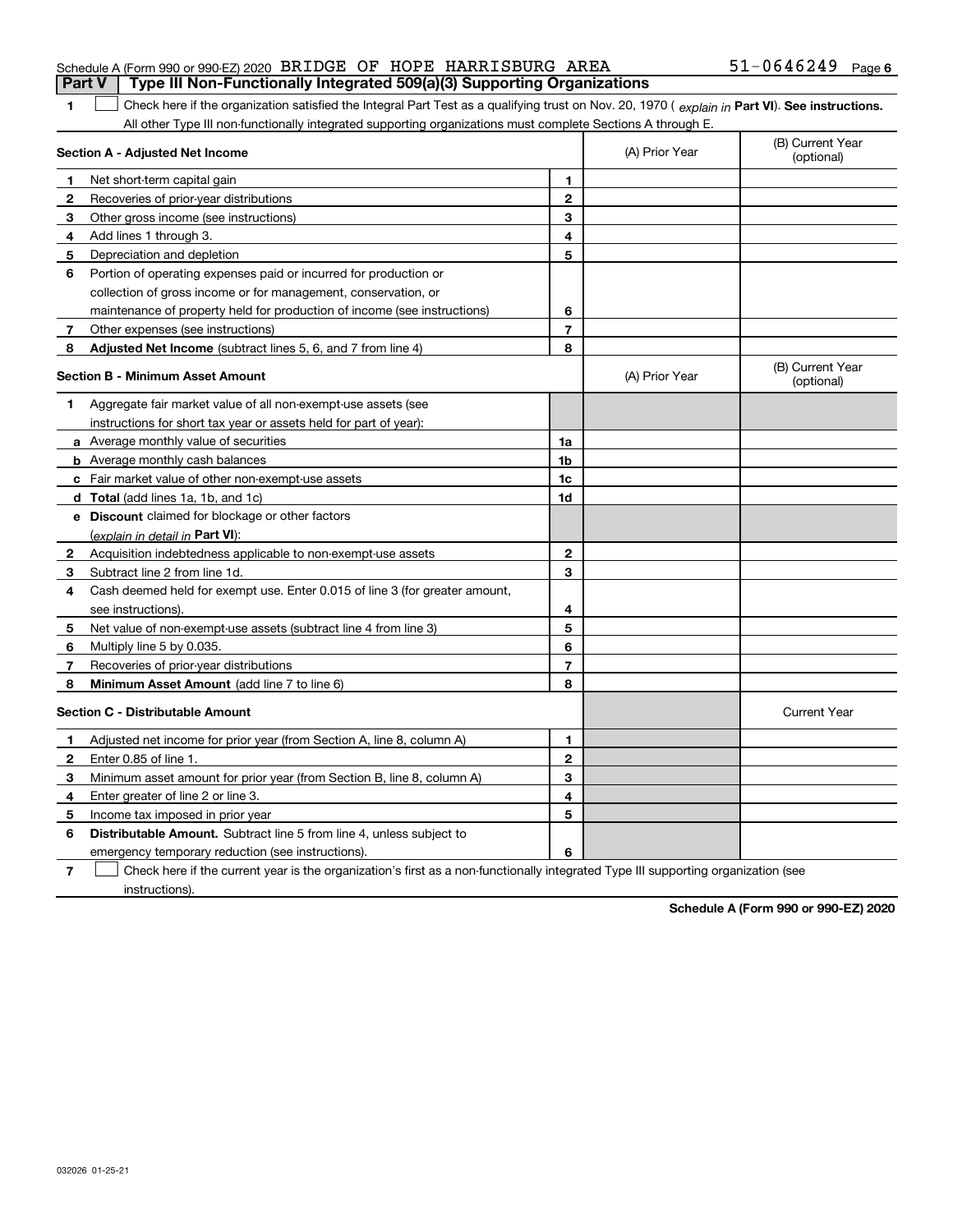#### Schedule A (Form 990 or 990-EZ) 2020 Page BRIDGE OF HOPE HARRISBURG AREA 51-0646249

|    | Type III Non-Functionally Integrated 509(a)(3) Supporting Organizations<br><b>Part V</b><br>(continued) |                             |                                       |    |                                         |  |  |
|----|---------------------------------------------------------------------------------------------------------|-----------------------------|---------------------------------------|----|-----------------------------------------|--|--|
|    | <b>Section D - Distributions</b>                                                                        |                             |                                       |    | <b>Current Year</b>                     |  |  |
| 1  | Amounts paid to supported organizations to accomplish exempt purposes                                   |                             |                                       | 1  |                                         |  |  |
| 2  | Amounts paid to perform activity that directly furthers exempt purposes of supported                    |                             |                                       |    |                                         |  |  |
|    | organizations, in excess of income from activity                                                        |                             | $\mathbf{2}$                          |    |                                         |  |  |
| 3  | Administrative expenses paid to accomplish exempt purposes of supported organizations                   |                             | 3                                     |    |                                         |  |  |
| 4  | Amounts paid to acquire exempt-use assets                                                               |                             | 4                                     |    |                                         |  |  |
| 5  | Qualified set-aside amounts (prior IRS approval required - provide details in Part VI)                  |                             |                                       | 5  |                                         |  |  |
| 6  | Other distributions ( <i>describe in</i> Part VI). See instructions.                                    |                             |                                       | 6  |                                         |  |  |
| 7  | Total annual distributions. Add lines 1 through 6.                                                      |                             |                                       | 7  |                                         |  |  |
| 8  | Distributions to attentive supported organizations to which the organization is responsive              |                             |                                       |    |                                         |  |  |
|    | (provide details in Part VI). See instructions.                                                         |                             |                                       | 8  |                                         |  |  |
| 9  | Distributable amount for 2020 from Section C, line 6                                                    |                             |                                       | 9  |                                         |  |  |
| 10 | Line 8 amount divided by line 9 amount                                                                  |                             |                                       | 10 |                                         |  |  |
|    |                                                                                                         | (i)                         | (ii)                                  |    | (iii)                                   |  |  |
|    | <b>Section E - Distribution Allocations</b> (see instructions)                                          | <b>Excess Distributions</b> | <b>Underdistributions</b><br>Pre-2020 |    | <b>Distributable</b><br>Amount for 2020 |  |  |
| 1  | Distributable amount for 2020 from Section C, line 6                                                    |                             |                                       |    |                                         |  |  |
| 2  | Underdistributions, if any, for years prior to 2020 (reason-                                            |                             |                                       |    |                                         |  |  |
|    | able cause required - explain in Part VI). See instructions.                                            |                             |                                       |    |                                         |  |  |
| 3  | Excess distributions carryover, if any, to 2020                                                         |                             |                                       |    |                                         |  |  |
|    | a From 2015                                                                                             |                             |                                       |    |                                         |  |  |
|    | <b>b</b> From 2016                                                                                      |                             |                                       |    |                                         |  |  |
|    | $c$ From 2017                                                                                           |                             |                                       |    |                                         |  |  |
|    | d From 2018                                                                                             |                             |                                       |    |                                         |  |  |
|    | e From 2019                                                                                             |                             |                                       |    |                                         |  |  |
|    | f Total of lines 3a through 3e                                                                          |                             |                                       |    |                                         |  |  |
|    | g Applied to underdistributions of prior years                                                          |                             |                                       |    |                                         |  |  |
|    | <b>h</b> Applied to 2020 distributable amount                                                           |                             |                                       |    |                                         |  |  |
|    | Carryover from 2015 not applied (see instructions)                                                      |                             |                                       |    |                                         |  |  |
|    | Remainder. Subtract lines 3g, 3h, and 3i from line 3f.                                                  |                             |                                       |    |                                         |  |  |
| 4  | Distributions for 2020 from Section D,                                                                  |                             |                                       |    |                                         |  |  |
|    | line $7:$                                                                                               |                             |                                       |    |                                         |  |  |
|    | a Applied to underdistributions of prior years                                                          |                             |                                       |    |                                         |  |  |
|    | <b>b</b> Applied to 2020 distributable amount                                                           |                             |                                       |    |                                         |  |  |
|    | c Remainder. Subtract lines 4a and 4b from line 4.                                                      |                             |                                       |    |                                         |  |  |
| 5. | Remaining underdistributions for years prior to 2020, if                                                |                             |                                       |    |                                         |  |  |
|    | any. Subtract lines 3g and 4a from line 2. For result greater                                           |                             |                                       |    |                                         |  |  |
|    | than zero, explain in Part VI. See instructions.                                                        |                             |                                       |    |                                         |  |  |
| 6  | Remaining underdistributions for 2020. Subtract lines 3h                                                |                             |                                       |    |                                         |  |  |
|    | and 4b from line 1. For result greater than zero, explain in                                            |                             |                                       |    |                                         |  |  |
|    | Part VI. See instructions.                                                                              |                             |                                       |    |                                         |  |  |
| 7  | Excess distributions carryover to 2021. Add lines 3j                                                    |                             |                                       |    |                                         |  |  |
|    | and 4c.                                                                                                 |                             |                                       |    |                                         |  |  |
| 8  | Breakdown of line 7:                                                                                    |                             |                                       |    |                                         |  |  |
|    | a Excess from 2016                                                                                      |                             |                                       |    |                                         |  |  |
|    | <b>b</b> Excess from 2017                                                                               |                             |                                       |    |                                         |  |  |
|    | c Excess from 2018                                                                                      |                             |                                       |    |                                         |  |  |
|    | d Excess from 2019                                                                                      |                             |                                       |    |                                         |  |  |
|    | e Excess from 2020                                                                                      |                             |                                       |    |                                         |  |  |
|    |                                                                                                         |                             |                                       |    |                                         |  |  |

**Schedule A (Form 990 or 990-EZ) 2020**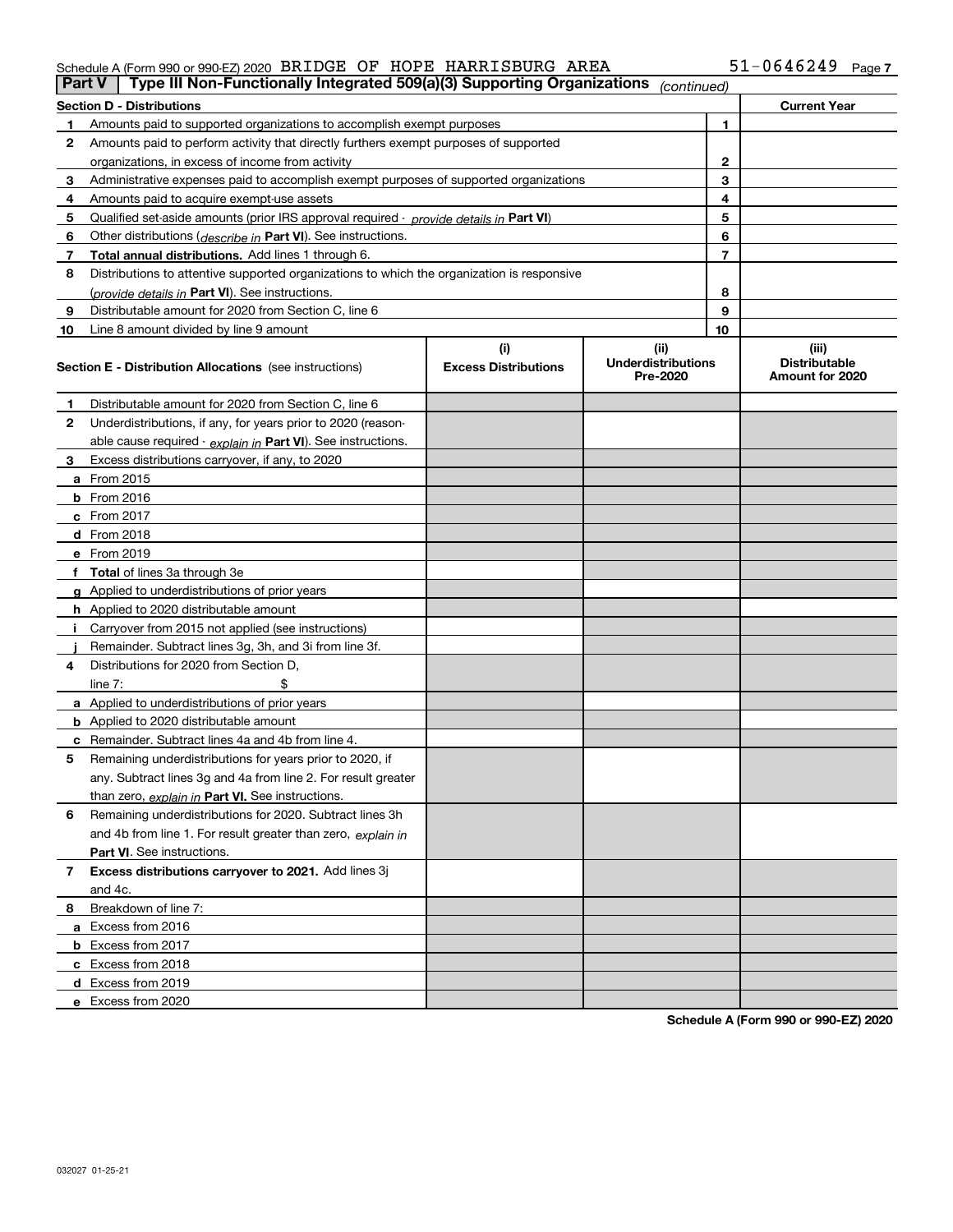Part VI | Supplemental Information. Provide the explanations required by Part II, line 10; Part II, line 17a or 17b; Part III, line 12; Part IV, Section A, lines 1, 2, 3b, 3c, 4b, 4c, 5a, 6, 9a, 9b, 9c, 11a, 11b, and 11c; Part IV, Section B, lines 1 and 2; Part IV, Section C, line 1; Part IV, Section D, lines 2 and 3; Part IV, Section E, lines 1c, 2a, 2b, 3a, and 3b; Part V, line 1; Part V, Section B, line 1e; Part V, Section D, lines 5, 6, and 8; and Part V, Section E, lines 2, 5, and 6. Also complete this part for any additional information. (See instructions.)

#### SCHEDULE A, PART II, LINE 10, EXPLANATION FOR OTHER INCOME:

#### AMOUNT OF DIRECT BENEFIT TO DONOR FROM EVENTS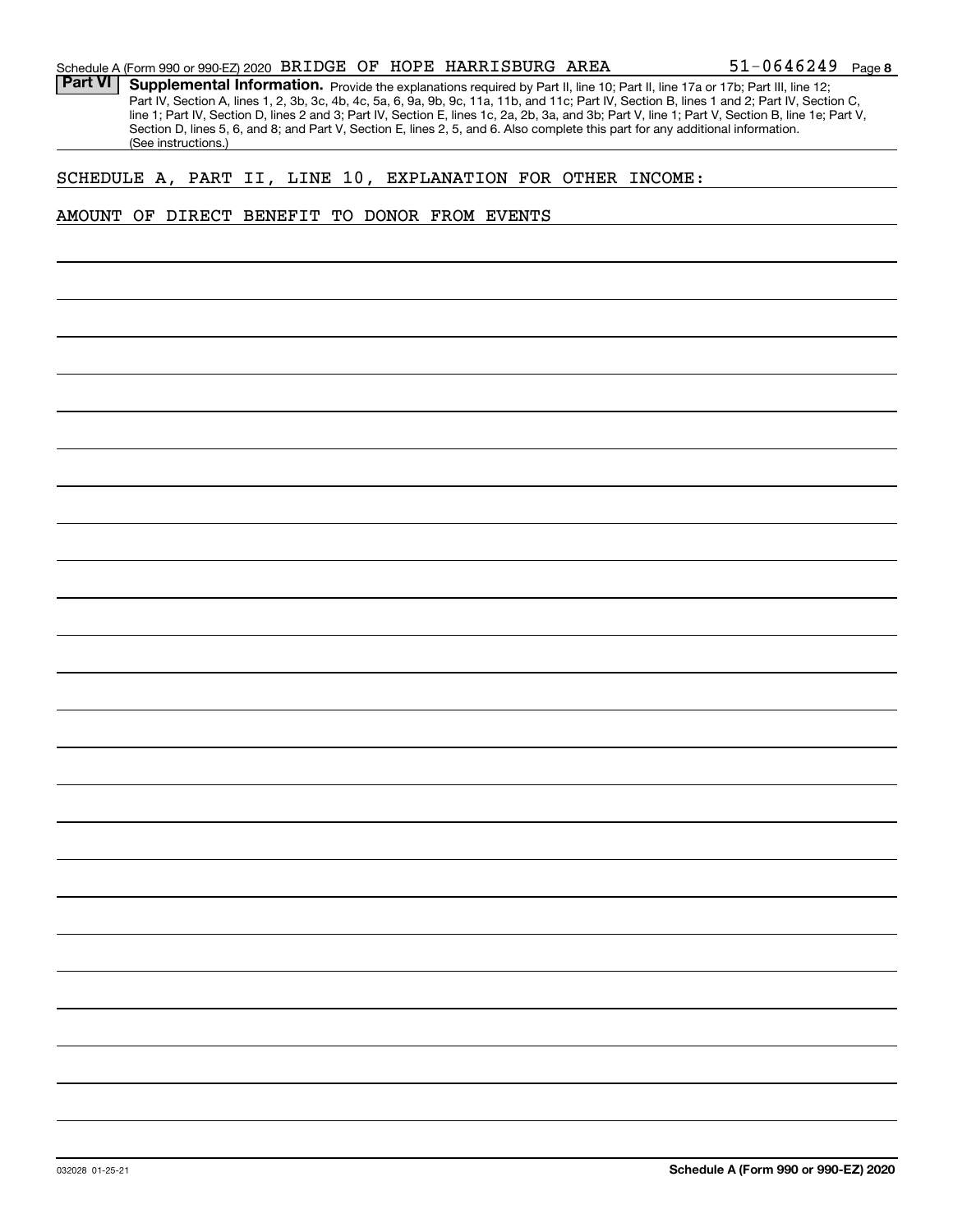| <b>SCHEDULE D</b> |
|-------------------|
|-------------------|

| (Form 990) |  |
|------------|--|
|------------|--|

## **SCHEDULE D Supplemental Financial Statements**

(Form 990)<br>
Pepartment of the Treasury<br>
Department of the Treasury<br>
Department of the Treasury<br>
Department of the Treasury<br> **Co to www.irs.gov/Form990 for instructions and the latest information.**<br> **Co to www.irs.gov/Form9** 



Department of the Treasury Internal Revenue Service

**Name of the organization**<br>**Employer identification number<br>F1-0646249** 

|                                                           | BRIDGE OF HOPE HARRISBURG AREA                                                                                                                                                                                                                                                                                                                 |                         | $51 - 0646249$                                     |                                 |  |  |  |  |
|-----------------------------------------------------------|------------------------------------------------------------------------------------------------------------------------------------------------------------------------------------------------------------------------------------------------------------------------------------------------------------------------------------------------|-------------------------|----------------------------------------------------|---------------------------------|--|--|--|--|
| Part I                                                    | Organizations Maintaining Donor Advised Funds or Other Similar Funds or Accounts. Complete if the                                                                                                                                                                                                                                              |                         |                                                    |                                 |  |  |  |  |
| organization answered "Yes" on Form 990, Part IV, line 6. |                                                                                                                                                                                                                                                                                                                                                |                         |                                                    |                                 |  |  |  |  |
|                                                           |                                                                                                                                                                                                                                                                                                                                                | (a) Donor advised funds |                                                    | (b) Funds and other accounts    |  |  |  |  |
| 1.                                                        |                                                                                                                                                                                                                                                                                                                                                |                         |                                                    |                                 |  |  |  |  |
| 2                                                         | Aggregate value of contributions to (during year)                                                                                                                                                                                                                                                                                              |                         |                                                    |                                 |  |  |  |  |
| з                                                         | Aggregate value of grants from (during year)                                                                                                                                                                                                                                                                                                   |                         |                                                    |                                 |  |  |  |  |
| 4                                                         |                                                                                                                                                                                                                                                                                                                                                |                         |                                                    |                                 |  |  |  |  |
| 5                                                         | Did the organization inform all donors and donor advisors in writing that the assets held in donor advised funds                                                                                                                                                                                                                               |                         |                                                    |                                 |  |  |  |  |
|                                                           |                                                                                                                                                                                                                                                                                                                                                |                         |                                                    | Yes<br>No                       |  |  |  |  |
| 6                                                         | Did the organization inform all grantees, donors, and donor advisors in writing that grant funds can be used only                                                                                                                                                                                                                              |                         |                                                    |                                 |  |  |  |  |
|                                                           | for charitable purposes and not for the benefit of the donor or donor advisor, or for any other purpose conferring                                                                                                                                                                                                                             |                         |                                                    |                                 |  |  |  |  |
|                                                           | impermissible private benefit?                                                                                                                                                                                                                                                                                                                 |                         |                                                    | Yes<br>No                       |  |  |  |  |
| Part II                                                   | Conservation Easements. Complete if the organization answered "Yes" on Form 990, Part IV, line 7.                                                                                                                                                                                                                                              |                         |                                                    |                                 |  |  |  |  |
| 1.                                                        | Purpose(s) of conservation easements held by the organization (check all that apply).                                                                                                                                                                                                                                                          |                         |                                                    |                                 |  |  |  |  |
|                                                           | Preservation of land for public use (for example, recreation or education)                                                                                                                                                                                                                                                                     |                         | Preservation of a historically important land area |                                 |  |  |  |  |
|                                                           | Protection of natural habitat                                                                                                                                                                                                                                                                                                                  |                         | Preservation of a certified historic structure     |                                 |  |  |  |  |
|                                                           | Preservation of open space                                                                                                                                                                                                                                                                                                                     |                         |                                                    |                                 |  |  |  |  |
| 2                                                         | Complete lines 2a through 2d if the organization held a qualified conservation contribution in the form of a conservation easement on the last                                                                                                                                                                                                 |                         |                                                    |                                 |  |  |  |  |
|                                                           | day of the tax year.                                                                                                                                                                                                                                                                                                                           |                         |                                                    | Held at the End of the Tax Year |  |  |  |  |
|                                                           | a Total number of conservation easements [11] matter consumer conservation of the state of conservation easements                                                                                                                                                                                                                              |                         | 2a                                                 |                                 |  |  |  |  |
| b                                                         | Total acreage restricted by conservation easements                                                                                                                                                                                                                                                                                             |                         | 2 <sub>b</sub>                                     |                                 |  |  |  |  |
| c                                                         | Number of conservation easements on a certified historic structure included in (a) manufacture included in (a)                                                                                                                                                                                                                                 |                         | 2c                                                 |                                 |  |  |  |  |
|                                                           | Number of conservation easements included in (c) acquired after 7/25/06, and not on a historic structure<br>d<br>listed in the National Register [11, 1200] [12] The National Register [11, 1200] [12] The National Register [11, 1200] [12] The National Register [11, 1200] [12] The National Register [11, 1200] [12] The National Register |                         |                                                    |                                 |  |  |  |  |
| 3                                                         | Number of conservation easements modified, transferred, released, extinguished, or terminated by the organization during the tax                                                                                                                                                                                                               |                         | 2d                                                 |                                 |  |  |  |  |
|                                                           | year                                                                                                                                                                                                                                                                                                                                           |                         |                                                    |                                 |  |  |  |  |
| 4                                                         | Number of states where property subject to conservation easement is located >                                                                                                                                                                                                                                                                  |                         |                                                    |                                 |  |  |  |  |
| 5                                                         | Does the organization have a written policy regarding the periodic monitoring, inspection, handling of                                                                                                                                                                                                                                         |                         |                                                    |                                 |  |  |  |  |
|                                                           | violations, and enforcement of the conservation easements it holds?                                                                                                                                                                                                                                                                            |                         |                                                    | Yes<br>No                       |  |  |  |  |
| 6                                                         | Staff and volunteer hours devoted to monitoring, inspecting, handling of violations, and enforcing conservation easements during the year                                                                                                                                                                                                      |                         |                                                    |                                 |  |  |  |  |
|                                                           |                                                                                                                                                                                                                                                                                                                                                |                         |                                                    |                                 |  |  |  |  |
| 7                                                         | Amount of expenses incurred in monitoring, inspecting, handling of violations, and enforcing conservation easements during the year                                                                                                                                                                                                            |                         |                                                    |                                 |  |  |  |  |
|                                                           | $\blacktriangleright$ \$                                                                                                                                                                                                                                                                                                                       |                         |                                                    |                                 |  |  |  |  |
| 8                                                         | Does each conservation easement reported on line 2(d) above satisfy the requirements of section 170(h)(4)(B)(i)                                                                                                                                                                                                                                |                         |                                                    |                                 |  |  |  |  |
|                                                           | and section $170(h)(4)(B)(ii)?$                                                                                                                                                                                                                                                                                                                |                         |                                                    | Yes<br>No                       |  |  |  |  |
| 9                                                         | In Part XIII, describe how the organization reports conservation easements in its revenue and expense statement and                                                                                                                                                                                                                            |                         |                                                    |                                 |  |  |  |  |
|                                                           | balance sheet, and include, if applicable, the text of the footnote to the organization's financial statements that describes the                                                                                                                                                                                                              |                         |                                                    |                                 |  |  |  |  |
|                                                           | organization's accounting for conservation easements.<br>Organizations Maintaining Collections of Art, Historical Treasures, or Other Similar Assets.<br>Part III                                                                                                                                                                              |                         |                                                    |                                 |  |  |  |  |
|                                                           | Complete if the organization answered "Yes" on Form 990, Part IV, line 8.                                                                                                                                                                                                                                                                      |                         |                                                    |                                 |  |  |  |  |
|                                                           |                                                                                                                                                                                                                                                                                                                                                |                         |                                                    |                                 |  |  |  |  |
|                                                           | 1a If the organization elected, as permitted under FASB ASC 958, not to report in its revenue statement and balance sheet works<br>of art, historical treasures, or other similar assets held for public exhibition, education, or research in furtherance of public                                                                           |                         |                                                    |                                 |  |  |  |  |
|                                                           | service, provide in Part XIII the text of the footnote to its financial statements that describes these items.                                                                                                                                                                                                                                 |                         |                                                    |                                 |  |  |  |  |
|                                                           | <b>b</b> If the organization elected, as permitted under FASB ASC 958, to report in its revenue statement and balance sheet works of                                                                                                                                                                                                           |                         |                                                    |                                 |  |  |  |  |
|                                                           | art, historical treasures, or other similar assets held for public exhibition, education, or research in furtherance of public service,                                                                                                                                                                                                        |                         |                                                    |                                 |  |  |  |  |
|                                                           | provide the following amounts relating to these items:                                                                                                                                                                                                                                                                                         |                         |                                                    |                                 |  |  |  |  |
|                                                           |                                                                                                                                                                                                                                                                                                                                                |                         | \$                                                 |                                 |  |  |  |  |
|                                                           | (ii) Assets included in Form 990, Part X                                                                                                                                                                                                                                                                                                       |                         | $\blacktriangleright$ s                            |                                 |  |  |  |  |
| 2                                                         | If the organization received or held works of art, historical treasures, or other similar assets for financial gain, provide                                                                                                                                                                                                                   |                         |                                                    |                                 |  |  |  |  |
|                                                           | the following amounts required to be reported under FASB ASC 958 relating to these items:                                                                                                                                                                                                                                                      |                         |                                                    |                                 |  |  |  |  |
| а                                                         |                                                                                                                                                                                                                                                                                                                                                |                         | -\$                                                |                                 |  |  |  |  |
|                                                           | $\blacktriangleright$ s                                                                                                                                                                                                                                                                                                                        |                         |                                                    |                                 |  |  |  |  |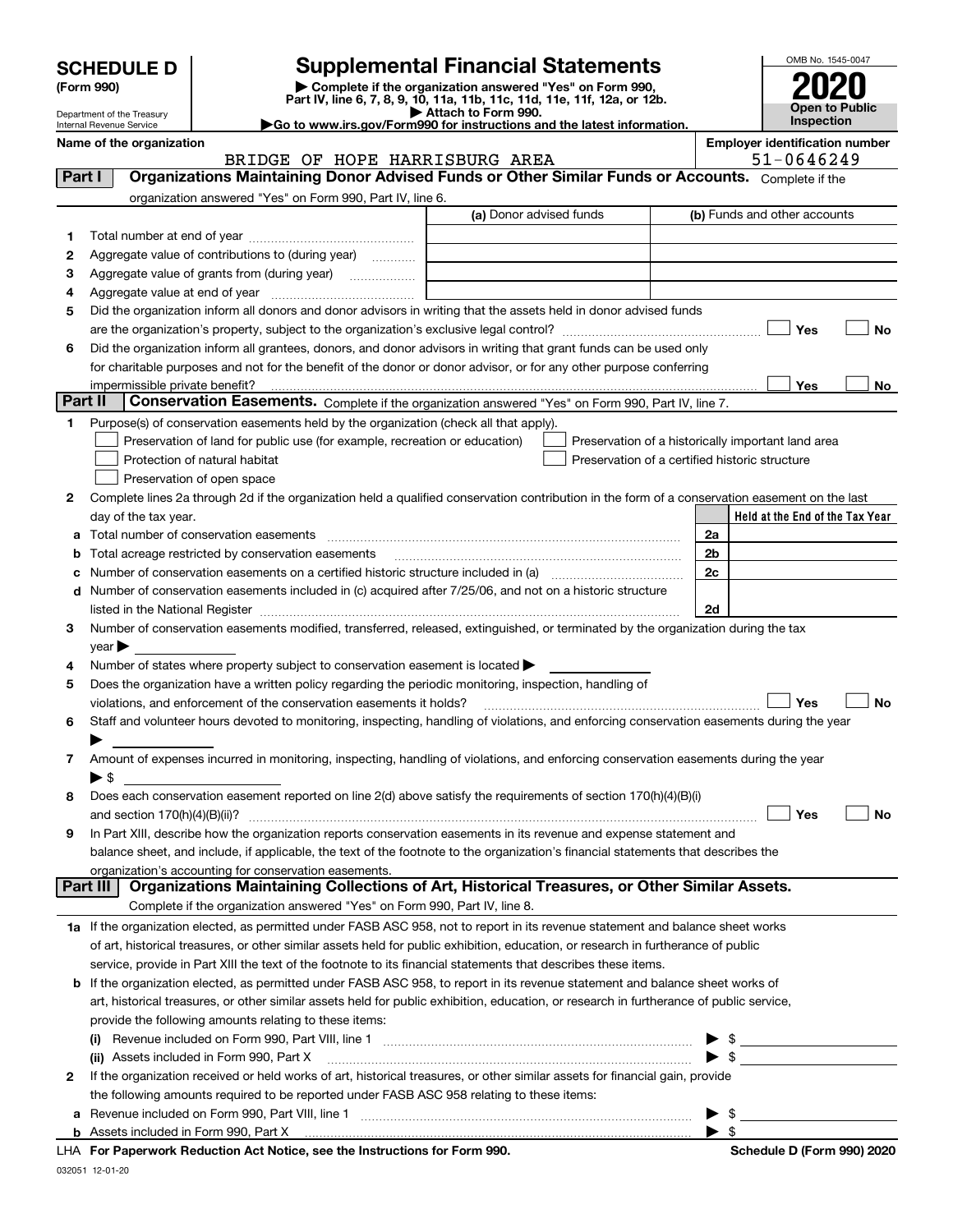|               | Schedule D (Form 990) 2020                                                                                                                                                                                                     | BRIDGE OF HOPE HARRISBURG AREA          |                |                                                                                                                                                                                                                                      |                 |              | $51 - 0646249$       |                     |     | Page 2 |
|---------------|--------------------------------------------------------------------------------------------------------------------------------------------------------------------------------------------------------------------------------|-----------------------------------------|----------------|--------------------------------------------------------------------------------------------------------------------------------------------------------------------------------------------------------------------------------------|-----------------|--------------|----------------------|---------------------|-----|--------|
|               | Part III<br>Organizations Maintaining Collections of Art, Historical Treasures, or Other Similar Assets (continued)                                                                                                            |                                         |                |                                                                                                                                                                                                                                      |                 |              |                      |                     |     |        |
| 3             | Using the organization's acquisition, accession, and other records, check any of the following that make significant use of its                                                                                                |                                         |                |                                                                                                                                                                                                                                      |                 |              |                      |                     |     |        |
|               | collection items (check all that apply):                                                                                                                                                                                       |                                         |                |                                                                                                                                                                                                                                      |                 |              |                      |                     |     |        |
| a             | Public exhibition                                                                                                                                                                                                              |                                         |                | Loan or exchange program                                                                                                                                                                                                             |                 |              |                      |                     |     |        |
| b             | Scholarly research                                                                                                                                                                                                             | e                                       |                | Other <u>with the contract of the contract of the contract of the contract of the contract of the contract of the contract of the contract of the contract of the contract of the contract of the contract of the contract of th</u> |                 |              |                      |                     |     |        |
| с             | Preservation for future generations                                                                                                                                                                                            |                                         |                |                                                                                                                                                                                                                                      |                 |              |                      |                     |     |        |
|               | Provide a description of the organization's collections and explain how they further the organization's exempt purpose in Part XIII.                                                                                           |                                         |                |                                                                                                                                                                                                                                      |                 |              |                      |                     |     |        |
| 5             | During the year, did the organization solicit or receive donations of art, historical treasures, or other similar assets                                                                                                       |                                         |                |                                                                                                                                                                                                                                      |                 |              |                      |                     |     |        |
|               | to be sold to raise funds rather than to be maintained as part of the organization's collection?                                                                                                                               |                                         |                |                                                                                                                                                                                                                                      |                 |              |                      | Yes                 |     | No     |
|               | <b>Part IV</b><br>Escrow and Custodial Arrangements. Complete if the organization answered "Yes" on Form 990, Part IV, line 9, or                                                                                              |                                         |                |                                                                                                                                                                                                                                      |                 |              |                      |                     |     |        |
|               | reported an amount on Form 990, Part X, line 21.                                                                                                                                                                               |                                         |                |                                                                                                                                                                                                                                      |                 |              |                      |                     |     |        |
|               | 1a Is the organization an agent, trustee, custodian or other intermediary for contributions or other assets not included                                                                                                       |                                         |                |                                                                                                                                                                                                                                      |                 |              |                      |                     |     |        |
|               | on Form 990, Part X? [11] matter contracts and contracts and contracts are contracted to the contract of the contract of the contract of the contract of the contract of the contract of the contract of the contract of the c |                                         |                |                                                                                                                                                                                                                                      |                 |              |                      | Yes                 |     | No     |
|               | b If "Yes," explain the arrangement in Part XIII and complete the following table:                                                                                                                                             |                                         |                |                                                                                                                                                                                                                                      |                 |              |                      |                     |     |        |
|               |                                                                                                                                                                                                                                |                                         |                |                                                                                                                                                                                                                                      |                 |              |                      | Amount              |     |        |
|               |                                                                                                                                                                                                                                |                                         |                |                                                                                                                                                                                                                                      |                 | 1c           |                      |                     |     |        |
|               |                                                                                                                                                                                                                                |                                         |                |                                                                                                                                                                                                                                      |                 | 1d           |                      |                     |     |        |
|               | e Distributions during the year manufactured and continuum and contact the year manufactured and contact the year manufactured and contact the year manufactured and contact the year manufactured and contact the year manufa |                                         |                |                                                                                                                                                                                                                                      |                 | 1e           |                      |                     |     |        |
|               |                                                                                                                                                                                                                                |                                         |                |                                                                                                                                                                                                                                      |                 | 1f           |                      |                     |     |        |
|               | 2a Did the organization include an amount on Form 990, Part X, line 21, for escrow or custodial account liability?                                                                                                             |                                         |                |                                                                                                                                                                                                                                      |                 |              |                      | Yes                 |     | No     |
| <b>Part V</b> | <b>b</b> If "Yes," explain the arrangement in Part XIII. Check here if the explanation has been provided on Part XIII<br>Endowment Funds. Complete if the organization answered "Yes" on Form 990, Part IV, line 10.           |                                         |                |                                                                                                                                                                                                                                      |                 |              |                      |                     |     |        |
|               |                                                                                                                                                                                                                                |                                         |                |                                                                                                                                                                                                                                      |                 |              |                      |                     |     |        |
|               |                                                                                                                                                                                                                                | (a) Current year                        | (b) Prior year | (c) Two years back                                                                                                                                                                                                                   |                 |              | (d) Three years back | (e) Four years back |     |        |
|               | 1a Beginning of year balance                                                                                                                                                                                                   |                                         |                |                                                                                                                                                                                                                                      |                 |              |                      |                     |     |        |
|               |                                                                                                                                                                                                                                |                                         |                |                                                                                                                                                                                                                                      |                 |              |                      |                     |     |        |
|               | Net investment earnings, gains, and losses                                                                                                                                                                                     |                                         |                |                                                                                                                                                                                                                                      |                 |              |                      |                     |     |        |
|               | e Other expenditures for facilities                                                                                                                                                                                            |                                         |                |                                                                                                                                                                                                                                      |                 |              |                      |                     |     |        |
|               |                                                                                                                                                                                                                                |                                         |                |                                                                                                                                                                                                                                      |                 |              |                      |                     |     |        |
|               | and programs                                                                                                                                                                                                                   |                                         |                |                                                                                                                                                                                                                                      |                 |              |                      |                     |     |        |
| Ť.            |                                                                                                                                                                                                                                |                                         |                |                                                                                                                                                                                                                                      |                 |              |                      |                     |     |        |
| g<br>2        | Provide the estimated percentage of the current year end balance (line 1g, column (a)) held as:                                                                                                                                |                                         |                |                                                                                                                                                                                                                                      |                 |              |                      |                     |     |        |
|               | Board designated or quasi-endowment                                                                                                                                                                                            |                                         | %              |                                                                                                                                                                                                                                      |                 |              |                      |                     |     |        |
|               | Permanent endowment > 1                                                                                                                                                                                                        | %                                       |                |                                                                                                                                                                                                                                      |                 |              |                      |                     |     |        |
|               | Term endowment $\blacktriangleright$                                                                                                                                                                                           | %                                       |                |                                                                                                                                                                                                                                      |                 |              |                      |                     |     |        |
|               | The percentages on lines 2a, 2b, and 2c should equal 100%.                                                                                                                                                                     |                                         |                |                                                                                                                                                                                                                                      |                 |              |                      |                     |     |        |
|               | 3a Are there endowment funds not in the possession of the organization that are held and administered for the organization                                                                                                     |                                         |                |                                                                                                                                                                                                                                      |                 |              |                      |                     |     |        |
|               | by:                                                                                                                                                                                                                            |                                         |                |                                                                                                                                                                                                                                      |                 |              |                      |                     | Yes | No     |
|               | (i)                                                                                                                                                                                                                            |                                         |                |                                                                                                                                                                                                                                      |                 |              |                      | 3a(i)               |     |        |
|               |                                                                                                                                                                                                                                |                                         |                |                                                                                                                                                                                                                                      |                 |              |                      | 3a(ii)              |     |        |
|               |                                                                                                                                                                                                                                |                                         |                |                                                                                                                                                                                                                                      |                 |              |                      | 3b                  |     |        |
|               | Describe in Part XIII the intended uses of the organization's endowment funds.                                                                                                                                                 |                                         |                |                                                                                                                                                                                                                                      |                 |              |                      |                     |     |        |
|               | Land, Buildings, and Equipment.<br><b>Part VI</b>                                                                                                                                                                              |                                         |                |                                                                                                                                                                                                                                      |                 |              |                      |                     |     |        |
|               | Complete if the organization answered "Yes" on Form 990, Part IV, line 11a. See Form 990, Part X, line 10.                                                                                                                     |                                         |                |                                                                                                                                                                                                                                      |                 |              |                      |                     |     |        |
|               | Description of property                                                                                                                                                                                                        | (a) Cost or other<br>basis (investment) |                | (b) Cost or other<br>basis (other)                                                                                                                                                                                                   | (c) Accumulated | depreciation |                      | (d) Book value      |     |        |
|               |                                                                                                                                                                                                                                |                                         |                |                                                                                                                                                                                                                                      |                 |              |                      |                     |     |        |
|               |                                                                                                                                                                                                                                |                                         |                |                                                                                                                                                                                                                                      |                 |              |                      |                     |     |        |
|               |                                                                                                                                                                                                                                |                                         |                |                                                                                                                                                                                                                                      |                 |              |                      |                     |     |        |
|               |                                                                                                                                                                                                                                |                                         |                |                                                                                                                                                                                                                                      |                 |              |                      |                     |     |        |
|               |                                                                                                                                                                                                                                |                                         |                |                                                                                                                                                                                                                                      |                 |              |                      |                     |     |        |
|               |                                                                                                                                                                                                                                |                                         |                |                                                                                                                                                                                                                                      |                 |              |                      |                     |     | 0.     |
|               |                                                                                                                                                                                                                                |                                         |                |                                                                                                                                                                                                                                      |                 |              |                      |                     |     |        |

**Schedule D (Form 990) 2020**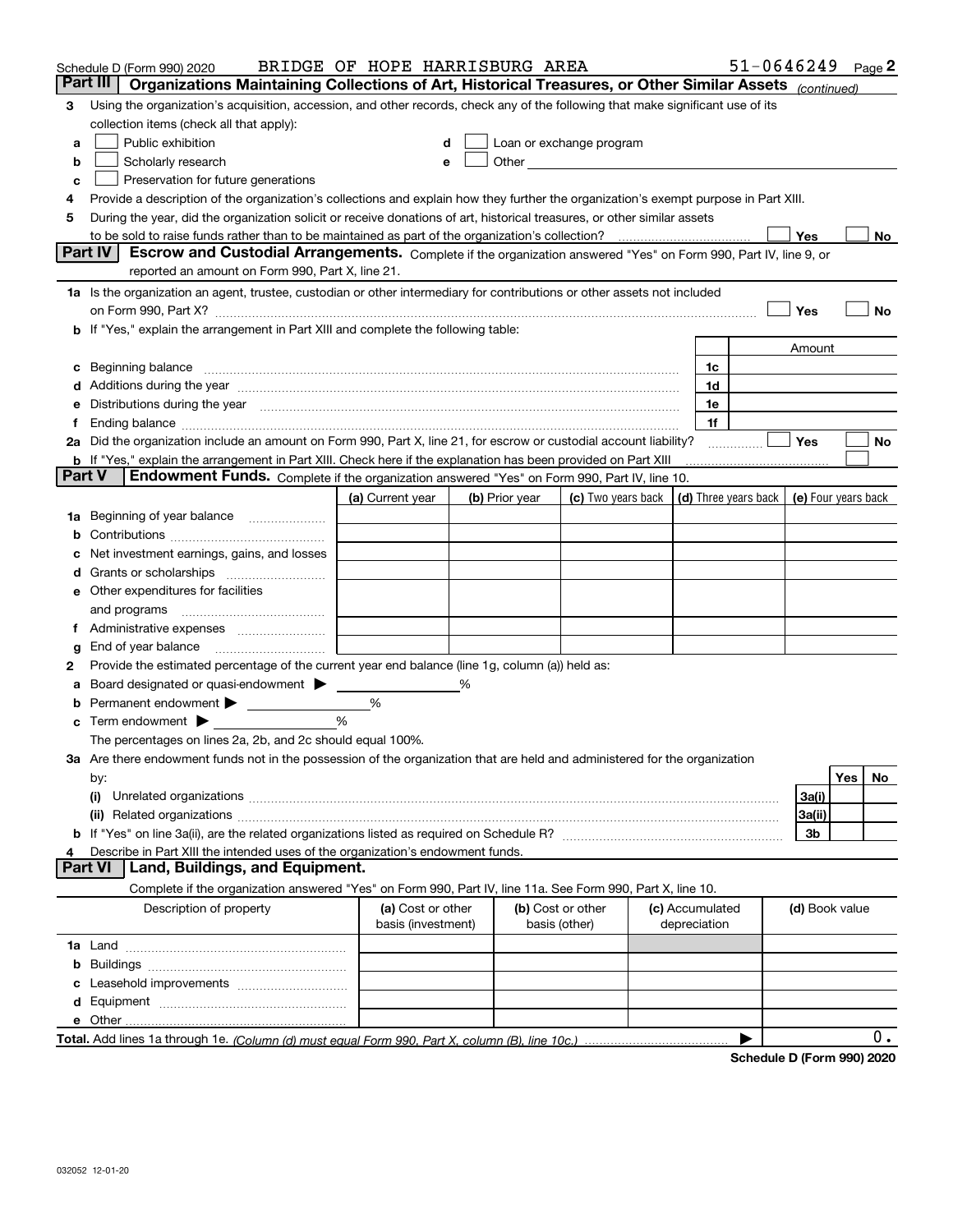| Schedule D (Form 990) 2020 |                                                 | BRIDGE OF HOPE HARRISBURG AREA | $51 - 0646249$ Page |  |
|----------------------------|-------------------------------------------------|--------------------------------|---------------------|--|
|                            | <b>Part VII</b> Investments - Other Securities. |                                |                     |  |

#### (a) Description of security or category (including name of security)  $\vert$  (b) Book value  $\vert$  (c) **(1)**Financial derivatives Complete if the organization answered "Yes" on Form 990, Part IV, line 11b. See Form 990, Part X, line 12. (b) Book value (c) Method of valuation: Cost or end-of-year market value

| (2) Closely held equity interests                                                      |  |
|----------------------------------------------------------------------------------------|--|
| (3) Other                                                                              |  |
| (A)                                                                                    |  |
| (B)                                                                                    |  |
| (C)                                                                                    |  |
| (D)                                                                                    |  |
| (E)                                                                                    |  |
| (F)                                                                                    |  |
| (G)                                                                                    |  |
| (H)                                                                                    |  |
| Total. (Col. (b) must equal Form 990, Part X, col. (B) line 12.) $\blacktriangleright$ |  |

#### **Part VIII Investments - Program Related.**

Complete if the organization answered "Yes" on Form 990, Part IV, line 11c. See Form 990, Part X, line 13.

| (a) Description of investment                                    | (b) Book value | (c) Method of valuation: Cost or end-of-year market value |
|------------------------------------------------------------------|----------------|-----------------------------------------------------------|
| (1)                                                              |                |                                                           |
| (2)                                                              |                |                                                           |
| $\frac{1}{2}$                                                    |                |                                                           |
| (4)                                                              |                |                                                           |
| $\left(5\right)$                                                 |                |                                                           |
| (6)                                                              |                |                                                           |
| (7)                                                              |                |                                                           |
| (8)                                                              |                |                                                           |
| (9)                                                              |                |                                                           |
| Total. (Col. (b) must equal Form 990, Part X, col. (B) line 13.) |                |                                                           |

#### **Part IX Other Assets.**

Complete if the organization answered "Yes" on Form 990, Part IV, line 11d. See Form 990, Part X, line 15.

| (a) Description                                                                                                   | (b) Book value |
|-------------------------------------------------------------------------------------------------------------------|----------------|
| (1)                                                                                                               |                |
| (2)                                                                                                               |                |
| (3)                                                                                                               |                |
| (4)                                                                                                               |                |
| (5)                                                                                                               |                |
| (6)                                                                                                               |                |
| (7)                                                                                                               |                |
| (8)                                                                                                               |                |
| (9)                                                                                                               |                |
| Total. (Column (b) must equal Form 990, Part X, col. (B) line 15.)                                                |                |
| <b>Other Liabilities.</b><br>Part X                                                                               |                |
| Complete if the organization answered "Yes" on Form 990, Part IV, line 11e or 11f. See Form 990, Part X, line 25. |                |
| (a) Description of liability<br>1.                                                                                | (b) Book value |
| Federal income taxes<br>(1)                                                                                       |                |

| (1)<br>Federal income taxes |         |
|-----------------------------|---------|
| PPP LOAN<br>(2)             | 18,300. |
| (3)                         |         |
| (4)                         |         |
| (5)                         |         |
| (6)                         |         |
| (7)                         |         |
| (8)                         |         |
| (9)                         |         |
|                             | 18,300. |

**Total.**  *(Column (b) must equal Form 990, Part X, col. (B) line 25.)*

**2.** Liability for uncertain tax positions. In Part XIII, provide the text of the footnote to the organization's financial statements that reports the organization's liability for uncertain tax positions under FASB ASC 740. Check here if the text of the footnote has been provided in Part XIII  $\vert$  X  $\vert$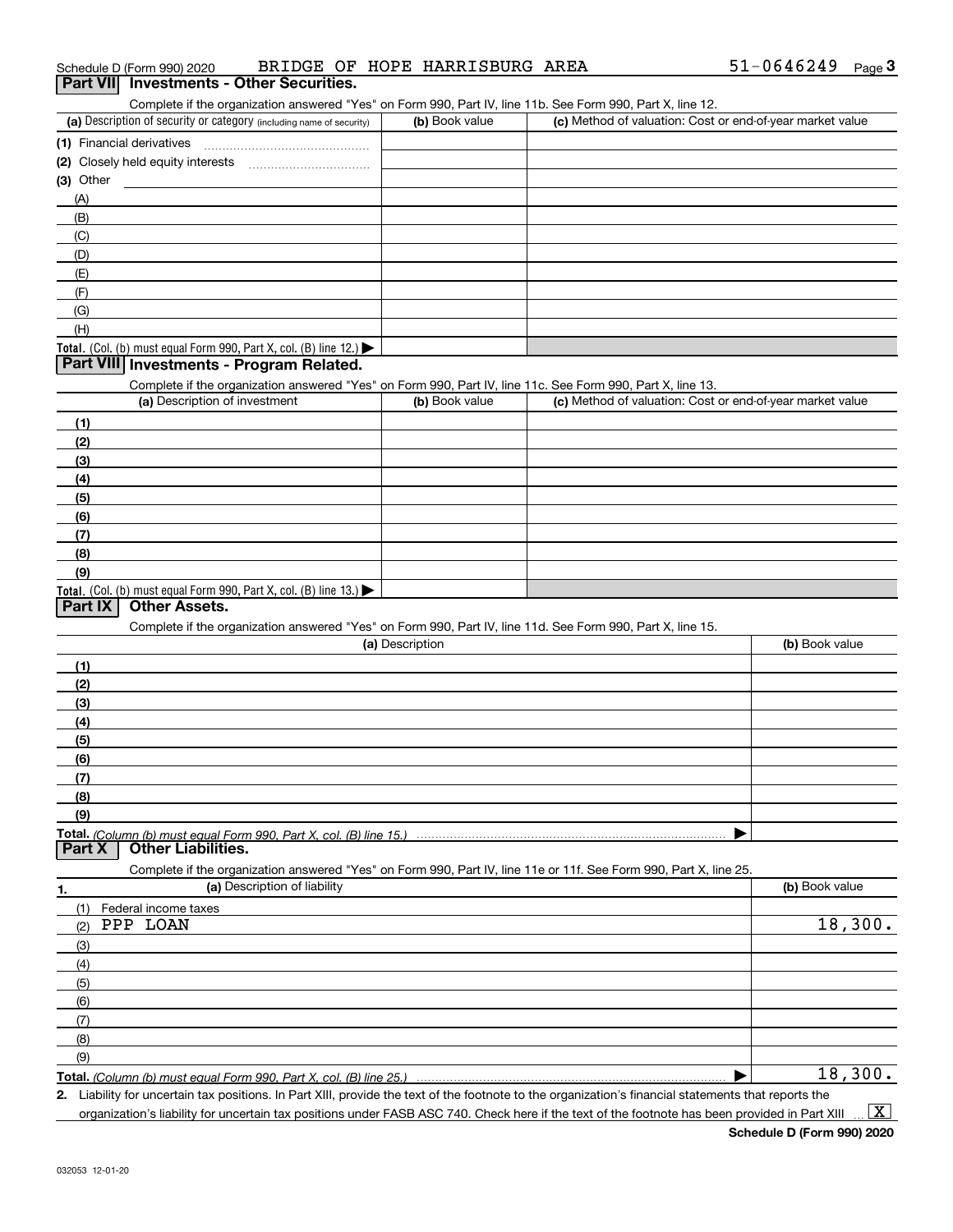|   | BRIDGE OF HOPE HARRISBURG AREA<br>Schedule D (Form 990) 2020                                                                                                                                                                                                                     |                | 51-0646249     | Page 4 |
|---|----------------------------------------------------------------------------------------------------------------------------------------------------------------------------------------------------------------------------------------------------------------------------------|----------------|----------------|--------|
|   | <b>Part XI</b><br>Reconciliation of Revenue per Audited Financial Statements With Revenue per Return.                                                                                                                                                                            |                |                |        |
|   | Complete if the organization answered "Yes" on Form 990, Part IV, line 12a.                                                                                                                                                                                                      |                |                |        |
| 1 | Total revenue, gains, and other support per audited financial statements                                                                                                                                                                                                         |                | $\mathbf{1}$   |        |
| 2 | Amounts included on line 1 but not on Form 990, Part VIII, line 12:                                                                                                                                                                                                              |                |                |        |
| a | Net unrealized gains (losses) on investments [11] matter contracts and the unrealized gains (losses) on investments                                                                                                                                                              | 2a             |                |        |
| b |                                                                                                                                                                                                                                                                                  | 2 <sub>b</sub> |                |        |
| с | Recoveries of prior year grants [11] matter contracts and prior year grants [11] matter contracts and prior year grants and prior year of the contracts and prior year of the contracts and prior year of the contracts and pr                                                   | 2c             |                |        |
| d |                                                                                                                                                                                                                                                                                  | 2d             |                |        |
| е | Add lines 2a through 2d                                                                                                                                                                                                                                                          |                | <b>2e</b>      |        |
| З |                                                                                                                                                                                                                                                                                  |                | 3              |        |
| 4 | Amounts included on Form 990, Part VIII, line 12, but not on line 1:                                                                                                                                                                                                             |                |                |        |
| a |                                                                                                                                                                                                                                                                                  | 4a             |                |        |
| b | Other (Describe in Part XIII.) <b>Construction Contract Construction</b> Chern Construction Construction Construction                                                                                                                                                            | 4 <sub>b</sub> |                |        |
|   | Add lines 4a and 4b                                                                                                                                                                                                                                                              |                | 4c             |        |
| 5 |                                                                                                                                                                                                                                                                                  |                | 5              |        |
|   |                                                                                                                                                                                                                                                                                  |                |                |        |
|   | Part XII   Reconciliation of Expenses per Audited Financial Statements With Expenses per Return.                                                                                                                                                                                 |                |                |        |
|   | Complete if the organization answered "Yes" on Form 990, Part IV, line 12a.                                                                                                                                                                                                      |                |                |        |
| 1 | Total expenses and losses per audited financial statements [11] [12] manuscription control expenses and losses per audited financial statements [11] [12] manuscription of the statements [12] manuscription of the statements                                                   |                | $\blacksquare$ |        |
| 2 | Amounts included on line 1 but not on Form 990, Part IX, line 25:                                                                                                                                                                                                                |                |                |        |
| a |                                                                                                                                                                                                                                                                                  | 2a             |                |        |
| b | Prior year adjustments entitled and the control of the control of the control of the control of the control of                                                                                                                                                                   | 2 <sub>b</sub> |                |        |
| C |                                                                                                                                                                                                                                                                                  | 2c             |                |        |
|   |                                                                                                                                                                                                                                                                                  | 2d             |                |        |
| e |                                                                                                                                                                                                                                                                                  |                | 2e             |        |
| 3 | Add lines 2a through 2d <b>[10]</b> [20] <b>All (20)</b> [20] [20] <b>All (20)</b> [30] <b>All (20)</b> [30] <b>All (20)</b> [30] <b>All (20)</b> [30] <b>All (20)</b> [30] <b>All (20)</b> [30] <b>All (20)</b> [30] <b>All (20)</b> [30] <b>All (20) All (20) All (20) All</b> |                | 3              |        |
| 4 | Amounts included on Form 990, Part IX, line 25, but not on line 1:                                                                                                                                                                                                               |                |                |        |
| a |                                                                                                                                                                                                                                                                                  | 4a             |                |        |
| b | Other (Describe in Part XIII.) <b>Construction Contract Construction</b> Chern Construction Construction Construction                                                                                                                                                            | 4 <sub>b</sub> |                |        |
|   | Add lines 4a and 4b                                                                                                                                                                                                                                                              |                | 4c             |        |
| 5 | Part XIII Supplemental Information.                                                                                                                                                                                                                                              |                | 5              |        |

Provide the descriptions required for Part II, lines 3, 5, and 9; Part III, lines 1a and 4; Part IV, lines 1b and 2b; Part V, line 4; Part X, line 2; Part XI, lines 2d and 4b; and Part XII, lines 2d and 4b. Also complete this part to provide any additional information.

## PART X, LINE 2:

| THE ORGANIZATION FOLLOWS THE PROVISIONS OF FASB'S INCOME TAX TOPIC OF THE  |
|----------------------------------------------------------------------------|
| ASC WHICH REQUIRES AN ASSESSMENT OF THE ORGANIZATION'S EXPOSURE TO INCOME  |
| TAXES AT THE ENTITY LEVEL AS A RESULT OF UNCERTAIN TAX POSITIONS TAKEN IN  |
| CURRENT AND PREVIOUSLY-FILED TAX RETURNS. EXAMPLES OF TAX POSITIONS TAKEN  |
| AT THE ENTITY LEVEL INCLUDE CONTINUED QUALIFICATION AS A TAX-EXEMPT        |
| ORGANIZATION AND THE EXISTENCE OF UNRELATED-BUSINESS TAXABLE INCOME        |
| ARISING FROM THE CONDUCT OF UNRELATED-BUSINESS ACTIVITIES. ANY TAX         |
| BENEFITS ASSOCIATED WITH UNCERTAIN TAX POSITIONS THAT ARE IN EXCESS OF A   |
| REALIZATION THRESHOLD MUST BE RECORDED AS A LIABILITY FOR UNRECOGNIZED TAX |
| BENEFITS IN THE FINANCIAL STATEMENTS, INCLUDING ANY ASSOCIATED INTEREST    |
| AND PENALTIES. PRESENTLY, MANAGEMENT BELIEVES THAT IT IS MORE LIKELY THAN  |
| Schedule D (Form 990) 2020<br>032054 12-01-20                              |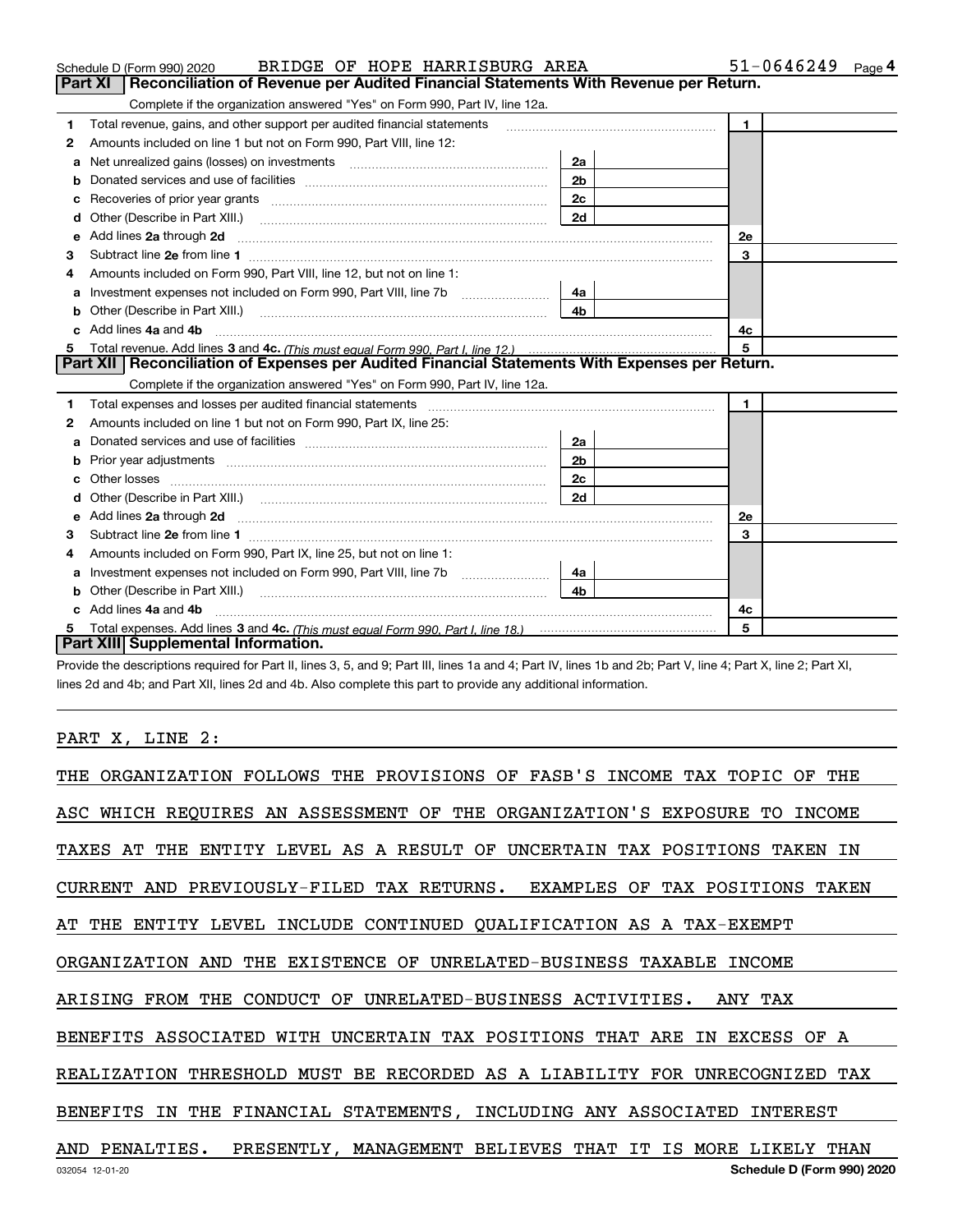| BRIDGE OF HOPE HARRISBURG AREA<br>Schedule D (Form 990) 2020             | $51 - 0646249$ Page 5 |  |
|--------------------------------------------------------------------------|-----------------------|--|
| <b>Part XIII   Supplemental Information</b> (continued)                  |                       |  |
| NOT THAT ITS TAX POSITIONS WILL BE SUSTAINED UPON EXAMINATION, INCLUDING |                       |  |
| ANY APPEALS AND LITIGATION, AND THEREFORE, MANAGEMENT BELIEVES THAT THE  |                       |  |
| ORGANIZATION HAS NO EXPOSURE TO INCOME TAXES ARISING FROM UNCERTAIN TAX  |                       |  |
| POSITIONS.                                                               |                       |  |
|                                                                          |                       |  |
|                                                                          |                       |  |
|                                                                          |                       |  |
|                                                                          |                       |  |
|                                                                          |                       |  |
|                                                                          |                       |  |
|                                                                          |                       |  |
|                                                                          |                       |  |
|                                                                          |                       |  |
|                                                                          |                       |  |
|                                                                          |                       |  |
|                                                                          |                       |  |
|                                                                          |                       |  |
|                                                                          |                       |  |
|                                                                          |                       |  |
|                                                                          |                       |  |
|                                                                          |                       |  |
|                                                                          |                       |  |
|                                                                          |                       |  |
|                                                                          |                       |  |
|                                                                          |                       |  |
|                                                                          |                       |  |
|                                                                          |                       |  |
|                                                                          |                       |  |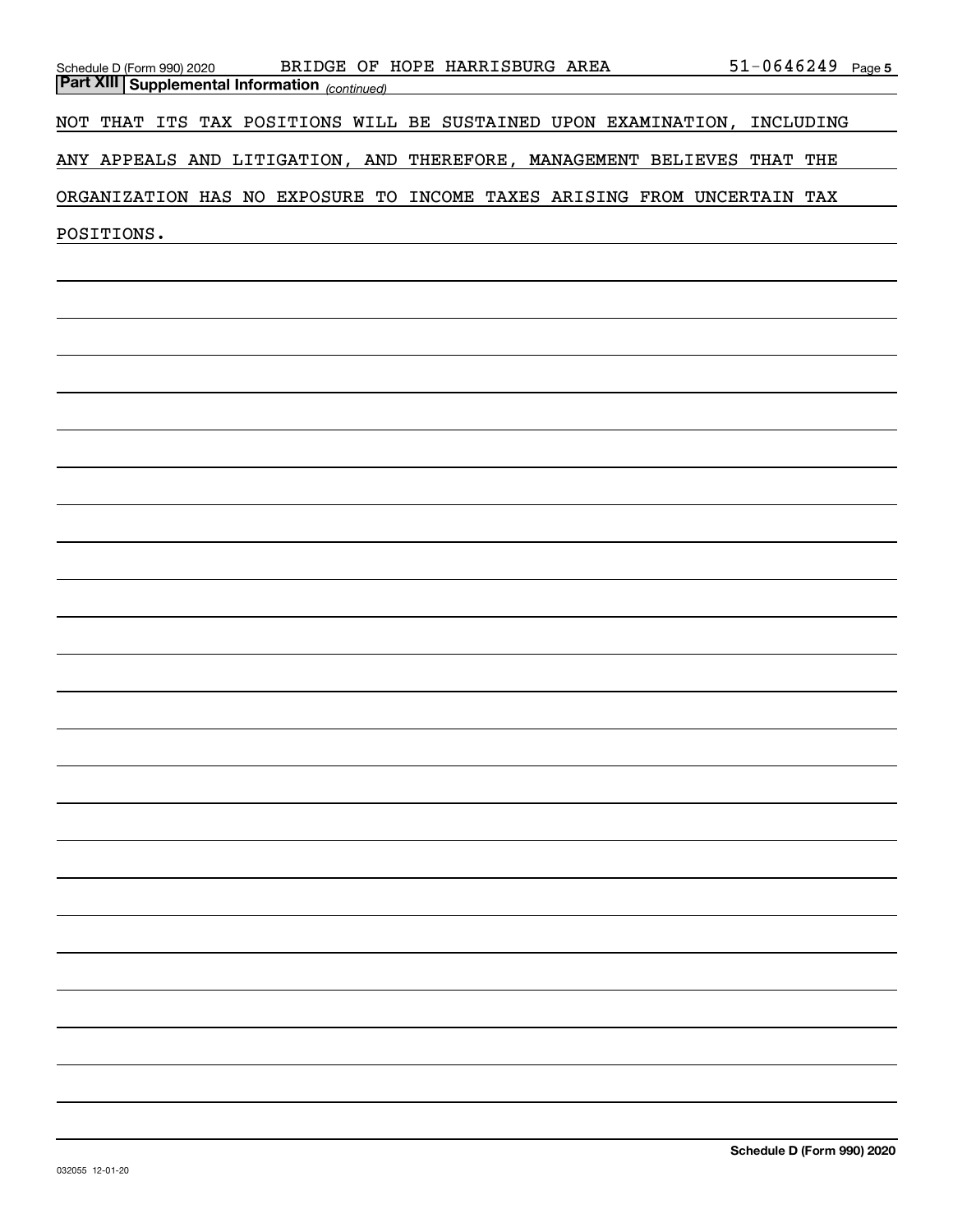| <b>SCHEDULE I</b><br>(Form 990)                        |                                                                                                                                                                          |           | <b>Grants and Other Assistance to Organizations,</b><br>Governments, and Individuals in the United States<br>Complete if the organization answered "Yes" on Form 990, Part IV, line 21 or 22. |                             |                                                       |                                               |                                          | OMB No. 1545-0047<br>2020                           |
|--------------------------------------------------------|--------------------------------------------------------------------------------------------------------------------------------------------------------------------------|-----------|-----------------------------------------------------------------------------------------------------------------------------------------------------------------------------------------------|-----------------------------|-------------------------------------------------------|-----------------------------------------------|------------------------------------------|-----------------------------------------------------|
| Department of the Treasury<br>Internal Revenue Service |                                                                                                                                                                          |           |                                                                                                                                                                                               | Attach to Form 990.         | Go to www.irs.gov/Form990 for the latest information. |                                               |                                          | <b>Open to Public</b><br><b>Inspection</b>          |
| Name of the organization                               |                                                                                                                                                                          |           | BRIDGE OF HOPE HARRISBURG AREA                                                                                                                                                                |                             |                                                       |                                               |                                          | <b>Employer identification number</b><br>51-0646249 |
| Part I                                                 | <b>General Information on Grants and Assistance</b>                                                                                                                      |           |                                                                                                                                                                                               |                             |                                                       |                                               |                                          |                                                     |
| $\mathbf{1}$                                           | Does the organization maintain records to substantiate the amount of the grants or assistance, the grantees' eligibility for the grants or assistance, and the selection |           |                                                                                                                                                                                               |                             |                                                       |                                               |                                          | $\boxed{\text{X}}$ Yes<br>No                        |
| $\mathbf{2}$                                           | Describe in Part IV the organization's procedures for monitoring the use of grant funds in the United States.                                                            |           |                                                                                                                                                                                               |                             |                                                       |                                               |                                          |                                                     |
| Part II                                                | Grants and Other Assistance to Domestic Organizations and Domestic Governments. Complete if the organization answered "Yes" on Form 990, Part IV, line 21, for any       |           |                                                                                                                                                                                               |                             |                                                       |                                               |                                          |                                                     |
|                                                        | recipient that received more than \$5,000. Part II can be duplicated if additional space is needed.                                                                      |           |                                                                                                                                                                                               |                             |                                                       | (f) Method of                                 |                                          |                                                     |
|                                                        | 1 (a) Name and address of organization<br>or government                                                                                                                  | $(b)$ EIN | (c) IRC section<br>(if applicable)                                                                                                                                                            | (d) Amount of<br>cash grant | (e) Amount of<br>non-cash<br>assistance               | valuation (book,<br>FMV, appraisal,<br>other) | (g) Description of<br>noncash assistance | (h) Purpose of grant<br>or assistance               |
|                                                        |                                                                                                                                                                          |           |                                                                                                                                                                                               |                             |                                                       |                                               |                                          |                                                     |
|                                                        |                                                                                                                                                                          |           |                                                                                                                                                                                               |                             |                                                       |                                               |                                          |                                                     |
|                                                        |                                                                                                                                                                          |           |                                                                                                                                                                                               |                             |                                                       |                                               |                                          |                                                     |
|                                                        |                                                                                                                                                                          |           |                                                                                                                                                                                               |                             |                                                       |                                               |                                          |                                                     |
| $\mathbf{2}$                                           | Enter total number of section 501(c)(3) and government organizations listed in the line 1 table                                                                          |           |                                                                                                                                                                                               |                             |                                                       |                                               |                                          |                                                     |
| 3                                                      | Enter total number of other organizations listed in the line 1 table                                                                                                     |           |                                                                                                                                                                                               |                             |                                                       |                                               |                                          |                                                     |
|                                                        | LHA For Paperwork Reduction Act Notice, see the Instructions for Form 990.                                                                                               |           |                                                                                                                                                                                               |                             |                                                       |                                               |                                          | Schedule I (Form 990) 2020                          |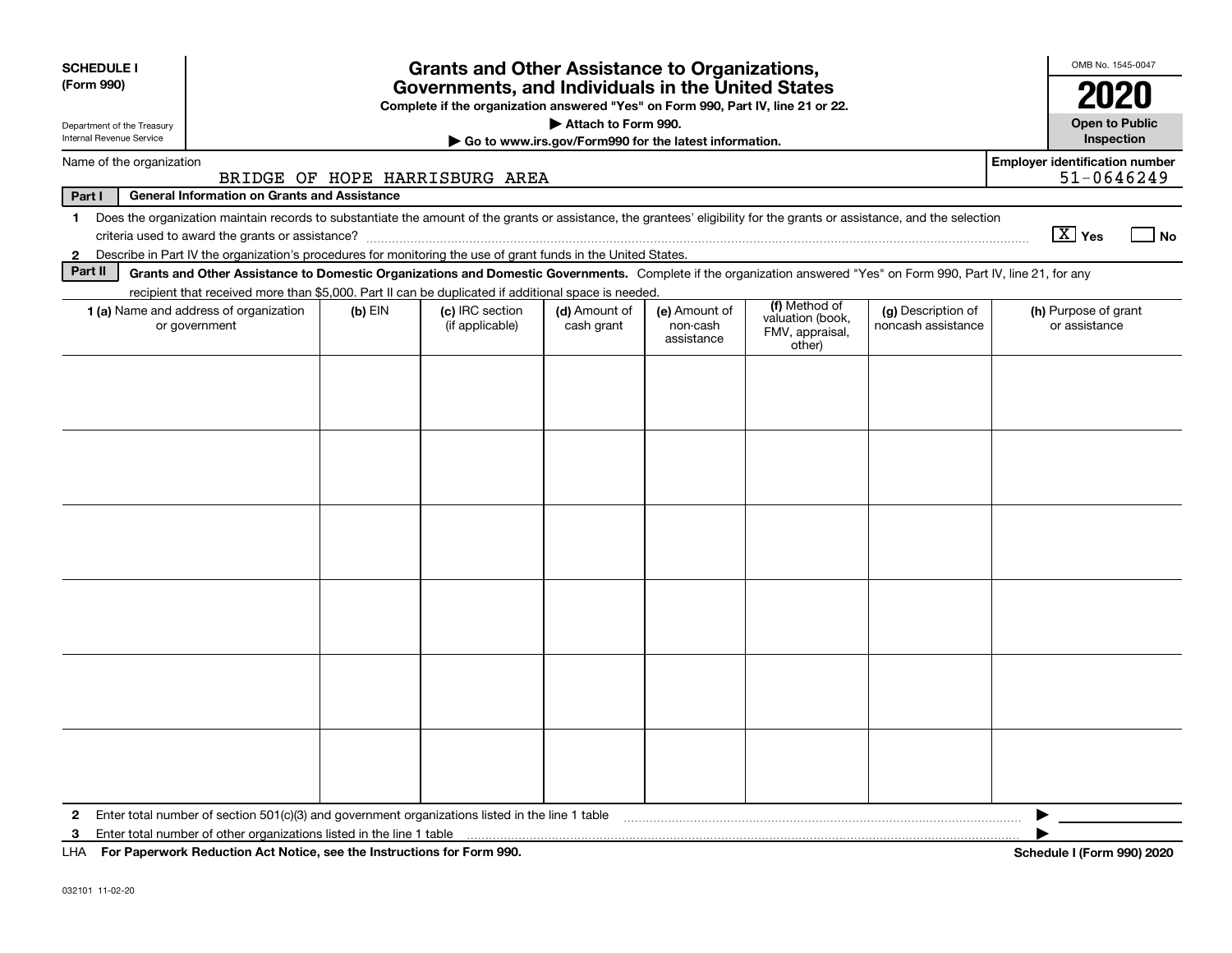**2**

**Part III** | Grants and Other Assistance to Domestic Individuals. Complete if the organization answered "Yes" on Form 990, Part IV, line 22. Part III can be duplicated if additional space is needed.

| (a) Type of grant or assistance | (b) Number of<br>recipients | (c) Amount of<br>cash grant | (d) Amount of non-<br>cash assistance | (e) Method of valuation<br>(book, FMV, appraisal, other) | (f) Description of noncash assistance |
|---------------------------------|-----------------------------|-----------------------------|---------------------------------------|----------------------------------------------------------|---------------------------------------|
|                                 |                             |                             |                                       |                                                          |                                       |
| PARTICIPANT RENTAL ASSISTANCE   | 9                           | 41,439.                     |                                       | $0.$ FMV                                                 |                                       |
|                                 |                             |                             |                                       |                                                          |                                       |
| PARTICIPANT EMERGENCY FUNDS     |                             | 10,556.                     |                                       | $0.$ FMV                                                 |                                       |
|                                 |                             |                             |                                       |                                                          |                                       |
|                                 |                             |                             |                                       |                                                          |                                       |
|                                 |                             |                             |                                       |                                                          |                                       |
|                                 |                             |                             |                                       |                                                          |                                       |
|                                 |                             |                             |                                       |                                                          |                                       |
|                                 |                             |                             |                                       |                                                          |                                       |

Part IV | Supplemental Information. Provide the information required in Part I, line 2; Part III, column (b); and any other additional information.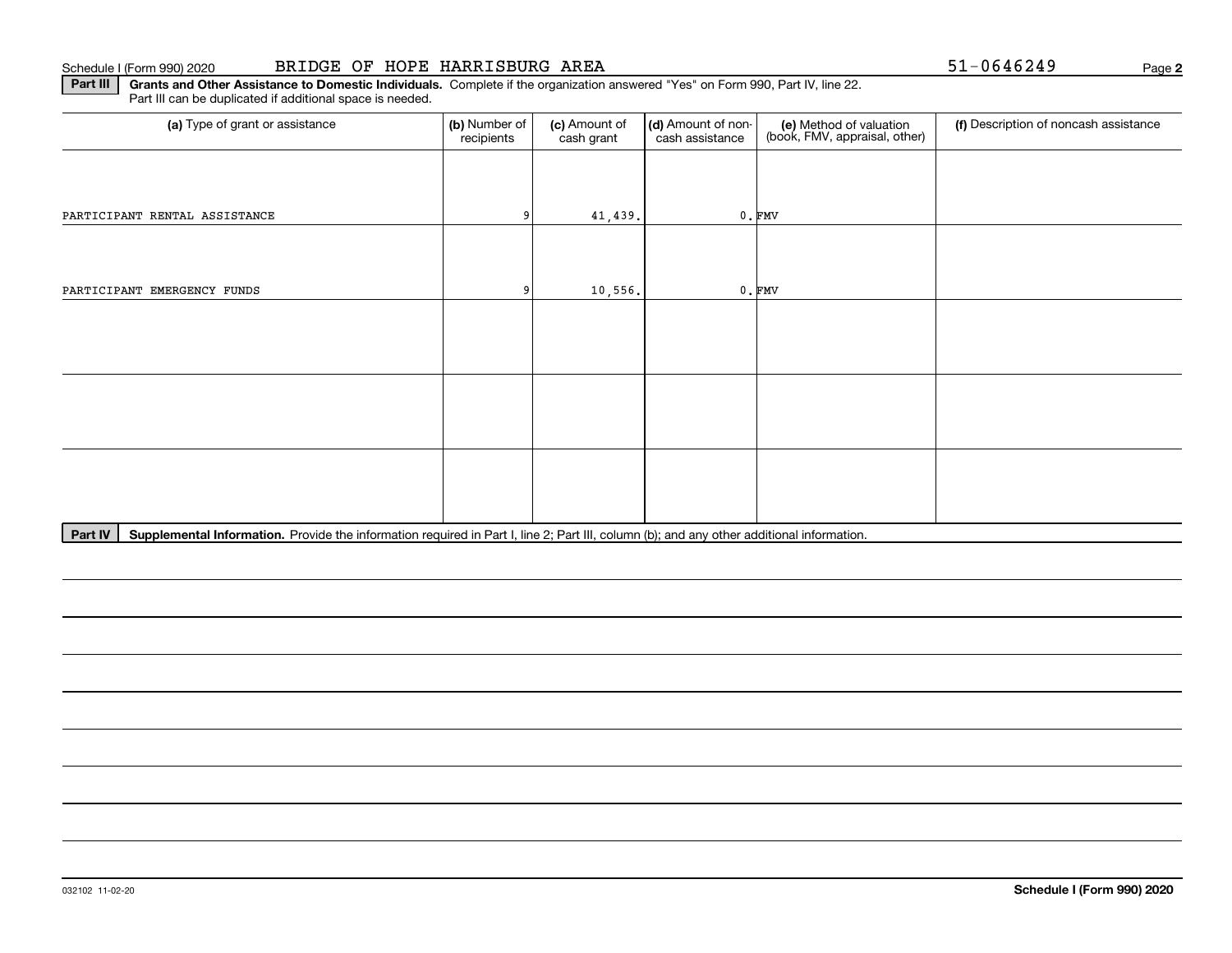**(Form 990 or 990-EZ)**

Department of the Treasury Internal Revenue Service Name of the organization

**SCHEDULE O Supplemental Information to Form 990 or 990-EZ**

**Complete to provide information for responses to specific questions on Form 990 or 990-EZ or to provide any additional information. | Attach to Form 990 or 990-EZ. | Go to www.irs.gov/Form990 for the latest information.**



BRIDGE OF HOPE HARRISBURG AREA  $\vert$  51-0646249

**Employer identification number**

FORM 990, PART I, LINE 1, DESCRIPTION OF ORGANIZATION MISSION:

HELP OF TRAINED MENTORING GROUPS WITHIN LOCAL CONGREGATIONS.

FORM 990, PART VI, SECTION B, LINE 11B:

THE ORGANIZATION IS COMMITTED TO APPROPRIATE FISCAL OVERSIGHT BY ITS BOARD

OF DIRECTORS. AS SUCH, THE ORGANIZATION WORKS TO ENSURE THE HIGHEST

STANDARDS IN REVIEWING ANNUALLY ITS FORM 990, RETURN OF ORGANIZATION EXEMPT

FROM INCOME TAX.

EACH YEAR, PRIOR TO THE SUBMISSION OF THE FORM 990 TO THE INTERNAL REVENUE SERVICE, EACH VOTING MEMBER OF THE BOARD OF DIRECTORS SHALL BE PROVIDED WITH A COPY OF THE FORM 990 AS COMPLETED BY THE ORGANIZATION'S CERTIFIED PUBLIC ACCOUNTANT. BOARD MEMBERS SHALL BE PROVIDED WITH THE FORM 990, AND WILL HAVE AN OPPORTUNITY TO RAISE QUESTIONS, MAKE SUGGESTIONS, AND/OR ADDRESS ANY POTENTIAL PROBLEMS OR CONCERNS WITH THE FINANCE COMMITTEE THAT CAME FROM THEIR REVIEW.

FORM 990, PART VI, SECTION B, LINE 12C:

OFFICERS ARE REQUIRED TO REVIEW THE POLICY EVERY YEAR AND DISCLOSE

CONFLICTS.

FORM 990, PART VI, SECTION C, LINE 19:

THE GOVERNING DOCUMENTS ARE AVAILABLE UPON REQUEST

FORM 990 PART XII LINE 2C

THE ORGANIZATION HAS MADE NO CHANGES TO IT PROCESS BY WHICH IT SELECTS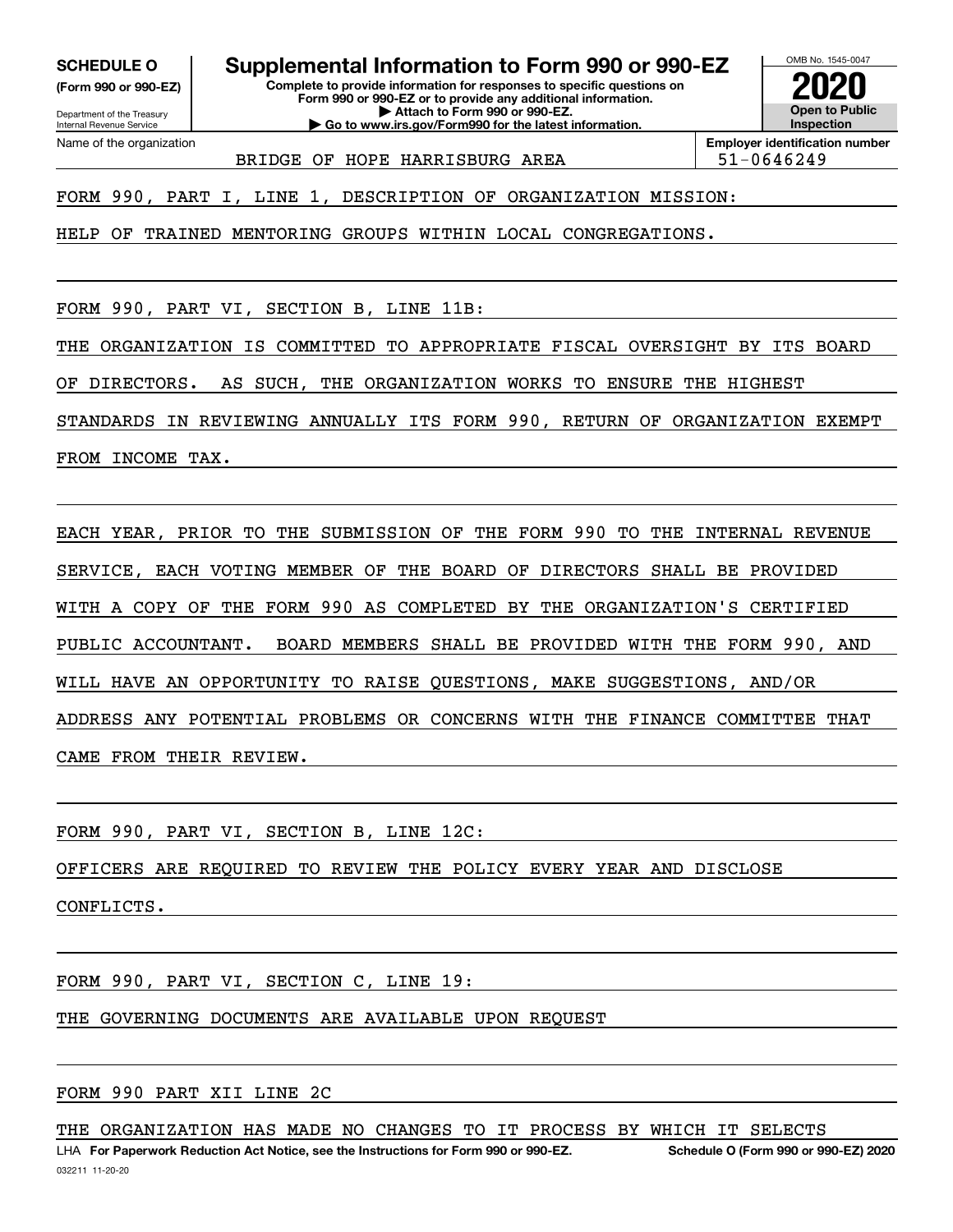| Schedule O (Form 990 or 990-EZ) 2020<br>Name of the organization |  |                                |                                                      | Page 2<br><b>Employer identification number</b> |
|------------------------------------------------------------------|--|--------------------------------|------------------------------------------------------|-------------------------------------------------|
|                                                                  |  | BRIDGE OF HOPE HARRISBURG AREA |                                                      | $51 - 0646249$                                  |
|                                                                  |  |                                |                                                      |                                                 |
|                                                                  |  |                                | AND OVERSEES SELCTION OF ITS INDEPENDENT ACCOUNTANT. |                                                 |
|                                                                  |  |                                |                                                      |                                                 |
|                                                                  |  |                                |                                                      |                                                 |
|                                                                  |  |                                |                                                      |                                                 |
|                                                                  |  |                                |                                                      |                                                 |
|                                                                  |  |                                |                                                      |                                                 |
|                                                                  |  |                                |                                                      |                                                 |
|                                                                  |  |                                |                                                      |                                                 |
|                                                                  |  |                                |                                                      |                                                 |
|                                                                  |  |                                |                                                      |                                                 |
|                                                                  |  |                                |                                                      |                                                 |
|                                                                  |  |                                |                                                      |                                                 |
|                                                                  |  |                                |                                                      |                                                 |
|                                                                  |  |                                |                                                      |                                                 |
|                                                                  |  |                                |                                                      |                                                 |
|                                                                  |  |                                |                                                      |                                                 |
|                                                                  |  |                                |                                                      |                                                 |
|                                                                  |  |                                |                                                      |                                                 |
|                                                                  |  |                                |                                                      |                                                 |
|                                                                  |  |                                |                                                      |                                                 |
|                                                                  |  |                                |                                                      |                                                 |
|                                                                  |  |                                |                                                      |                                                 |
|                                                                  |  |                                |                                                      |                                                 |
|                                                                  |  |                                |                                                      |                                                 |
|                                                                  |  |                                |                                                      |                                                 |
|                                                                  |  |                                |                                                      |                                                 |
|                                                                  |  |                                |                                                      |                                                 |
|                                                                  |  |                                |                                                      |                                                 |
|                                                                  |  |                                |                                                      |                                                 |
|                                                                  |  |                                |                                                      |                                                 |
|                                                                  |  |                                |                                                      |                                                 |
|                                                                  |  |                                |                                                      |                                                 |
|                                                                  |  |                                |                                                      |                                                 |
|                                                                  |  |                                |                                                      |                                                 |
|                                                                  |  |                                |                                                      |                                                 |
|                                                                  |  |                                |                                                      |                                                 |
|                                                                  |  |                                |                                                      |                                                 |
|                                                                  |  |                                |                                                      |                                                 |
|                                                                  |  |                                |                                                      |                                                 |
|                                                                  |  |                                |                                                      |                                                 |
|                                                                  |  |                                |                                                      |                                                 |
|                                                                  |  |                                |                                                      |                                                 |
|                                                                  |  |                                |                                                      |                                                 |
|                                                                  |  |                                |                                                      |                                                 |
|                                                                  |  |                                |                                                      |                                                 |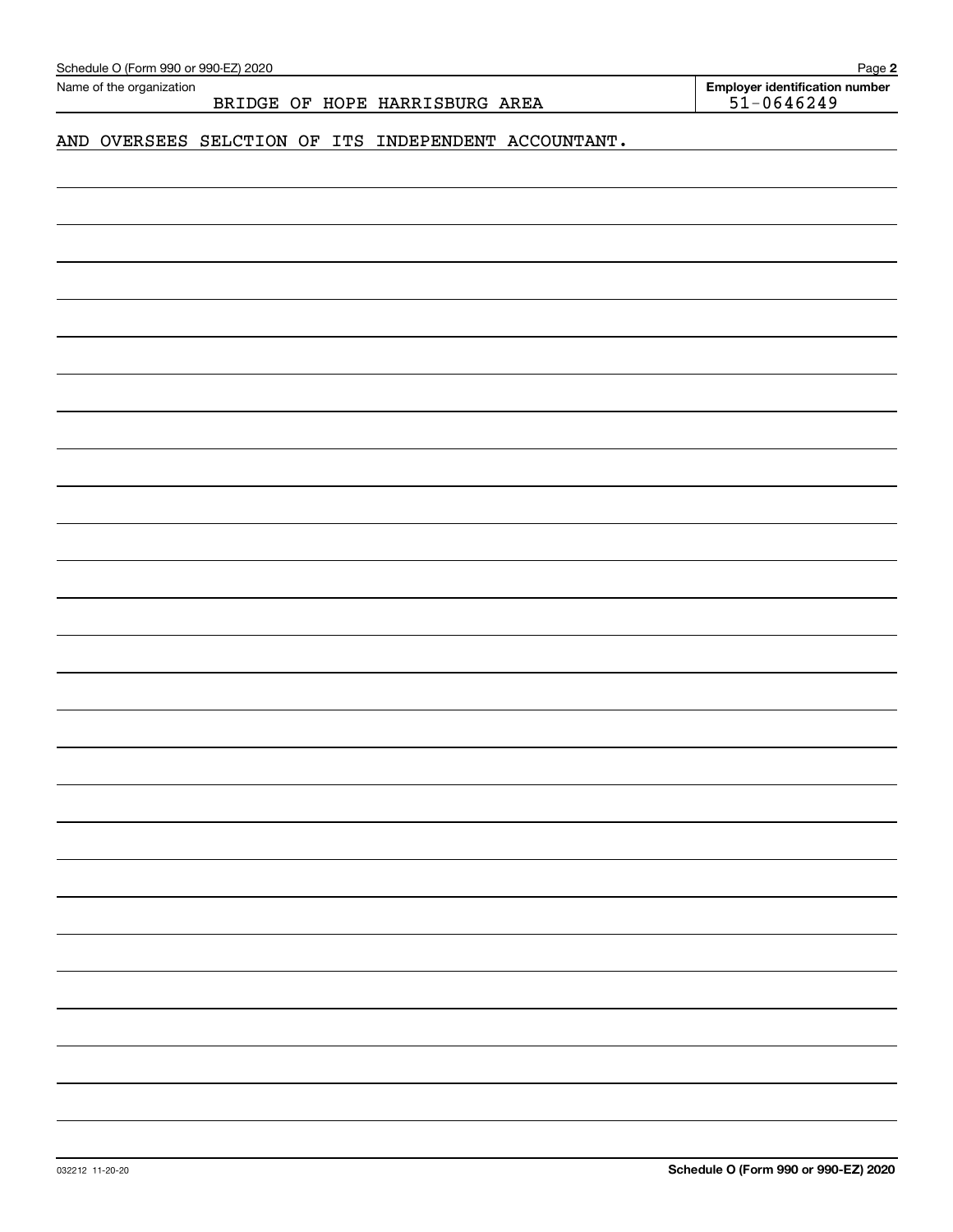## **TAX RETURN FILING INSTRUCTIONS**

PENNSYLVANIA FORM BCO-10

#### **FOR THE YEAR ENDING**

MARCH 31, 2021

#### **PREPARED FOR:**

BRIDGE OF HOPE HARRISBURG AREA PO BOX 15212 HARRISBURG, PA 17105

#### **PREPARED BY:**

BOYER & RITTER, LLC 211 HOUSE AVENUE CAMP HILL, PA 17011

#### **AMOUNT OF TAX:**

BALANCE DUE OF \$150

#### **MAKE CHECK PAYABLE TO:**

COMMONWEALTH OF PENNSYLVANIA

#### **MAIL TAX RETURN TO:**

BUREAU OF CHARITABLE ORGANIZATIONS 207 NORTH OFFICE BUILDING HARRISBURG, PA 17120

#### **RETURN MUST BE MAILED ON OR BEFORE:**

FEBRUARY 15, 2022

#### **SPECIAL INSTRUCTIONS:**

THE REPORT SHOULD BE SIGNED AND DATED BY AN AUTHORIZED INDIVIDUAL(S).

A COMPLETED AND SIGNED COPY OF THE FEDERAL FORM 990 (AND ALL APPLICABLE ATTACHMENTS) MUST BE INCLUDED WITH FORM BCO-10.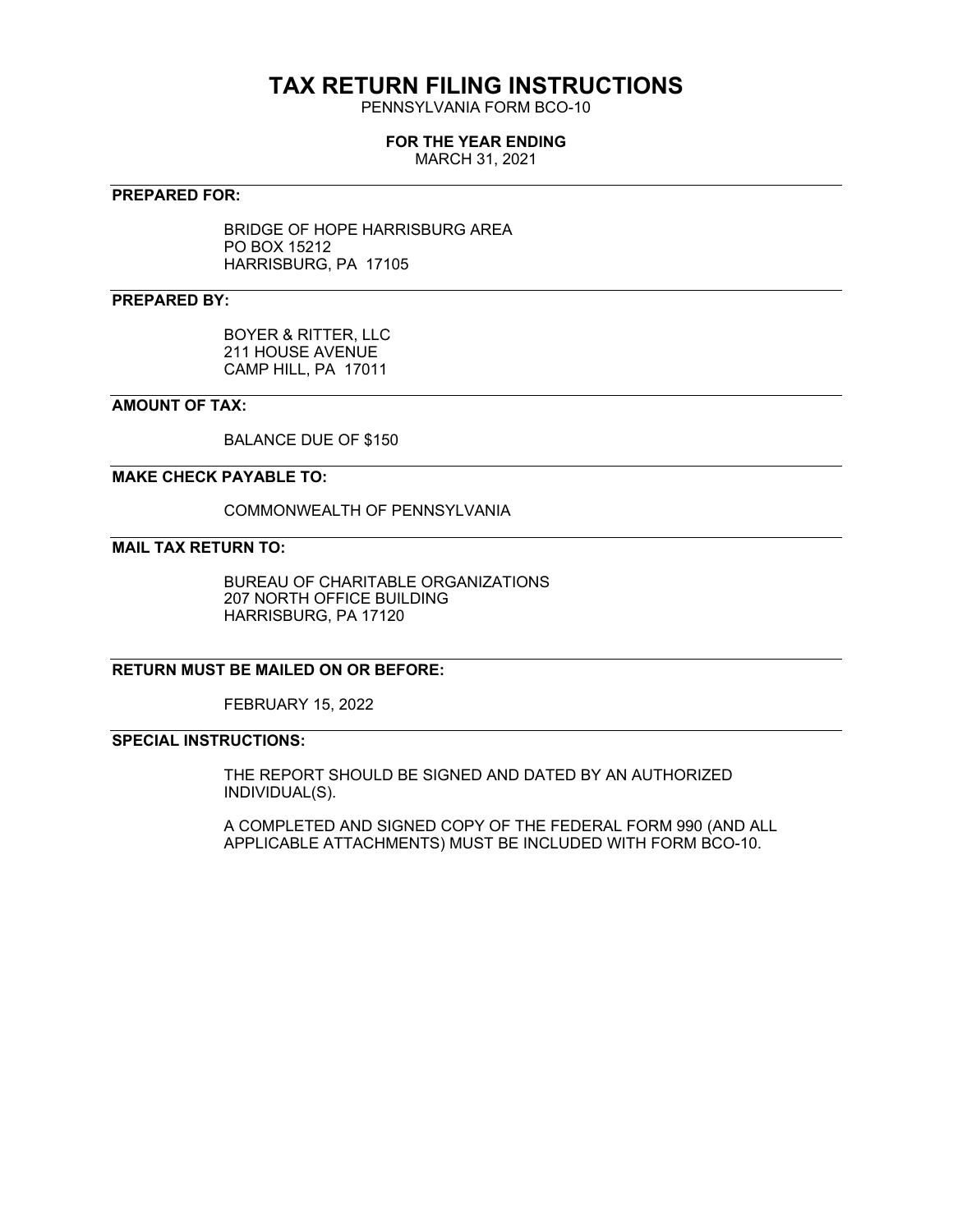| Mail to:<br>Pennsylvania Department of State<br>Bureau of Corporations and Charitable Organizations<br>207 North Office Building<br>Harrisburg, PA 17120<br>See www.dos.pa.gov/charities for more information | <b>Charitable Organization</b><br><b>Registration Statement</b><br>BCO-10 (rev. 8/2017)<br><b>Fee: See instructions</b>                                                                                                 |
|---------------------------------------------------------------------------------------------------------------------------------------------------------------------------------------------------------------|-------------------------------------------------------------------------------------------------------------------------------------------------------------------------------------------------------------------------|
|                                                                                                                                                                                                               | Read all instructions prior to completing form.                                                                                                                                                                         |
| Certificate number: 35290<br>(N/A if initial registration)<br>03/31/2021<br>Fiscal year ended:                                                                                                                | If this is a voluntary registration, check and complete the<br>applicable box(es). For a registration to be voluntary, at<br>least one of the following must apply:<br>Organization is exempt from registration because |
| FEIN: 51-0646249                                                                                                                                                                                              | Organization does not solicit contributions in<br>Pennsylvania                                                                                                                                                          |
| BRIDGE OF HOPE HARRISBURG AREA<br>1. Legal name of organization:                                                                                                                                              |                                                                                                                                                                                                                         |
| Check if name change and give previous name<br>2. All other names used to solicit contributions:                                                                                                              |                                                                                                                                                                                                                         |
| з.<br>Contact person: JOHANNA FESSENDEN<br>4. Physical address of organization:                                                                                                                               | Contact's E-mail: BRIDGEOFHOPE.HBG@GMAIL.COM<br>Mailing address: (If different than physical)                                                                                                                           |
| 8TH STREET<br>22.                                                                                                                                                                                             | PO BOX 15212                                                                                                                                                                                                            |
| <b>CUMBERLAND</b><br>NEW                                                                                                                                                                                      | HARRISBURG                                                                                                                                                                                                              |
| 17070<br>PA                                                                                                                                                                                                   | 17105<br>PA                                                                                                                                                                                                             |
| CUMBERLAND<br>County:                                                                                                                                                                                         | Phone number: $717 - 635 - 5957$                                                                                                                                                                                        |
| 800 number:<br><u> 1989 - John Stein, Amerikaansk politiker (</u>                                                                                                                                             | Fax number:<br><u> 1980 - Johann Barn, mars ann an t-Amhainn an t-Amhainn an t-Amhainn an t-Amhainn an t-Amhainn an t-Amhainn an</u>                                                                                    |
| Email (if different than Contact's email):                                                                                                                                                                    |                                                                                                                                                                                                                         |
| Website: WWW.HARRISBURGBRIDGEOFHOPE.COM                                                                                                                                                                       |                                                                                                                                                                                                                         |
| 5. Type of organization (e.g. non-profit corporation, unincorporated association, etc.):<br>NON-PROFIT CORPORATION                                                                                            |                                                                                                                                                                                                                         |
| Where established: HARRISBURG, PA                                                                                                                                                                             | Date established:* 09/18/2007                                                                                                                                                                                           |
| *Initial registrants must submit copies of organizational documents such as charter, articles of incorporation,<br>constitution or other organizational instrument and by-laws.                               |                                                                                                                                                                                                                         |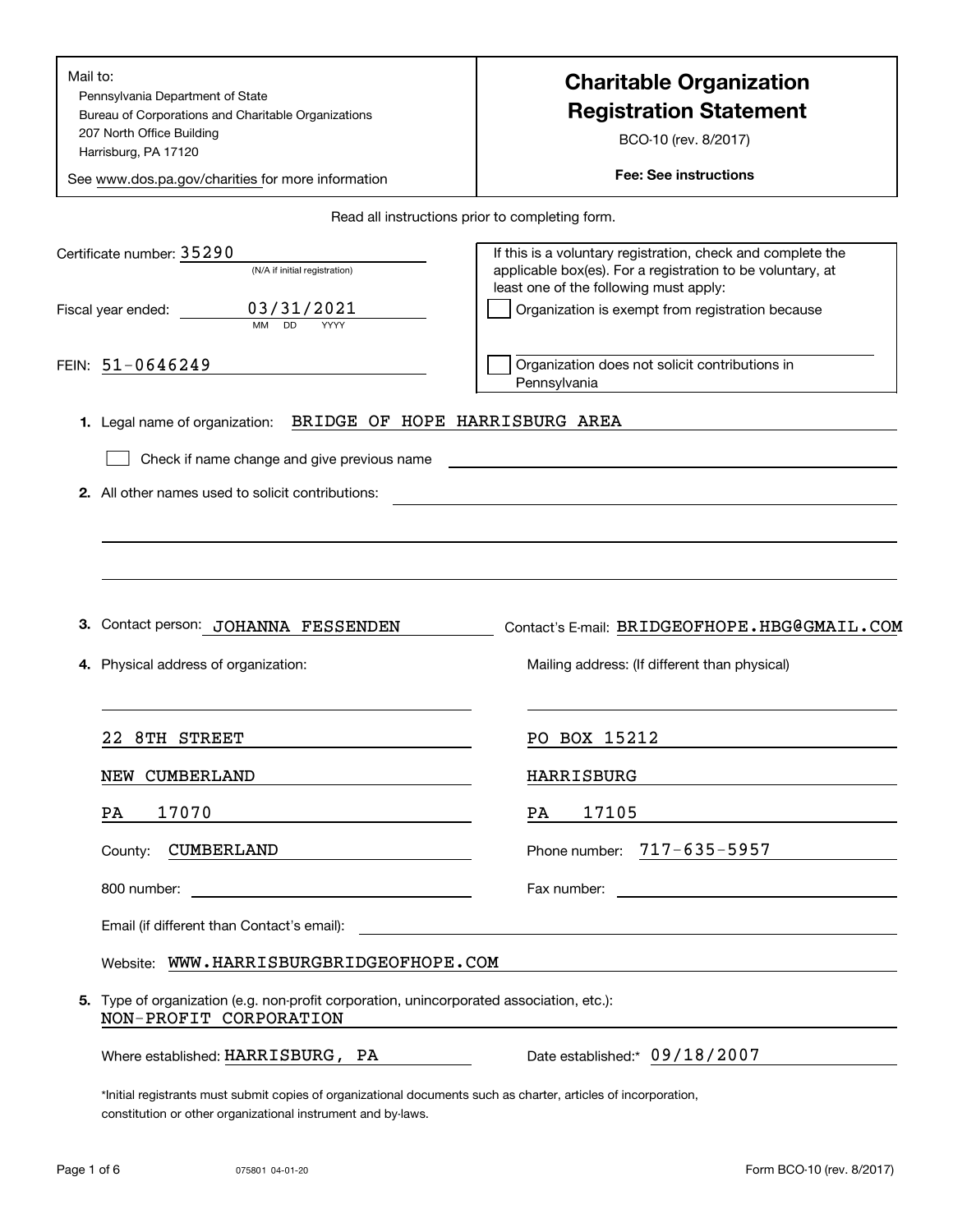**6.**Name and addresses of all offices, chapters, branches, auxiliaries, affiliates or other subordinate units located in Pennsylvania, which share in the contributions or other revenue raised in the Commonwealth: (Attach a separate sheet if necessary)

| <b>NONE</b>                                                                                                                                                                                                                                                                                                                                                                                                                                                                                                                                                                                                                                                                                                                                           |  |
|-------------------------------------------------------------------------------------------------------------------------------------------------------------------------------------------------------------------------------------------------------------------------------------------------------------------------------------------------------------------------------------------------------------------------------------------------------------------------------------------------------------------------------------------------------------------------------------------------------------------------------------------------------------------------------------------------------------------------------------------------------|--|
|                                                                                                                                                                                                                                                                                                                                                                                                                                                                                                                                                                                                                                                                                                                                                       |  |
|                                                                                                                                                                                                                                                                                                                                                                                                                                                                                                                                                                                                                                                                                                                                                       |  |
|                                                                                                                                                                                                                                                                                                                                                                                                                                                                                                                                                                                                                                                                                                                                                       |  |
|                                                                                                                                                                                                                                                                                                                                                                                                                                                                                                                                                                                                                                                                                                                                                       |  |
| 7. Short form registration applicability - Specified types of charitable organizations described in §162.7(a) of the Act may<br>file a short form registration, which permits the organization to register without filing a financial report. Check the<br>section that describes the organization. If the organization does not meet any of the criteria below for short form<br>registration, check "Not Applicable":                                                                                                                                                                                                                                                                                                                               |  |
| §162.7(a)(1) - Persons or organizations which solicit contributions for the relief of a specific individual, when                                                                                                                                                                                                                                                                                                                                                                                                                                                                                                                                                                                                                                     |  |
| all of the contributions collected are turned over to the named beneficiary for his/her use without any deductions<br>and provided that all contributions collected shall be held in trust                                                                                                                                                                                                                                                                                                                                                                                                                                                                                                                                                            |  |
| §162.7(a)(2) - Organizations which only solicit within the membership of the organization by other members of<br>the organization. The term "membership" shall not include those persons who are granted a membership solely<br>upon making a contribution as the result of solicitation. "Member" means a person having membership in a<br>nonprofit corporation, or other organization, in accordance with the provisions of its articles of incorporation,<br>bylaws or other instruments creating its form and organization and having bona fide rights and privileges in the<br>organization such as the right to vote, to elect officers and directors, to hold office or position as ordinarily<br>conferred on members of such organizations. |  |
| §162.7(a)(3) - Organizations which receive gross contributions of no more than \$25,000 per fiscal year whose<br>fundraising activities are carried on only by volunteers, members, officers or permanent employees and only<br>permanent employees are compensated for those fundraising activities                                                                                                                                                                                                                                                                                                                                                                                                                                                  |  |
| §162.7(a)(4) - Veterans organizations chartered under Federal law, organizations of volunteer firemen,<br>ambulance associations, rescue squad associations and their auxiliaries or affiliates, which are not exempt from<br>registration, did not receive gross contributions in excess of \$100,000 and did not use a professional solicitor.                                                                                                                                                                                                                                                                                                                                                                                                      |  |
| Not Applicable                                                                                                                                                                                                                                                                                                                                                                                                                                                                                                                                                                                                                                                                                                                                        |  |
| Charitable organizations which check boxes $\S162.7(a)(1)$ · $\S162.7(a)(4)$ are not required to file<br>a financial report with this registration. If "Not Applicable" is checked, the charitable organization<br>must submit financial reports which are audited, reviewed, compiled or internally prepared. See<br>Instructions.                                                                                                                                                                                                                                                                                                                                                                                                                   |  |
| Items 8 and 9 are required to be completed by initial registrants only                                                                                                                                                                                                                                                                                                                                                                                                                                                                                                                                                                                                                                                                                |  |
| 8. Date organization first solicited contributions from Pennsylvania residents:                                                                                                                                                                                                                                                                                                                                                                                                                                                                                                                                                                                                                                                                       |  |
| DD.<br>YYYY<br>MМ<br>Other<br><u> 1989 - Andrea Andrew Maria (h. 1989).</u>                                                                                                                                                                                                                                                                                                                                                                                                                                                                                                                                                                                                                                                                           |  |
| 9. If organization solicited Pennsylvania residents and received gross* contributions totaling more than<br>\$25,000 in any given fiscal year, provide the date the organization first received contributions totaling more<br>than \$25,000.                                                                                                                                                                                                                                                                                                                                                                                                                                                                                                         |  |
| MМ<br>DD YYYY<br>Other                                                                                                                                                                                                                                                                                                                                                                                                                                                                                                                                                                                                                                                                                                                                |  |
| *Includes contributions received both within and outside Pennsylvania before any deductions or expenses.                                                                                                                                                                                                                                                                                                                                                                                                                                                                                                                                                                                                                                              |  |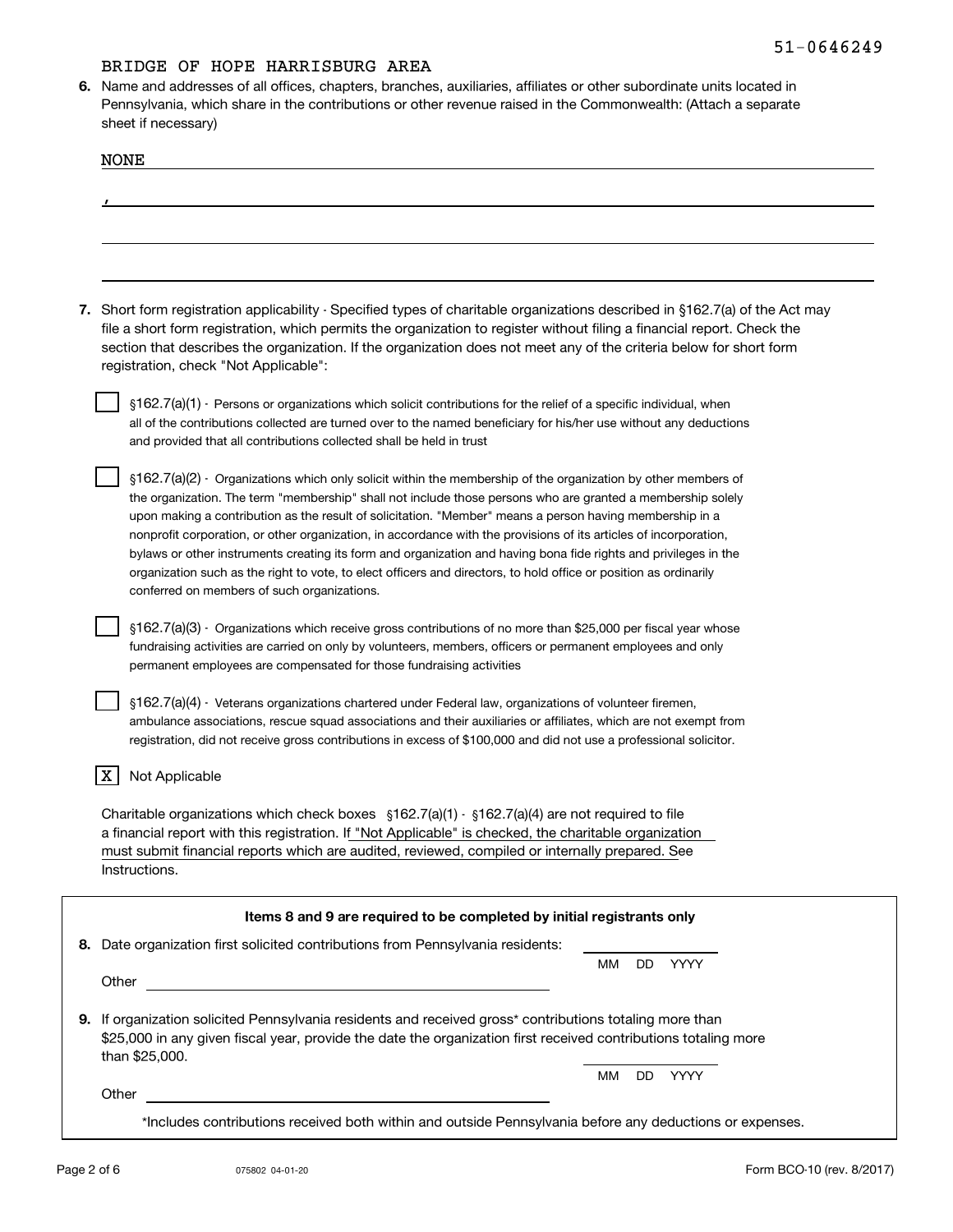| $51 - 0646249$                                                                                                                                                                                                                                                                                                                                                                                 |
|------------------------------------------------------------------------------------------------------------------------------------------------------------------------------------------------------------------------------------------------------------------------------------------------------------------------------------------------------------------------------------------------|
| BRIDGE OF HOPE HARRISBURG AREA<br>X Yes<br><b>10.</b> Has the organization been granted IRS tax-exempt status?<br>No                                                                                                                                                                                                                                                                           |
| A. If "Yes," under which IRS code section: $501(C)(3)$<br>and attach a<br>copy of the IRS exemption letter if not previously submitted.                                                                                                                                                                                                                                                        |
| Yes<br>B. Has the organization's tax-exempt status ever been denied, revoked or modified?<br>No<br>(If "Yes," attach a copy of the denial, revocation or modification and subsequent reinstatement, if any, and if not previously submitted.)                                                                                                                                                  |
| 11. Was the organization required to file any type of IRS 990 return, including 990, 990EZ, 990PF or 990N and applicable<br>X Yes<br>schedules, for its most recently completed fiscal year?<br><b>No</b>                                                                                                                                                                                      |
| (If "Yes," attach a copy of the most recently filed 990, 990EZ, 990PF or 990N and include all schedules. If "No," attach an explanation<br>of why the organization is exempt from filing an IRS 990 return. An organization that is not required to file an IRS 990 return or an<br>organization that files a 990N, 990EZ or 990PF, must file a Pennsylvania public disclosure form (BCO-23).) |
| 12. Manner in which contributions are solicited (e.g. direct mail, telephone, internet, etc.):                                                                                                                                                                                                                                                                                                 |
| DIRECT MAIL, TELEPHONE, INTERNET, FUNDRAISING EVENTS                                                                                                                                                                                                                                                                                                                                           |
|                                                                                                                                                                                                                                                                                                                                                                                                |
| 13. A clear description of the specific programs for which contributions are used or will be used, and a statement<br>describing whether such programs are planned or in existence.                                                                                                                                                                                                            |
| BRIDGE OF HOPE HARRISBURG PROVIDES HELP TO HOMELESS AND AT-RISK MOTHERS AND CHILDREN IN THE FORM OF                                                                                                                                                                                                                                                                                            |
| RENTAL ASSISTANCE, OTHER MONETARY EMERGENCY ASSISTANCE, AND SUPPORT FROM TRAINED NEIGHBORING GROUPS<br>WITH THE GOAL OF HAVING THEM ESTABLISH A STABLE HOME AND BECOME SELF-SUFFICENT WITHING 18-24 MONTHS.                                                                                                                                                                                    |
| 14. Is the organization registered to solicit contributions in any other state or municipality?<br>No<br>(If "Yes," list all states and municipalities. Attach a separate sheet if necessary.)                                                                                                                                                                                                 |
|                                                                                                                                                                                                                                                                                                                                                                                                |
| <b>15.</b> Is any person compensated, or does the organization intend to compensate any person, who solicits contributions in                                                                                                                                                                                                                                                                  |
| Pennsylvania, including, but not limited to, employees of the organization and professional solicitors?<br>(Do not check<br>X Yes<br>"Yes" if the organization only uses or intends to only use a professional fundraising counsel.)<br><b>No</b>                                                                                                                                              |
| If "Yes," give the date the person or entity started or will start soliciting contributions from Pennsylvania<br>residents: $\underbrace{04/01/2015}_{\text{Month}}$<br>Year                                                                                                                                                                                                                   |
| <b>16.</b> Names, addresses, and telephone numbers of all professional solicitors the organization uses or intends to use to<br>solicit contributions from Pennsylvania residents. For each entry, include the beginning and ending dates of all<br>contracts and dates Pennsylvania residents were first solicited, or will be solicited: (Attach a separate sheet if necessary)              |
| SEE STATEMENT<br>1                                                                                                                                                                                                                                                                                                                                                                             |
|                                                                                                                                                                                                                                                                                                                                                                                                |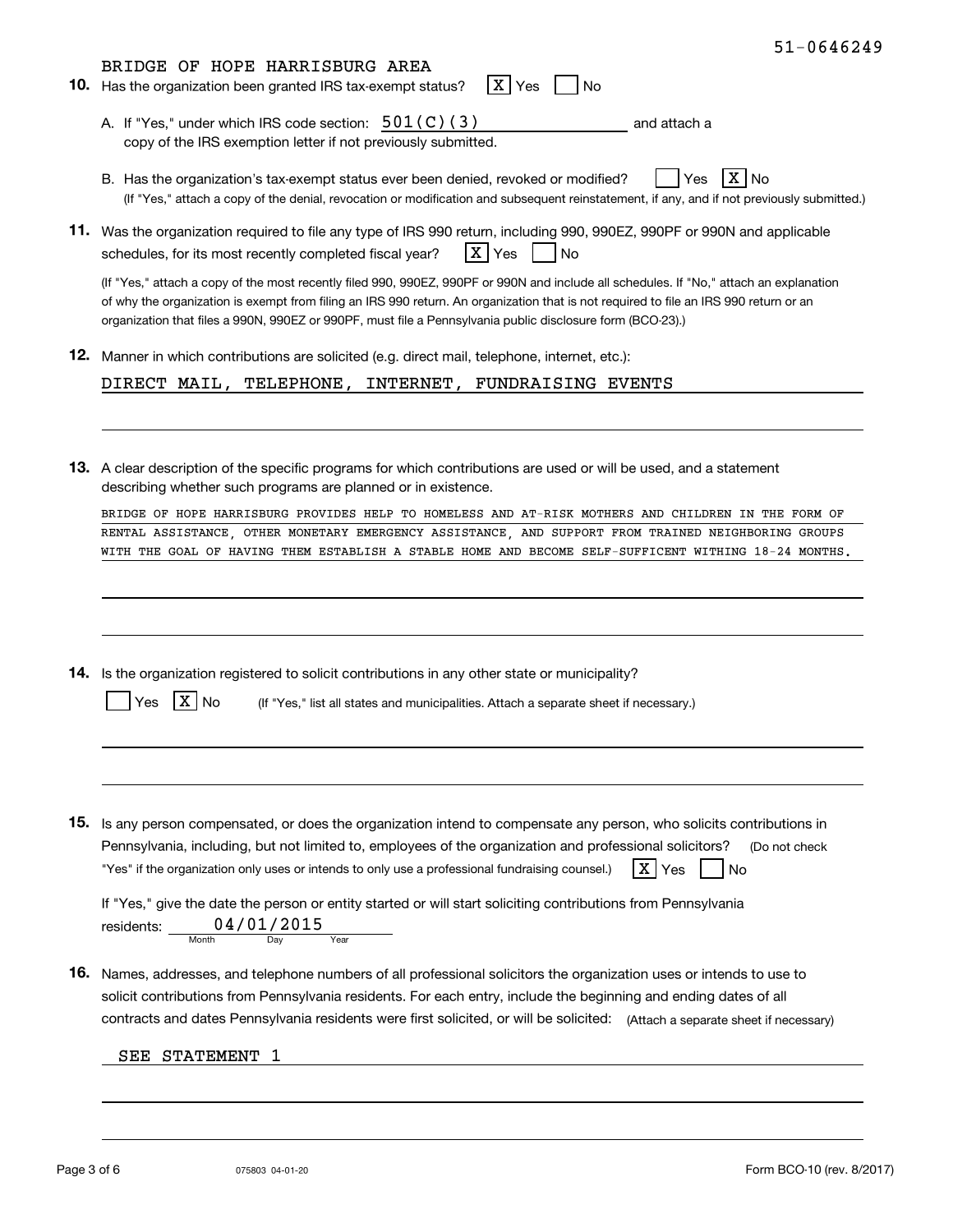soliciting contributions from Pennsylvania residents: (Attach a separate sheet if necessary) **17.** Names, addresses, and telephone numbers of all professional fundraising counsel the organization uses or intends to use to provide services with respect to the solicitation of contributions from Pennsylvania residents. For each entry, include the beginning and ending dates of all contracts and dates services began, or will begin, with respect to

| 18. | Names, addresses, and telephone numbers of any commercial coventurers under contract with the organization:<br>(Attach a separate sheet if necessary)                                                                                                                                                       |
|-----|-------------------------------------------------------------------------------------------------------------------------------------------------------------------------------------------------------------------------------------------------------------------------------------------------------------|
|     | <b>NONE</b>                                                                                                                                                                                                                                                                                                 |
|     |                                                                                                                                                                                                                                                                                                             |
| 19. | If the registering charity is a parent organization located in Pennsylvania, does the organization elect to file a combined<br>registration covering all of its Pennsylvania affiliates?                                                                                                                    |
|     | X Not Applicable<br>(See note "Affiliate and Parent Organization")<br>No<br>Yes                                                                                                                                                                                                                             |
|     | If "Yes," give all names and certificate numbers of the affiliate organizations:<br>(Each affiliate whose parent organization files an IRS 990 group return must submit a copy of the parent organization's 990 group                                                                                       |
|     | return and file a public disclosure form (BCO-23) for each affiliate.)                                                                                                                                                                                                                                      |
|     |                                                                                                                                                                                                                                                                                                             |
| 20. | Is the registering charity a Pennsylvania affiliate of a parent organization, which elected to file a combined registration<br>on the registering charity's behalf? (See note "Affiliate and Parent Organization")<br>X No<br>Not Applicable<br>Yes                                                         |
|     | If "Yes," provide the name and, if available, certificate number of the parent organization.<br>(Each affiliate whose parent organization files an IRS 990 group return must submit a copy of the parent organization's 990 group return<br>and file a public disclosure form (BCO-23) for each affiliate.) |
|     | Legal name of parent organization<br>Pennsylvania certificate number                                                                                                                                                                                                                                        |
|     | 21. Provide the names and addresses of all officers, directors, trustees and principal salaried executive staff officers.<br>(Attach separate sheet if necessary. A reference to the 990 or the BCO-23 is not sufficient.)                                                                                  |
|     | SEE STATEMENT 3                                                                                                                                                                                                                                                                                             |
|     |                                                                                                                                                                                                                                                                                                             |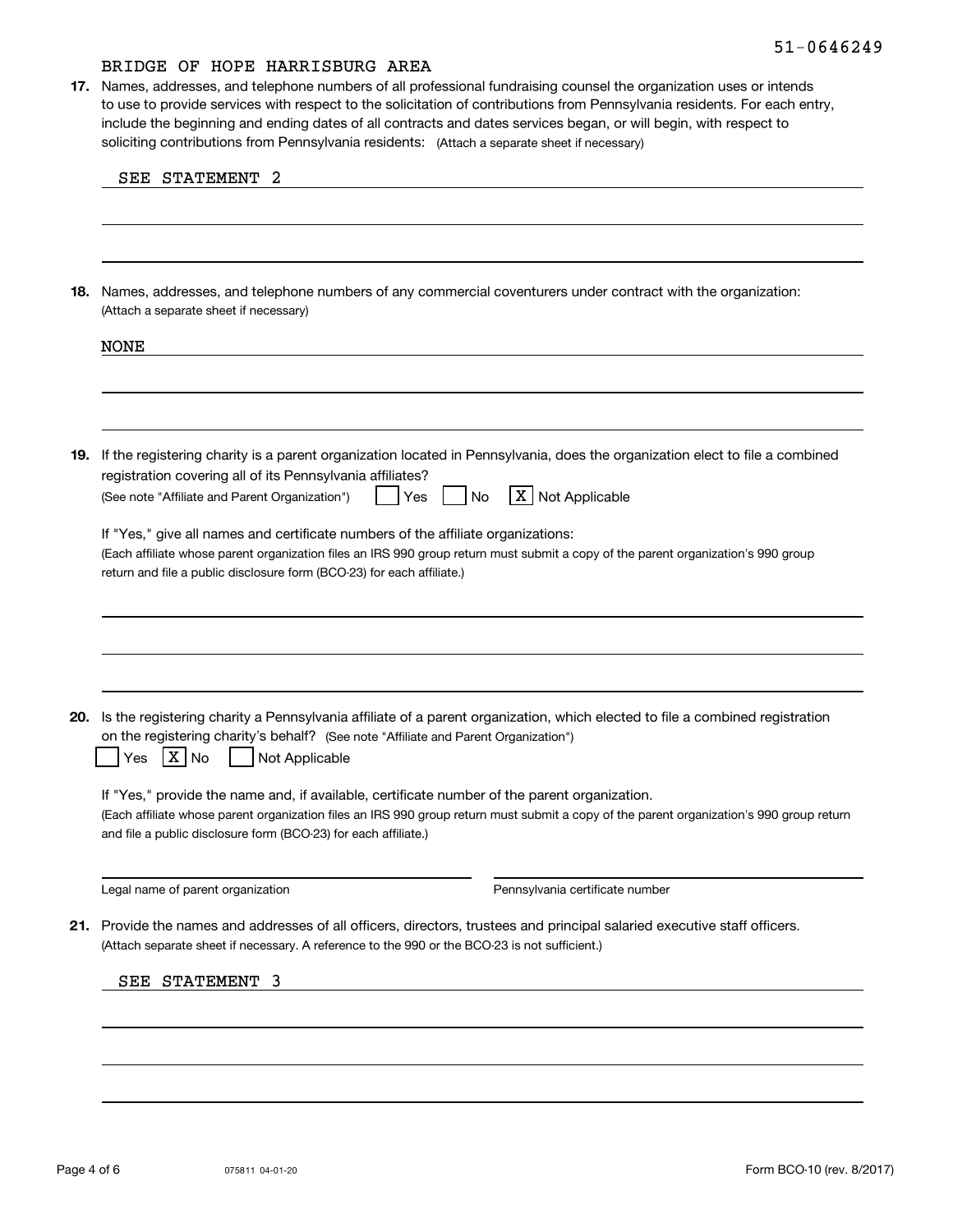**22.** Names of the individuals or officers of the organization who: (Attach a separate sheet if necessary)

A. Are in charge of solicitation activities:

#### JOHANNA FESSENDEN

#### P.O. BOX 15212 HARRISBURG, PA 17105

B. Have final responsibility for the custody of contributions:

#### JOHANNA FESSENDEN

#### P.O. BOX 15212 HARRISBURG, PA 17105

C. Have final responsibility for final distribution of contributions:

#### JOHANNA FESSENDEN

#### P.O. BOX 15212 HARRISBURG, PA 17105

D. Are responsible for custody of financial records:

#### JOHANNA FESSENDEN

#### P.O. BOX 15212 HARRISBURG, PA 17105

**23.**Are any officers, directors, trustees, or employees related by blood, marriage, or adoption to:

| A. Any other officer, director, trustee, or employee? | $\left  \begin{array}{cc} \n\text{Yes} & \overline{\text{X}} \n\end{array} \right $ No |  |  |
|-------------------------------------------------------|----------------------------------------------------------------------------------------|--|--|
|-------------------------------------------------------|----------------------------------------------------------------------------------------|--|--|

- B. Any officer, agent, or employee of any professional fundraising counsel or solicitor under contract with organization?  $^{\star\star}$  | Yes  $\mathsf{X} \mathsf{N}$ o
- C. Any officers, agents or employees of any supplier or vendor providing goods or services? \*\*

#### Yes |X|No

\*\*(this includes any officer, director, trustee, or employee of the charitable organization who is also an officer, director, trustee, employee or owner of a professional fundraising counsel, professional solicitor, supplier or vendor)

If "Yes" is checked to any of the above, attach a list of related individuals including names, business, and residence addresses of related parties.

- **24.**Has the organization or any of its present officers, directors, executive personnel or trustees ever:
	- A. Been found to have engaged in unlawful practices in the solicitation of contributions or administration of charitable assets or been enjoined from soliciting contributions or currently has such proceedings pending in this or any other jurisdiction?n? | |Yes |X|No
	- B. Had its registration or license to solicit contributions denied, suspended, or revoked by any governmental agency? Yes |X|No
	- C. Entered into any legally enforceable agreement (such as a consent agreement, an assurance of voluntary compliance or discontinuance or any similar agreement) with any district attorney, Office of Attorney General, or other local or state governmental agency? Yes X No

(If "Yes" is checked in response to any of the above, attach a written explanation, including the reasons for actions, and copies of all relevant documents.)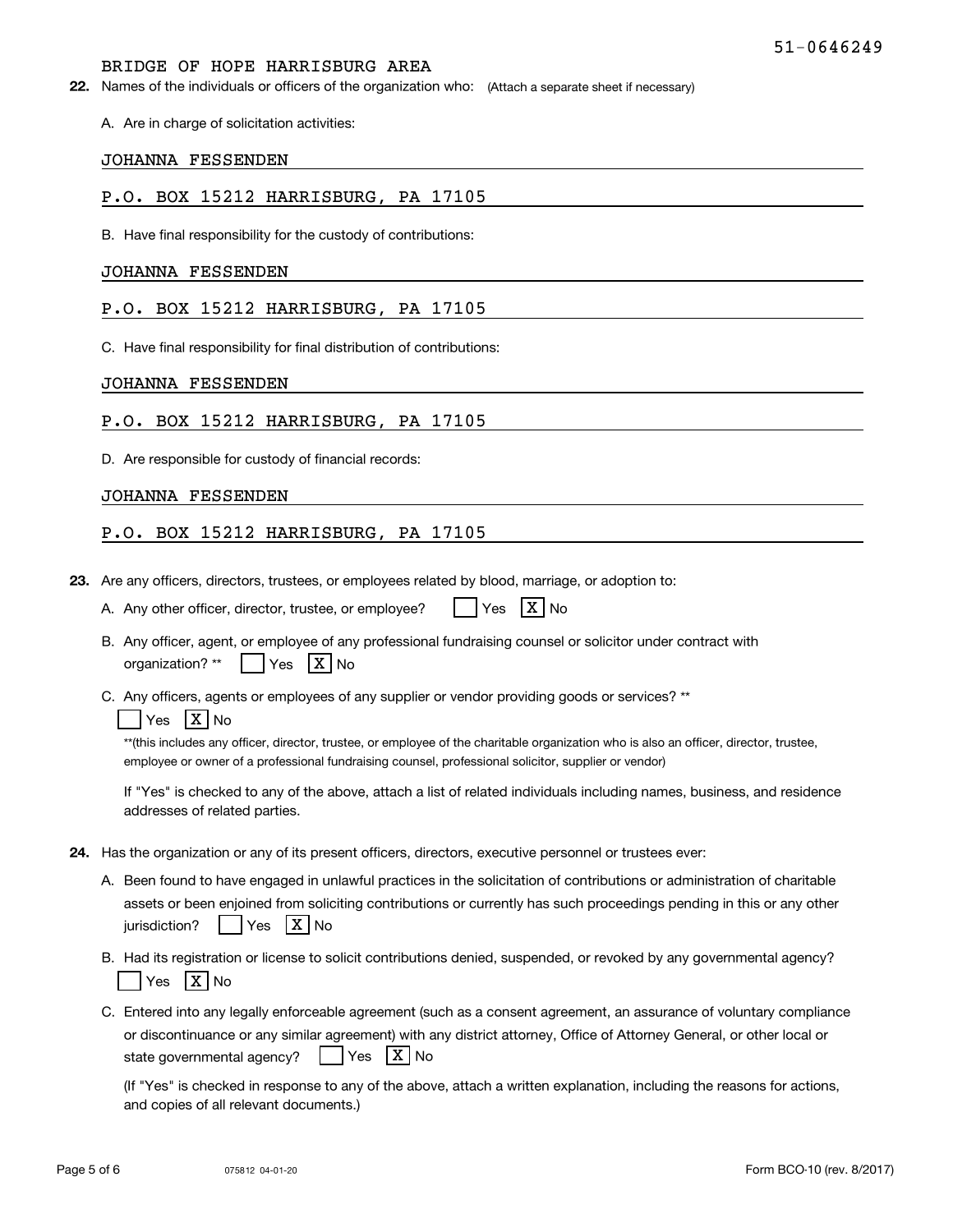**Certification -** This registration statement must be signed by two different officers of the organization, one of whom shall be the chief fiscal officer or the equivalent.

> documentation made is subject to the penalties of 18 Pa.C.S.  $\ _{\S}$ 4904 (relating to **<b>unsworn falsification to authorities) and 10 P.S.** <sub>§</sub>162.17 (relating to administrative **I certify that the information provided in this registration, including all statements and attached documentation, is true and correct to the best of my knowledge, information and belief. I understand that the falsification of any statement or enforcement and penalties).**

| Signature of Chief Fiscal Officer                    | Date |  |
|------------------------------------------------------|------|--|
| JOHN PACKER, TREASURER                               |      |  |
| Type or print name and title of Chief Fiscal Officer |      |  |
|                                                      |      |  |
| Signature of Other Authorized Officer                | Date |  |
| JOHANNA FESSENDEN, EXECUTIVE DIRECTOR                |      |  |
|                                                      |      |  |

Type or print name and title of Other Authorized Officer

| Checklist for registration:                                                    |                                                                                                                    |  |  |  |  |
|--------------------------------------------------------------------------------|--------------------------------------------------------------------------------------------------------------------|--|--|--|--|
| x                                                                              | Completed registration statement properly signed and dated.                                                        |  |  |  |  |
| x                                                                              | A copy of the IRS 990/990EZ/990PF/990N Return and required schedules,<br>signed and dated by an authorized officer |  |  |  |  |
|                                                                                | Public Disclosure Form BCO-23 (if required)                                                                        |  |  |  |  |
| x                                                                              | Applicable Financial Statements (audited, reviewed, compiled or internally prepared)                               |  |  |  |  |
| X                                                                              | Registration fee and any late filing fees                                                                          |  |  |  |  |
|                                                                                | Initial Registrants Only: IRS determination letter, articles of incorporation or charter and<br>by-laws.           |  |  |  |  |
| See Instructions for more information on completing this form and attachments. |                                                                                                                    |  |  |  |  |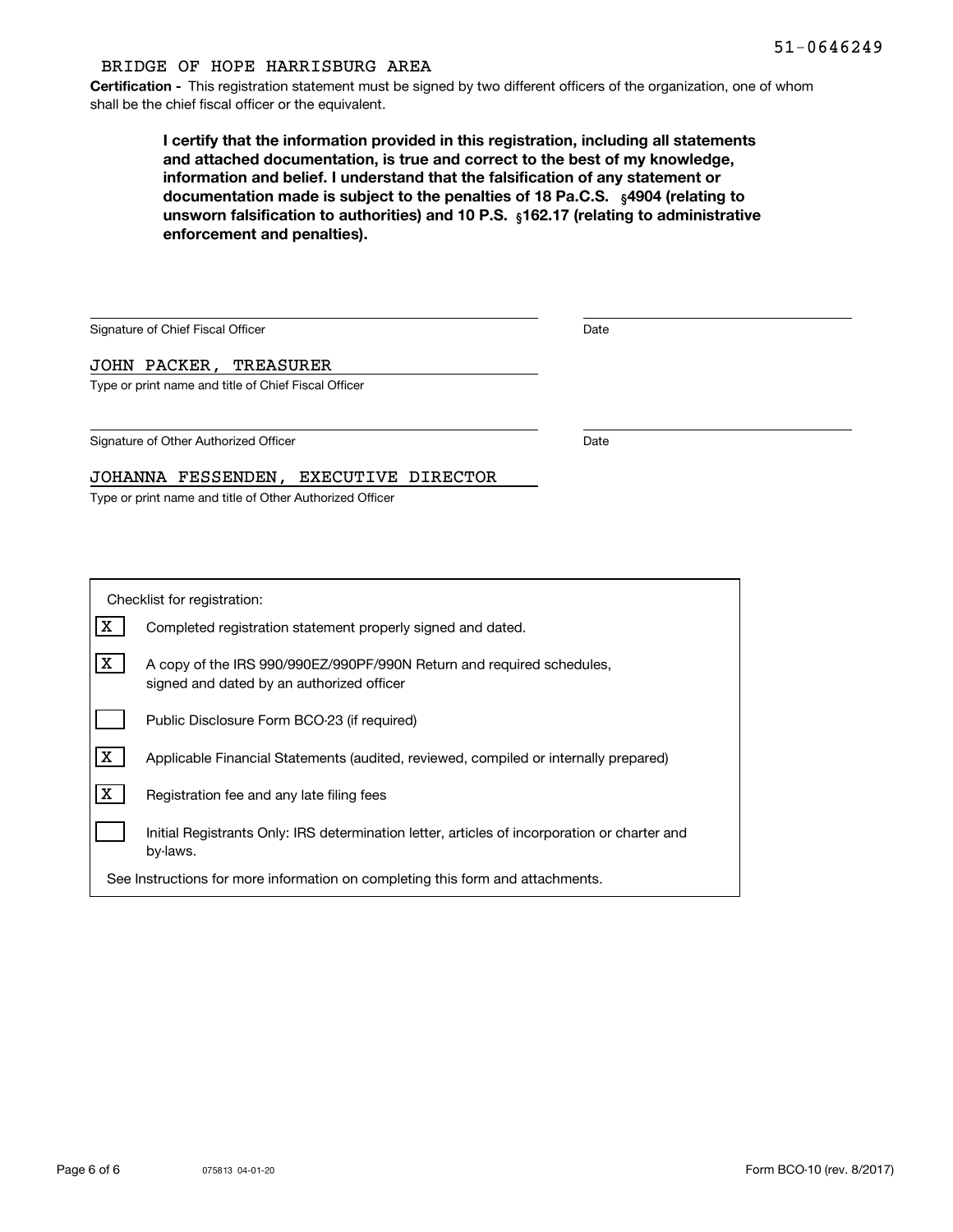| FORM BCO-10         | ALL PROFESSIONAL SOLICITORS       | STATEMENT 1  |
|---------------------|-----------------------------------|--------------|
| NAME AND ADDRESS    |                                   | PHONE NUMBER |
| <b>NONE</b>         |                                   |              |
|                     |                                   |              |
| CONTRACT BEGIN DATE | CONTRACT END DATE<br>SOLICIT DATE |              |
|                     |                                   |              |

}}}}}}}}}}}}}}}}}}}}}}}}}}}}}} }}}}}}}}}}

| FORM BCO-10         | PROFESSIONAL FUNDRAISING COUNSELS | STATEMENT 2  |
|---------------------|-----------------------------------|--------------|
| NAME AND ADDRESS    |                                   | PHONE NUMBER |
| <b>NONE</b>         |                                   |              |
| CONTRACT BEGIN DATE | CONTRACT END DATE<br>SERVICE DATE |              |

| FORM BCO-10                                               |  |              | OFFICERS, DIRECTORS, TRUSTEES AND EXECUTIVES STATEMENT 3 |  |
|-----------------------------------------------------------|--|--------------|----------------------------------------------------------|--|
| NAME AND ADDRESS                                          |  | TITLE        |                                                          |  |
| JOHANNA FESSENDEN<br>PO BOX 15212<br>HARRISBURG, PA 17105 |  |              | EXECUTIVE DIRECTOR                                       |  |
| NAME AND ADDRESS                                          |  | TITLE        |                                                          |  |
| DENISE ACKROYD<br>PO BOX 15212<br>HARRISBURG, PA 17105    |  | <b>CHAIR</b> |                                                          |  |
| NAME AND ADDRESS                                          |  | TITLE        |                                                          |  |
| DAVID WARREN<br>PO BOX 15212<br>HARRISBURG, PA 17105      |  |              | VICE CHAIR                                               |  |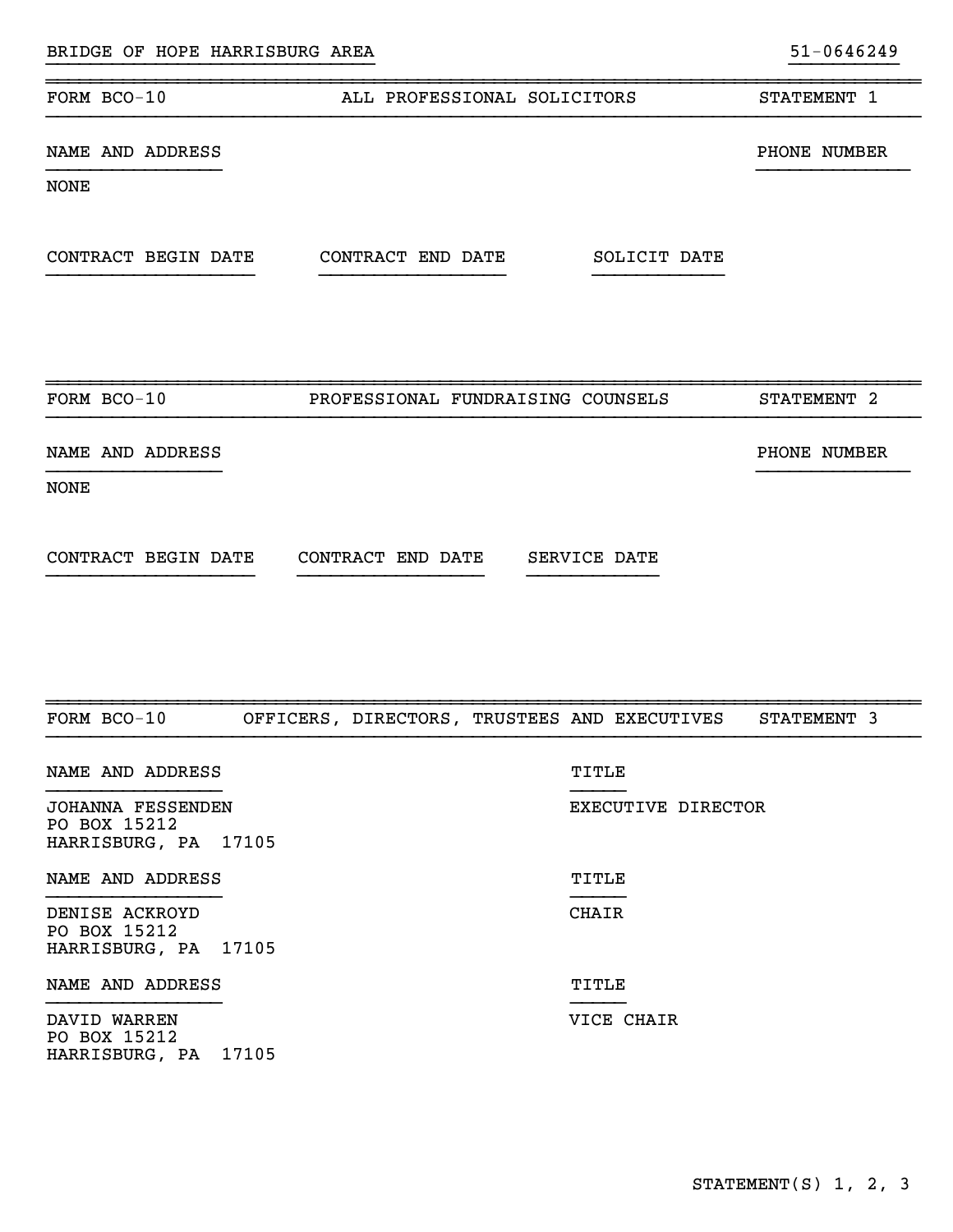| BRIDGE OF HOPE HARRISBURG AREA                               |                  | 51-0646249 |
|--------------------------------------------------------------|------------------|------------|
| NAME AND ADDRESS                                             | TITLE            |            |
| <b>JOHN PACKER</b><br>PO BOX 15212                           | TREASURER        |            |
| HARRISBURG, PA 17105                                         |                  |            |
| NAME AND ADDRESS                                             | TITLE            |            |
| TODD CRESSLER<br>PO BOX 15212<br>HARRISBURG, PA 17105        | <b>SECRETARY</b> |            |
| NAME AND ADDRESS                                             | TITLE            |            |
| DAVID REED<br>PO BOX 15212<br>HARRISBURG, PA 17105           | <b>DIRECTOR</b>  |            |
| NAME AND ADDRESS                                             | TITLE            |            |
| <b>JUSTIN WEBER</b><br>PO BOX 15212<br>HARRISBURG, PA 17105  | <b>DIRECTOR</b>  |            |
| NAME AND ADDRESS                                             | TITLE            |            |
| TIM HENDERSON<br>PO BOX 15212<br>HARRISBURG, PA 17105        | <b>DIRECTOR</b>  |            |
| NAME AND ADDRESS                                             | TITLE            |            |
| <b>BEN KREPS</b><br>PO BOX 15212<br>HARRISBURG, PA 17105     | <b>DIRECTOR</b>  |            |
| NAME AND ADDRESS                                             | TITLE            |            |
| CHAD NAUGLE<br>PO BOX 15212<br>HARRISBURG, PA 17105          | <b>DIRECTOR</b>  |            |
| NAME AND ADDRESS                                             | TITLE            |            |
| <b>JANIS CREASON</b><br>PO BOX 15212<br>HARRISBURG, PA 17105 | <b>DIRECTOR</b>  |            |
| NAME AND ADDRESS                                             | TITLE            |            |
| ZACK KLIEN<br>PO BOX 15212<br>HARRISBURG, PA 17105           | <b>DIRECTOR</b>  |            |
| NAME AND ADDRESS                                             | TITLE            |            |
| BERLESHA PALMER<br>PO BOX 15212<br>HARRISBURG, PA 17105      | <b>DIRECTOR</b>  |            |